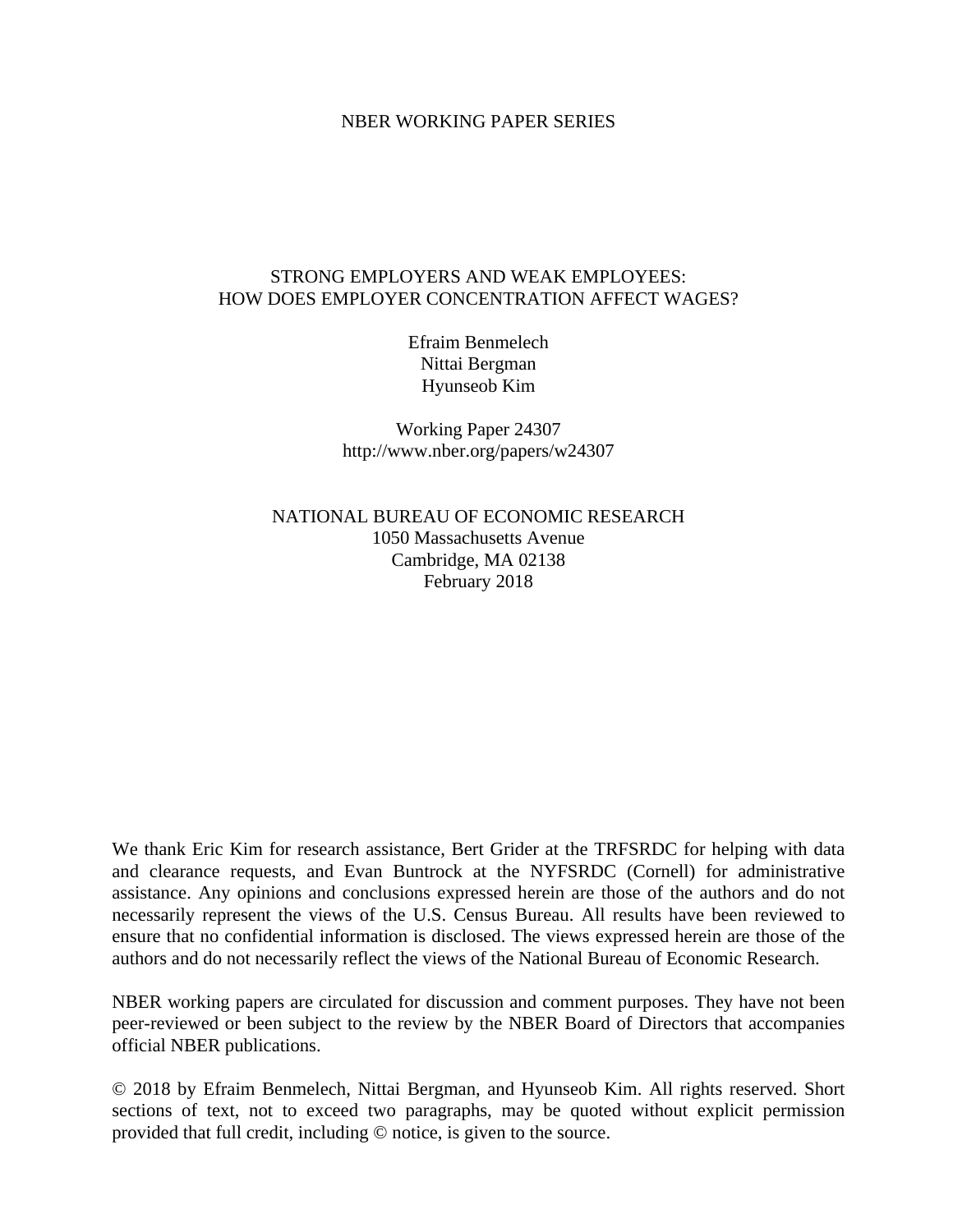Strong Employers and Weak Employees: How Does Employer Concentration Affect Wages? Efraim Benmelech, Nittai Bergman, and Hyunseob Kim NBER Working Paper No. 24307 February 2018 JEL No. E24,J21,J23,J31,J42

#### **ABSTRACT**

We analyze the effect of local-level labor market concentration on wages. Using Census data over the period 1977–2009, we find that: (1) local-level employer concentration exhibits substantial cross-sectional and time-series variation and increases over time; (2) consistent with labor market monopsony power, there is a negative relation between local-level employer concentration and wages that is more pronounced at high levels of concentration and increases over time; (3) the negative relation between labor market concentration and wages is stronger when unionization rates are low; (4) the link between productivity growth and wage growth is stronger when labor markets are less concentrated; and (5) exposure to greater import competition from China (the "China Shock") is associated with more concentrated labor markets. These five results emphasize the role of local-level labor market monopsonies in influencing firm wage-setting behavior and can potentially explain some of the stagnation of wages in the United States over the past several decades.

Efraim Benmelech Kellogg School of Management Northwestern University 2001 Sheridan Road Evanston, IL 60208 and NBER e-benmelech@kellogg.northwestern.edu

Nittai Bergman Coller School of Management and Berglas School of Economics Tel Aviv University Tel Aviv-Yafo Israel nbergman@tauex.tau.ac.il

Hyunseob Kim Cornell University Johnson Graduate School of Management 321 Sage Hall 114 East Avenue Ithaca, NY 14853 hk722@cornell.edu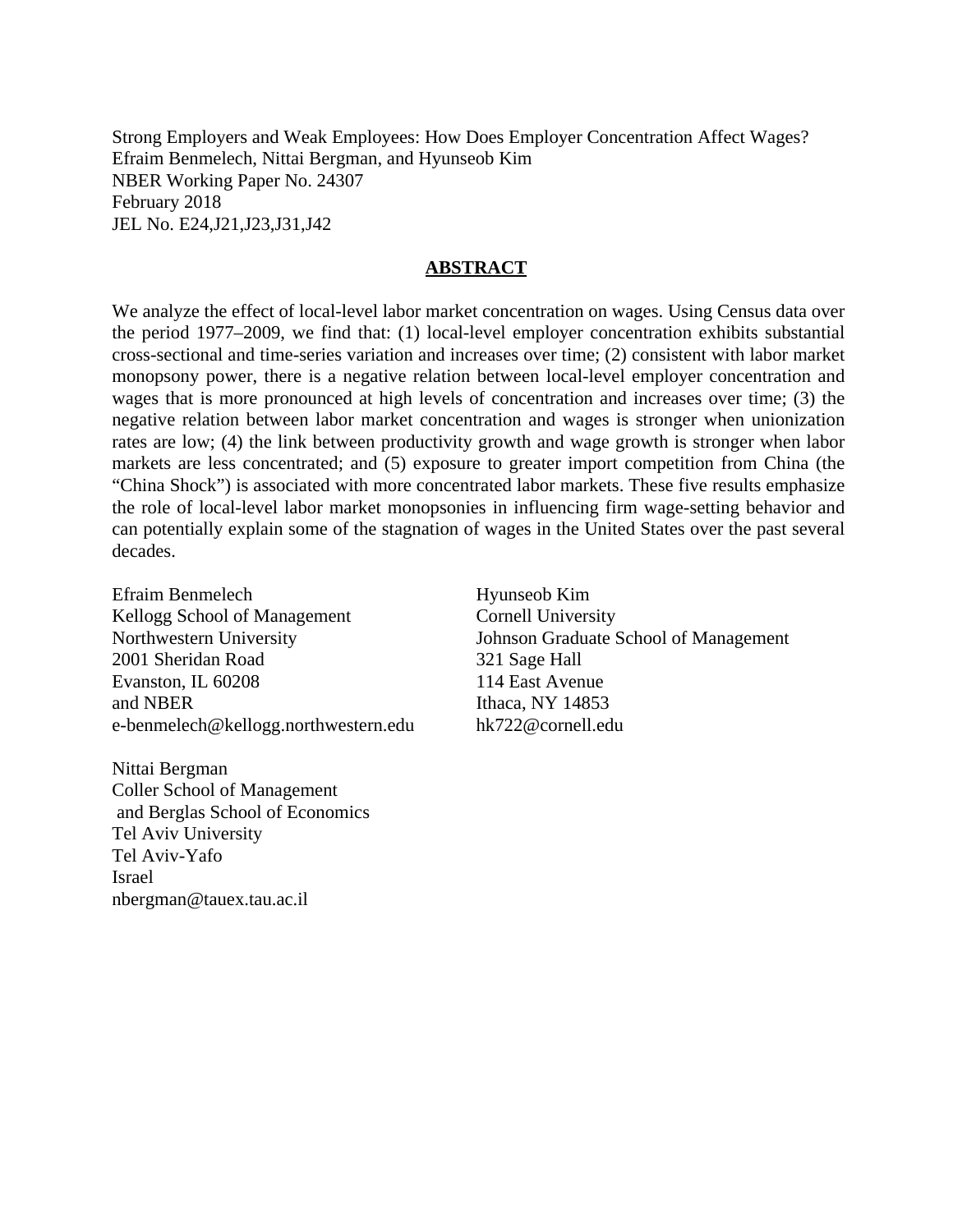#### I. INTRODUCTION

Wages in the United States have exhibited puzzling behavior in recent decades. Real wage growth has slowed since the early 1970s, particularly at lower values of the wage distribution (Acemoglu and Autor 2011). Although productivity growth has also diminished somewhat, the link between productivity growth and real increases in hourly compensation appears to have declined since the early 1980s (see, e.g., Mishel 2012; Bivens and Mishel 2015; and Uguccioni, 2016). Consistent with these trends, the labor share of national income in the United States has diminished, particularly since the early 2000s (e.g., Karabarbounis and Neiman 2014).

Many economists have sought to understand these phenomena. A number of potential—and nonmutually exclusive—explanations for the stagnation in wages and the decline in the labor income-share are proposed in the literature. Among these are increased globalization, with an emphasis on increased trade and competition with China (e.g., Autor, Dorn, and Hanson 2013; and Elsby, Hobijn, and Şahin 2013); changes in technology and the relative cost of capital goods, particularly when stemming from increased industrial automation (see, e.g., Karabarbounis and Neiman 2014; Brynjolfsson and McAfee 2014; and Acemoglu and Restrepo 2016); and an increase in rents flowing to landowners as opposed to labor (Rognlie 2015). Another important avenue of research in understanding the behavior of labor income focuses on secular changes in the industrial composition of firms within the United States, with an emphasis on the increase in market concentration within the corporate sector in the United States since 1997 (see, e.g., Barkai 2016; and Autor et al. 2017).

In the spirit of this literature on market concentration, we use micro-level Census data to analyze how monopsony power in local labor markets affects wage behavior. Whereas much prior work on the labor income share focuses on the decrease in competition within the *product*  market—that is, on firms' ability to exploit market power to increase prices and markups, thereby extracting rents (see, e.g., Barkai 2016; Grullon, Larkin, and Michaely 2016; Autor et al. 2017; and De Locker and Eeckhout 2017)—we focus on concentration within the market for *labor*: that is, the ability of monopsonist employers in the corporate sector to exploit their market power to reduce wages. Further, because the relevant market associated with job searching is largely *local*—U.S. labor mobility has declined significantly and job switches often occur between positions in the same area (Moretti 2011; Molloy, Smith, and Wozniak 2014)—our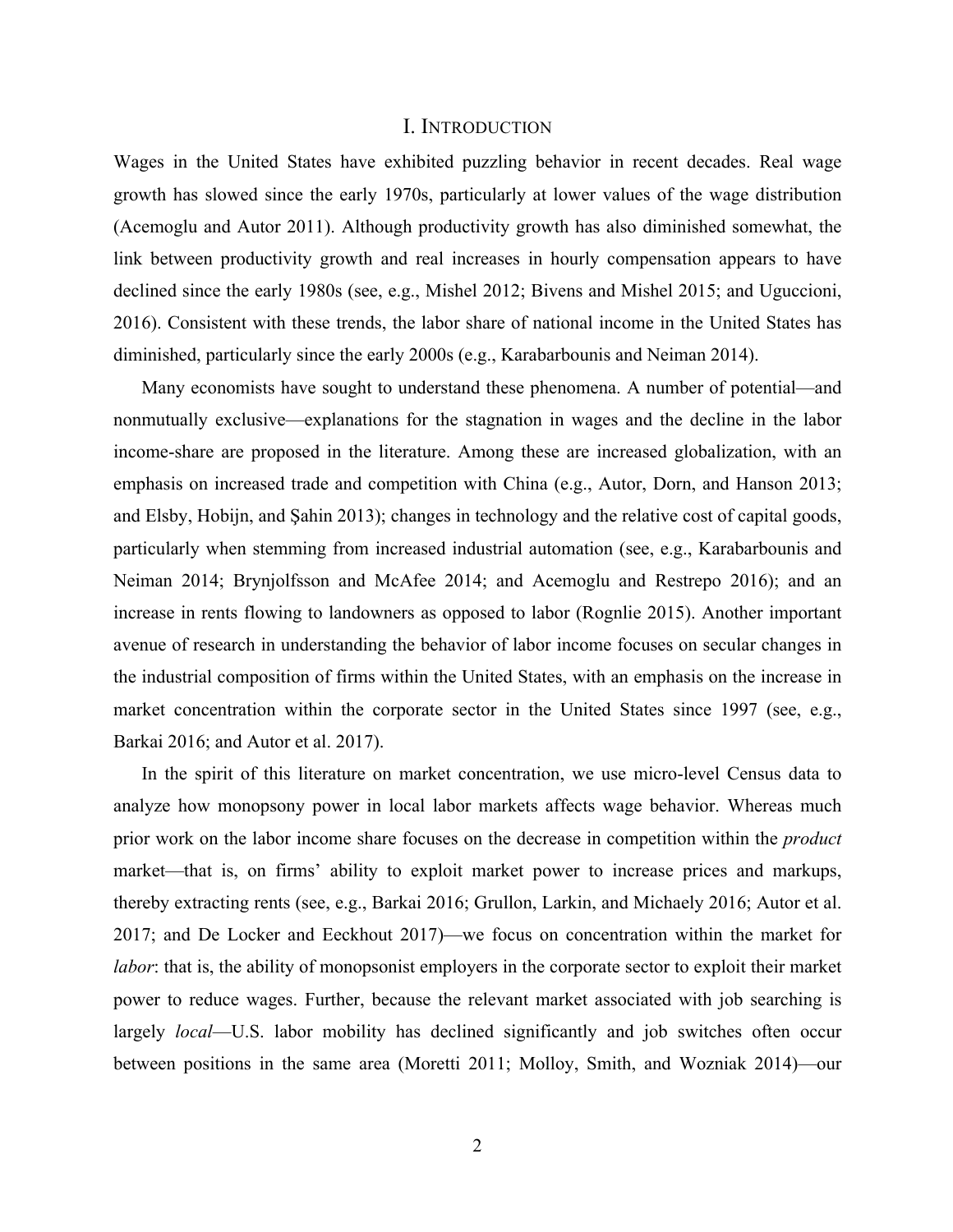analysis emphasizes the importance of measuring labor market concentration within relatively localized geographic areas.

Our analysis combines two main sources of data from the U.S. Census Bureau over the sample period 1977–2009. First, to measure local-level labor market concentration, we use the Longitudinal Business Database (LBD) to construct the Herfindahl-Hirschman Index (HHI) of firm employment at the *county-industry-year* level: HHI is calculated at the local industry level under the plausible assumption that employees' specific human capital and mobility costs constrain their job searches toward firms within the same industry and geographical area. These HHI measures of employer concentration are then related to measures of average wages and productivity at the establishment level constructed from the Census of Manufacturers (CMF) and the Annual Survey of Manufacturers (ASM).

We achieve five main results. First, local-level employer concentration exhibits significant cross-sectional and time series variation. During 1977–2009, the standard deviation of local-level employer HHI (defined at the 4-digit SIC-level) was 0.334. Further, the data show that locallevel employer concentration has increased considerably over time, with the employmentweighted mean four-digit county-level HHI increasing by 5.8%, from 0.698 during 1977–1981 to 0.756 during 2002–2009.

Our second result establishes our baseline finding: there is a negative relation between the local-level HHI measures of employer concentration and wages. Employers operating in areas with more concentrated labor markets thus appear able to exploit monopsony power in order to reduce employee wages. One important concern regarding local-level HHI as a measure of local employer concentration is that it may be correlated with other observable and unobservable differences across plants, industries, and local areas (see, e.g., Boal and Ransom 1997). To mitigate this concern, we show that these results continue to hold after controlling for a host of observables likely to affect wages, including establishment-level labor productivity and local labor market size, as well as firm-by-year fixed effects. Identification is thus achieved using within firm-year variation in which (after controlling for such observables as productivity and market size), within a given year, two establishments belonging to the same firm but located in areas with varying levels of labor market concentration are compared. The baseline finding is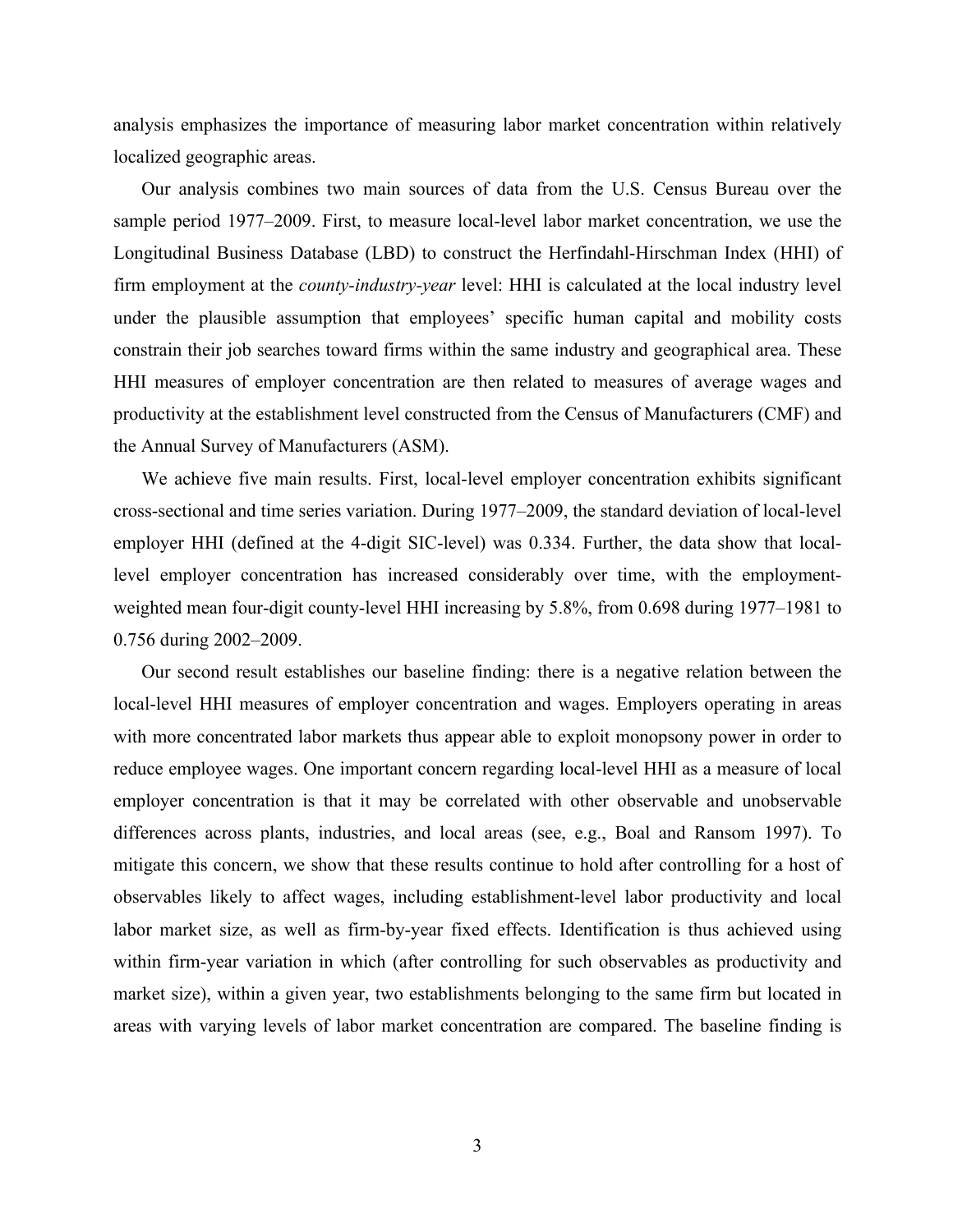also robust to the use of industry-by-year fixed effects together with firm-by-year fixed effects.<sup>5</sup> This battery of controls removes any cross-industry variation within firms, thereby alleviating cross-industry heterogeneity as an alternative channel that drives wage differences. Furthermore, our baseline results continue to hold in a subsample of firms that operate multiple plants in only one industry segment. Using this subsample in conjunction with firm-by-year fixed effects, we largely sidestep cross-industry heterogeneity as an alternative explanation.

The economic magnitude of the baseline negative relation between employer concentration and wages effect is significant over the sample period, a one standard deviation increase in the HHI measure of local employer concentration reduces wages by between 1% and 2%, depending on the specification. Importantly, we show that this baseline relation is highly nonlinear and convex, with labor market concentration at high levels of employer HHI exhibiting a particularly strong effect on wages—plausibly due to reduced worker bargaining power at these levels of concentration. Further, our results indicate that the negative relation between employer concentration and wages doubles in magnitude over the sample period: during 1997–2001, a one standard deviation in local-level concentration is associated with a 1.37% wage reduction, whereas the equivalent effect in 1977–1981 is only 0.63%. This strengthening of the sensitivity of wages to employer concentration is strongly consistent with a secular decline in worker bargaining power over time, as would be predicted by the reduction in labor mobility in the United States (constraining the choice set of workers as they search for employment and negotiate over compensation) or by the drop in unionization rates within the United States beginning in the 1970s (Card 1992).

Our third finding concerns the impact of unionization on the relation between employer concentration and wages. We hypothesize that by improving employee bargaining power, unionization may diminish the ability of employers to lower wages in concentrated labor markets, and indeed, the data bear this out. The negative relation between the HHI labor market concentration measure and wages is significantly weaker among plants in industries with high unionization rates. For example, when measuring local labor market concentration at the threedigit SIC code level, at one standard deviation of the unionization rate above its mean, there is no statistically significant effect of labor market concentration on wages.

<sup>&</sup>lt;sup>5</sup> We obtain identification of both industry-by-year as well as firm-by-year fixed effects because multi-establishment firms may operate establishments in more than one industry.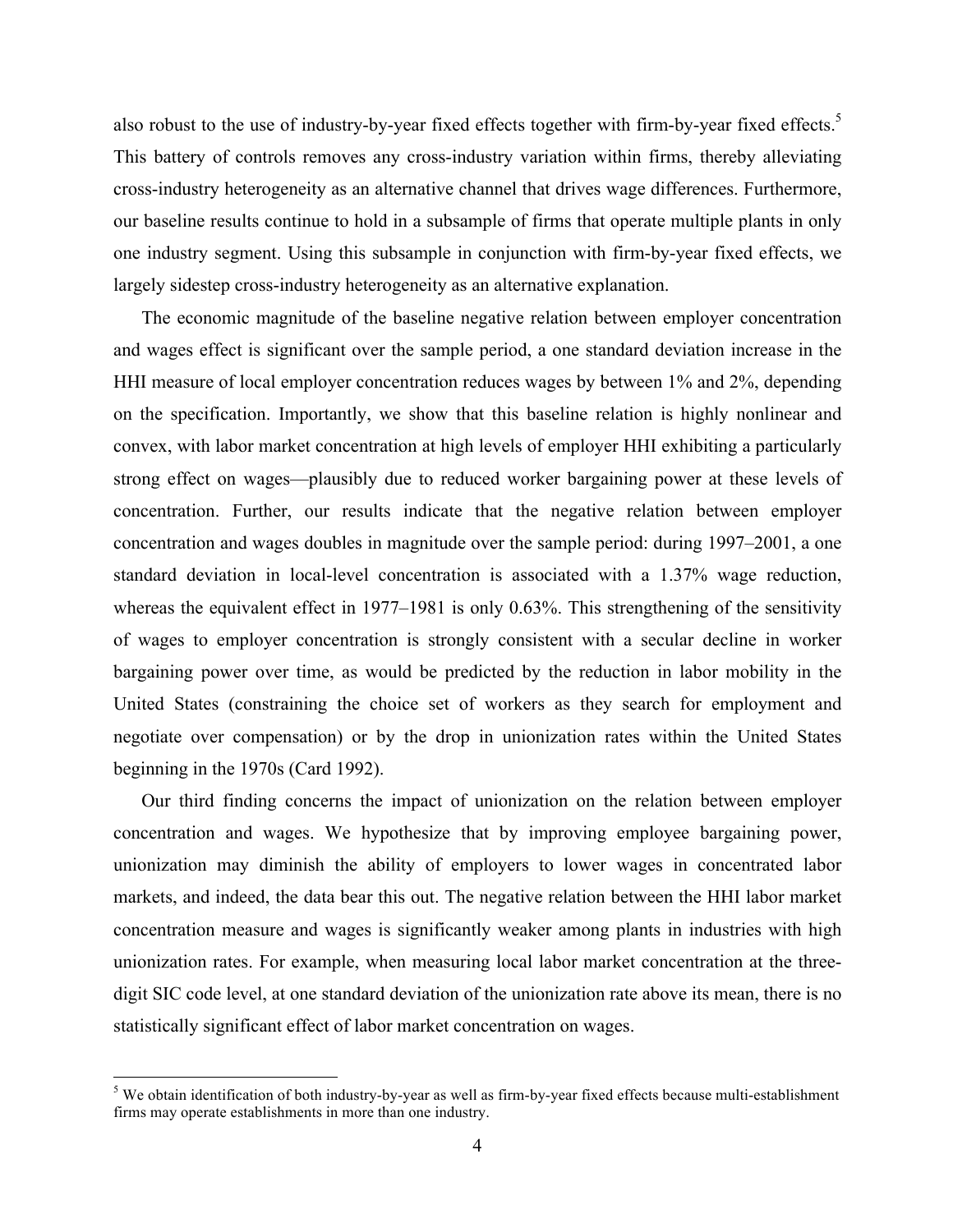Fourth, we investigate how local-level labor market concentration affects the transmission of productivity growth into higher wages. We hypothesize that high levels of employer concentration impede the translation of productivity growth to wage increases, as employers use their monopsony power to prevent wage increases. In contrast, when labor markets are more competitive, productivity increases should give rise to wage growth as employers compete for workers. Put another way, productivity growth should translate into a rise in wages when employee bargaining power is sufficiently high.

Measuring labor productivity at the establishment level using Census data, we first confirm an annual link between wage growth and productivity growth (see, e.g., Stansbury and Summers 2017). Importantly, consistent with our hypothesis on the role of monopsony power in labor markets, we find that the link between wage growth and productivity growth is significantly larger when local-level employer concentration is small. Decreasing the employer-based HHI measure of concentration by one standard deviation is associated with an increase in the elasticity of wages to productivity from 0.38% to 0.47%.<sup>6</sup>

Last, we investigate the impact of increased trade with China—the "China Shock"—on the level of local labor market concentration. As such, in contrast to our prior findings, we are interested here in the determinants, rather than the effects, of labor market concentration. We hypothesize that increased import competition from China may lead to an increase in local labor market concentration by causing employers to shutter their operations. The data indeed confirm that a rise in industry-level import competition from China is associated with increased employer concentration in the local labor market. Aside from labor displacement and an associated decline in wages due to a reduced demand for labor, then, increased import competition from China may also have the effect of reducing wages of *nondisplaced* workers due to an increase in employer concentration.

Our article relates to a growing literature dealing with monopsony in labor markets.<sup>7</sup> However, most prior empirical work on monopsony power in labor markets and firms' ability to control wages is indirect. Examples include anecdotal evidence on lawsuits against employer collusion using antipoaching agreements (U.S. Department of Justice Office of Public Affairs

<sup>&</sup>lt;sup>6</sup> In related work, Benmelech, Bergman, and Kim (2017) show that the relation between wage growth and productivity growth is increasing in unionization rates. As with the results above, when worker bargaining power rises, increased productivity translates into wage growth.

 $<sup>7</sup>$  For reviews, see Boal and Ransom (1997) and Council of Economic Advisers Issue Brief (2016).</sup>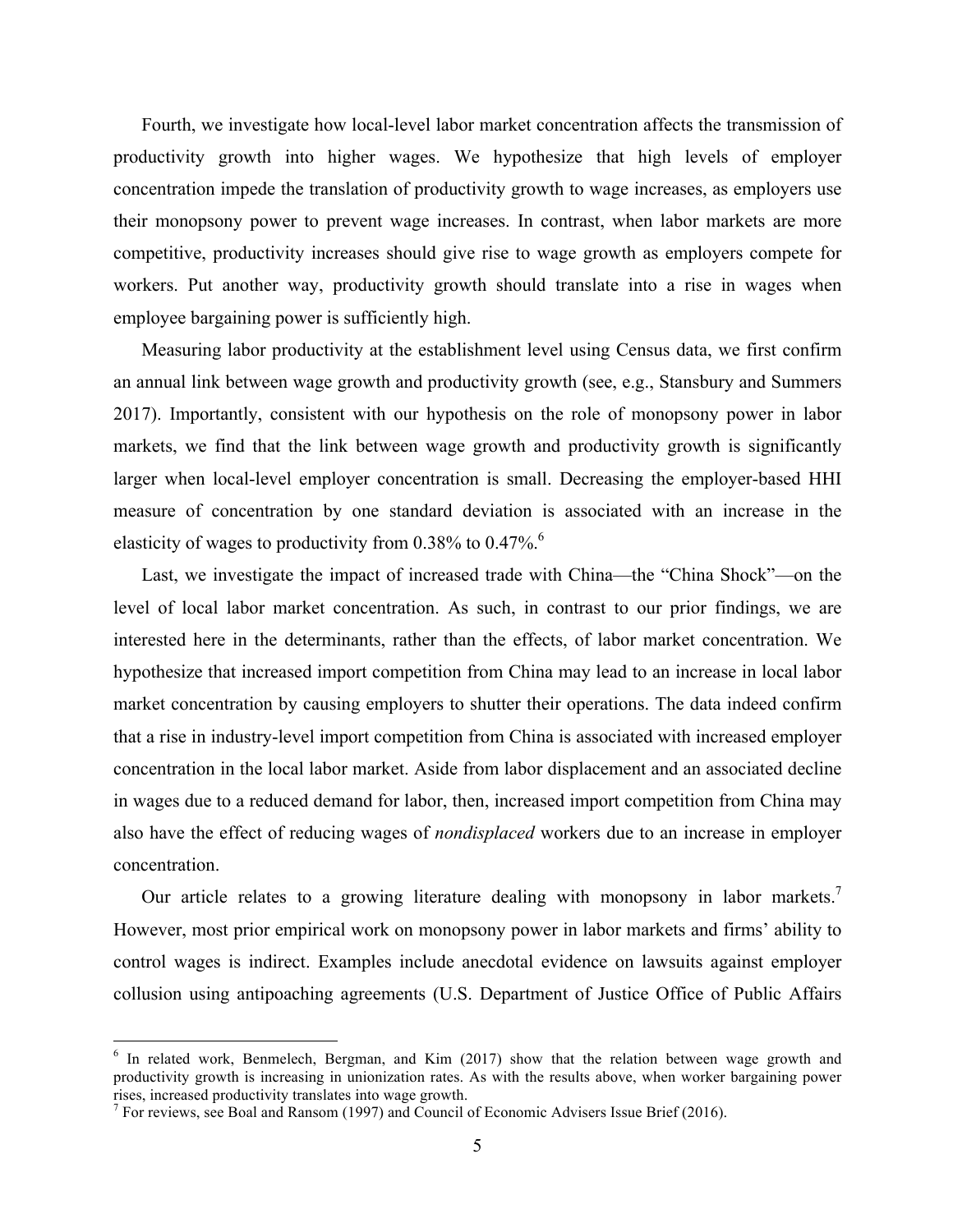2014; Whitney 2015) and studies beginning with Card and Krueger (1994) showing that minimum wage increases are not followed by reductions in employment—consistent with nonperfectly competitive labor markets. Other studies show that the propensity of workers to leave their jobs after wage declines is smaller than would be expected in competitive markets, suggestive of employers' wage-setting ability (Dube, Lester, and Reich 2010, 2016).

In contrast to these studies, we provide a direct measure of the degree of local-level labor market competition and relate it to wage behavior on a host of margins. As such, our article is most closely related to Azar, Marinescu, and Steinbaum (2017), which uses online job postings from the website CareerBuilder.com to construct a local-level measure of employer concentration based on commuting zones and occupations. Azar et al.'s chief finding is that increased local-level labor market concentration within a given occupation and commuting zone predicts lower online wage postings. Though similar, our article is differentiated along a number of dimensions. We use actual wages (at the establishment level) as taken from the Census Bureau, whereas Azar et al. analyze wage *postings* offered by firms. Our study uses a series of data that spans more than three decades and covers the entire manufacturing sector, whereas Azar et al. examine online wage posting within CareerBuilder.com (that is, not solely focused on manufacturing) over a relatively short time (preceding the 2008–2009 crisis). Further, our study focuses on manufacturing, so we can control directly for productivity—an important covariate when analyzing wages—and indeed we do so at the establishment-year level. Last, we provide evidence on the time-series evolution of employer concentration, the impact of unionization on the relation between local employer concentration and wages, how labor market concentration affects the transmission of productivity changes into wage growth, and the effect of the "China Shock" on local employer concentration. Interestingly, we also find that the negative relation between concentration and wages is convex and more pronounced in a setting that approaches textbook-like monopsony—that is, when the local HHI employer concentration measure approaches one. In contrast, Azar et al. show that the negative relation in their setting is not driven by monopsony.

The rest of the article is organized as follows. Section II presents the data and summary statistics. Section III presents the empirical analysis, and Section IV concludes.

# II. DATA AND KEY VARIABLES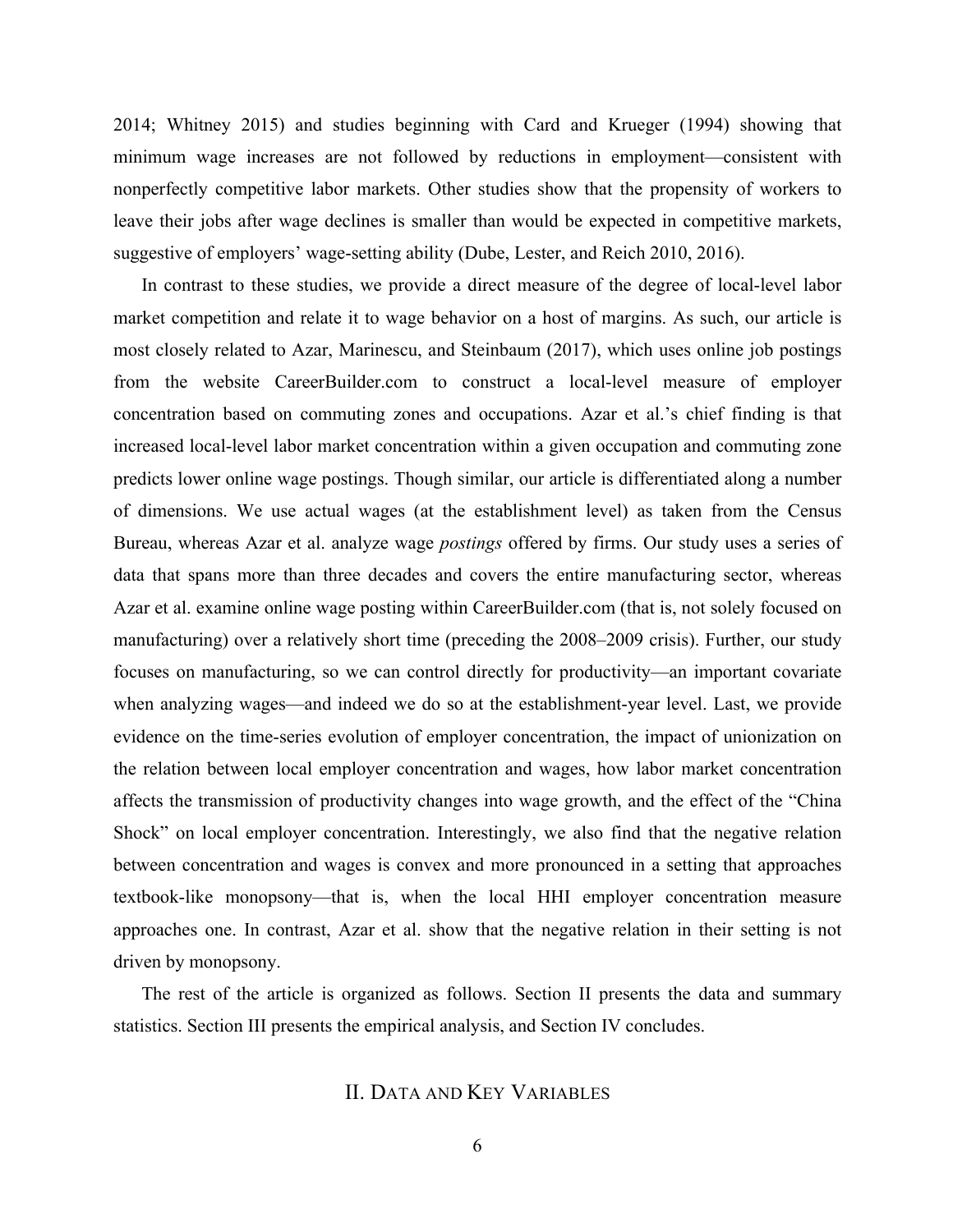## *II.A. Data Sources and Sample Construction*

*1. Plant-Level Data.* We obtain data on manufacturing establishments ("plants") from the Census of Manufacturers (CMF) and the Annual Survey of Manufacturers (ASM) maintained by the U.S. Census Bureau to construct measures of wages and labor productivity. The CMF covers all manufacturing plants in the United States for years ending in 2 and 7 ("Census years"), resulting in roughly 300,000 plants in each Census. The ASM covers about 50,000 plants for "non-Census years." The ASM includes all plants with more than the applicable number of employees, which increases from 250 to 1,000 during our sample period;<sup>8</sup> those with fewer employees are sampled randomly, with the probability of inclusion increasing in size. Although the ASM is called a survey, reporting is mandatory if the plant is selected, and misreporting is subject to legal penalties and fines. Both databases provide operating information at the plant level, including the total value of shipments, wages, labor hours, and material and energy costs. A key advantage of the CMF and ASM data over standard firm-level databases of public firms such as Compustat is that they comprise both privately and publicly owned plants, covering a significant fraction of U.S. workers. We also use the Longitudinal Business Database (LBD) to construct measures of concentration of firms' employment within a county-industry. The LBD is a comprehensive data set of manufacturing and nonmanufacturing establishments in the United States, tracking more than 5 million establishments every year. The database provides variables for the number of employees, annual payroll, industry classifications, and geographical location (i.e., counties and states).

*2. Union Coverage Data.* We obtain data on collective bargaining coverage from the Union Membership and Coverage Database.<sup>9</sup> This database provides private- and public-sector labor union membership, coverage, and density estimates computed from the monthly household Current Population Survey (CPS) using methods that the Bureau of Labor Statistics (BLS) employs to calculate union statistics at the national level. Prior research on financial and labor economics uses the database to estimate industry-level collective bargaining coverage (e.g., Matsa 2010; and Elsby, Hobijn, and Şahin 2013). Hirsch and Macpherson (2003) provide

 $8 \text{ The thresholds are } 250 \text{ employees before } 1999, 500 \text{ from } 1999 \text{ to } 2003, \text{ and } 1,000 \text{ after } 2003.$ <br><sup>9</sup> The database is available at www.unionstats.com.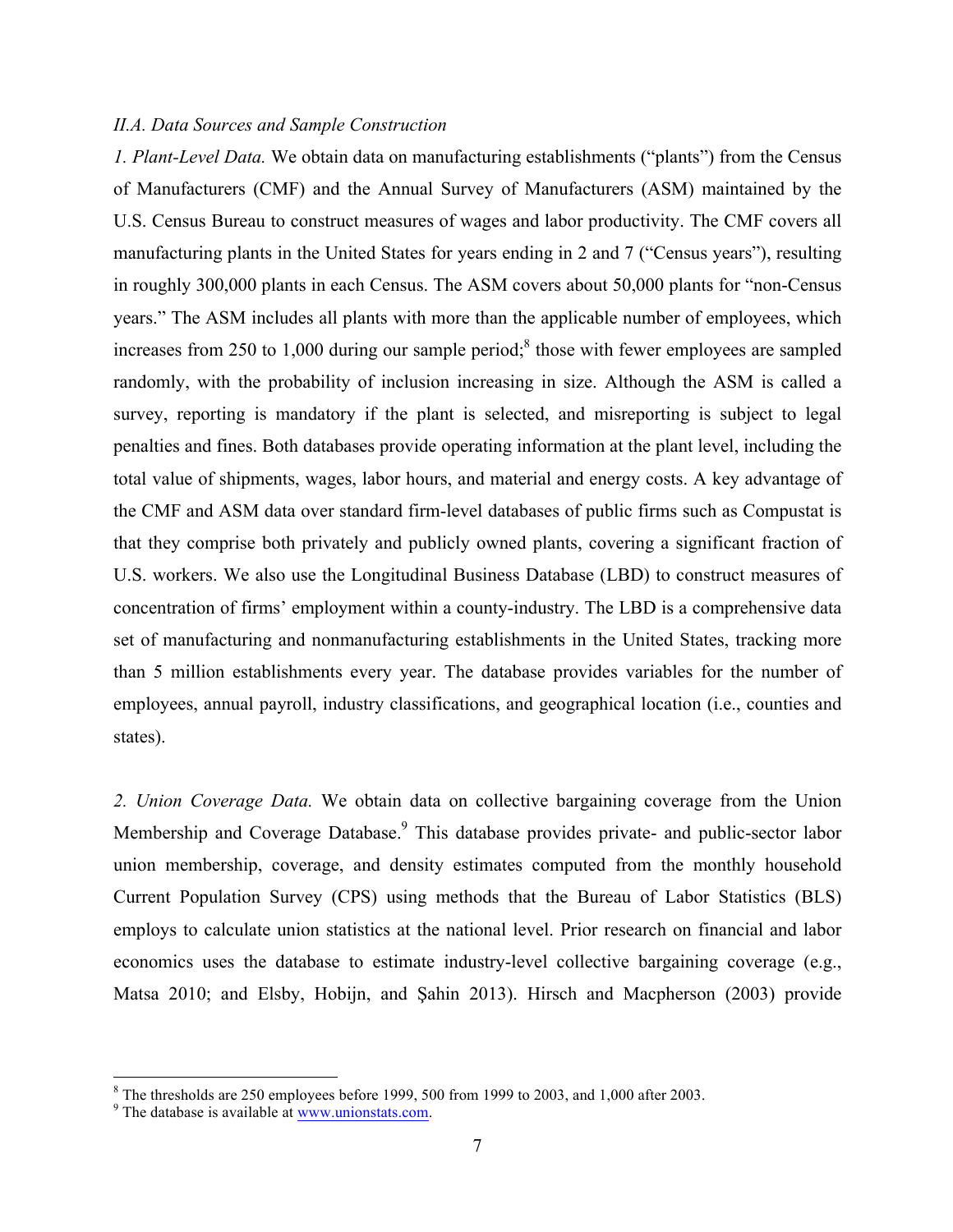detailed information on the construction of the union data set. Below we give a detailed account of the data source and construction of the data that are relevant for our empirical analysis.

The Hirsch-Macpherson database provides union coverage estimates by Census detailed industry code (CIC) beginning in 1983 (aggregate-level coverage is available from 1973).<sup>10</sup> In order to match the union coverage data with Census plant-level data sets, we make the following adjustments. First, we use the Census Bureau concordances between the CIC and Standard Industry Classification (SIC) codes for the years 1983–2002. For 2003–2009, during which the CIC is based on a NAICS classification (as opposed to SIC), we use the Census Bureau crosswalk between the 1990 and 2000 CIC codes to match the 2000 CIC to SIC codes. Second, we impute missing industry-level collective bargaining coverages before 1983 using the information from the 1983 CPS. Third, we lag the union coverage information by one year relative to plant-year observations. For the majority of industries, the matching between the CIC and SIC codes results in linkages at the three-digit SIC level, and less frequently at the two- or four-digit levels.

We focus on manufacturing plant-year observations in the CMF and ASM from 1977 to 2009 (the first and last years of data coverage). Given that the starting year of the union coverage database by detailed industry (1983) is later than 1977, we impute the rate of collective bargaining coverage using the 1983 information for years between 1977 and 1982. We require each plant observation to have the variables necessary to estimate average wages and labor productivity, including the SIC code, $<sup>11</sup>$  total value of shipments, production-worker equivalent</sup> hours, total wages, and number of employees (both production and nonproduction). Given that our identification strategy relies on within-firm variation in wages and employer concentration across plants, we require that firm-years have at least two plants under their ownership. In addition, we require that each plant-year have a one-year lagged observation, which is needed to compute changes in average wages and productivity in part of our analysis. This selection procedure yields approximately  $656,000$  plant-years in our sample.<sup>12</sup>

### *II.B. Measuring Employer Concentration and Wages*

<sup>&</sup>lt;sup>10</sup> They use the 1980 CIC (based on SIC codes) from 1983 to 1991, the 1990 CIC from 1992 to 2002 (based on SIC codes), and the 2000 CIC (based on NAICS codes) from 2003 and on.

<sup>&</sup>lt;sup>11</sup> The ASM and CMF provide SIC codes until 2002 and NAICS codes thereafter. We impute SIC codes after 2002. <sup>12</sup> The numbers of observations are rounded to the nearest thousand to follow the Census Bureau's disclosure r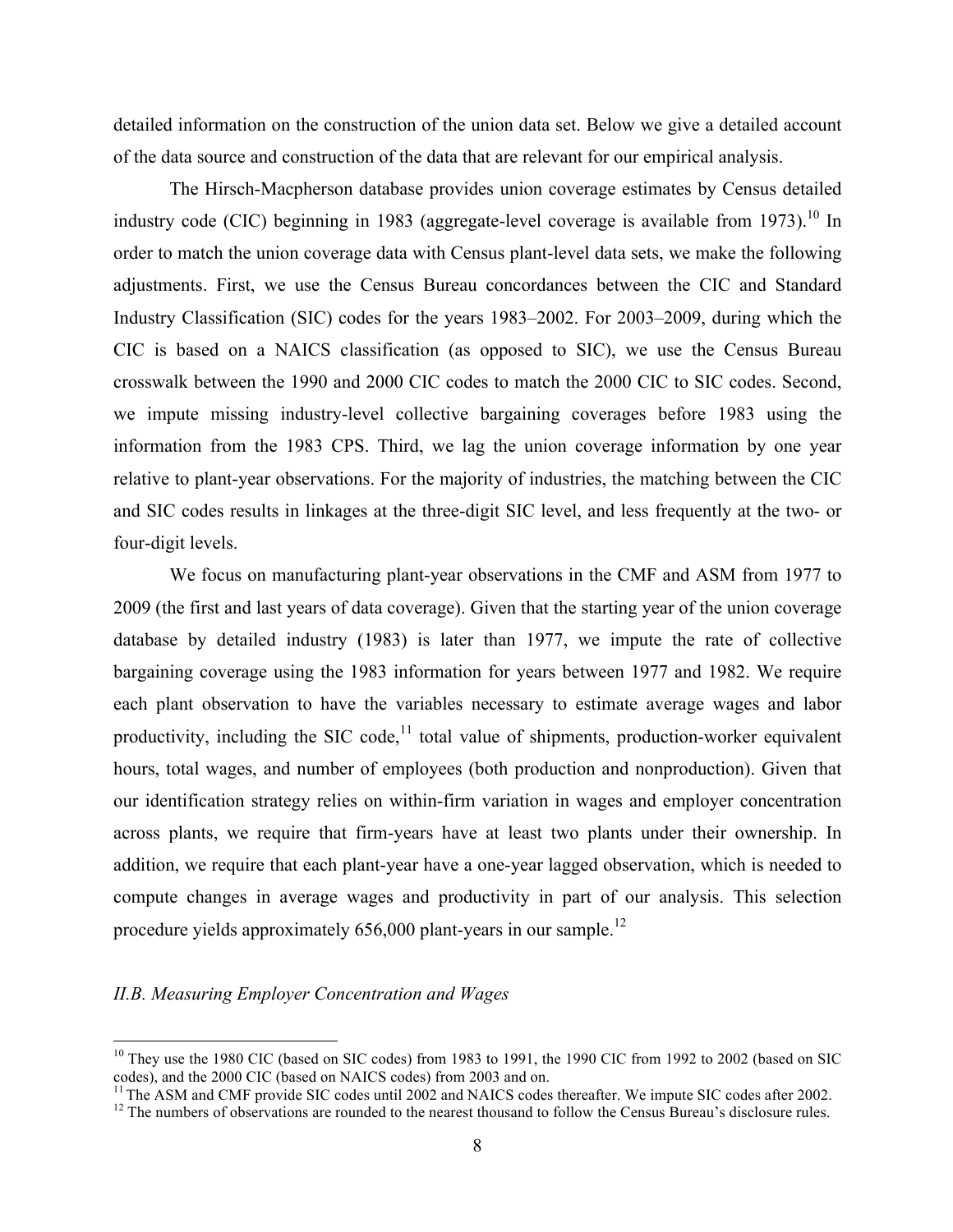We construct HHI of employment by firms at the county-industry-year level as our main measures of employer concentration using the LBD data. Specifically, we measure the employment share of every firm in a given county-industry-year cell as:  $s_{f,j,c,t} = \frac{emp_{f,j,c,t}}{\sum_{f=1}^{N}emp_{f,j,c,t}}$ where *emp* represents total employment and *f* represents a firm that operates in industry *j* and county *c* in year *t.* We next calculate HHI at the county-industry-year level as the sum of the squared employment shares in the country-industry-year level:  $HH_{j,c,t} = \sum_{f=1}^{N} s_{f,j,c,t}^2$ . We define two variants of HHI using either of the three- or four-digit SIC codes.

Given that we are interested in understanding the effect of employer concentration on wages, we use the log of average wages per worker at the plant-year level as our dependent variable. We compute the average wages at the plant-year level as total wage bills divided by the number of workers. We also use labor productivity (per hour) as a control variable, defined as output divided by total labor hours. Output is computed as the sum of the total value of shipments (TVS) and the net increase in inventories of finished goods and works in progress. To account for industry-level changes in output price, we divide output by the four-digit SIC-level output price deflator from the NBER-CES manufacturing industry database constructed by Bartelsman, Becker, and Gray (2000). In addition, we use "production-worker equivalent hours" as our measure of total labor hours (Lichtenberg 1992; Kovenock and Phillips 1997). Specifically, total labor hours are constructed as the total production-worker hours multiplied by total wages divided by wages for production ("blue-collar") workers. The underlying assumption in constructing this measure of labor hours is that the relative wages for production and nonproduction workers represent the ratio of their marginal products. We winsorize all potentially unbounded variables at the 1% tails.

#### *II.C. Descriptive Statistics*

Table I reports descriptive statistics for the characteristics of the plant observations over the period 1977–2009. The average plant in the sample has \$96 million in total value of shipments ("sales") and 349 employees. Focusing on the measures of employer concentration the mean HHI defined at the three-digit SIC level is 0.545 with a standard deviation of 0.350, while the mean four-digit SIC-based HHI is 0.682 with a standard deviation of 0.334. We also define dummy variables that take the value of one in counties in which HHI equals one, and zero otherwise. These HHI-based dummy variables are designed to capture counties with an absolute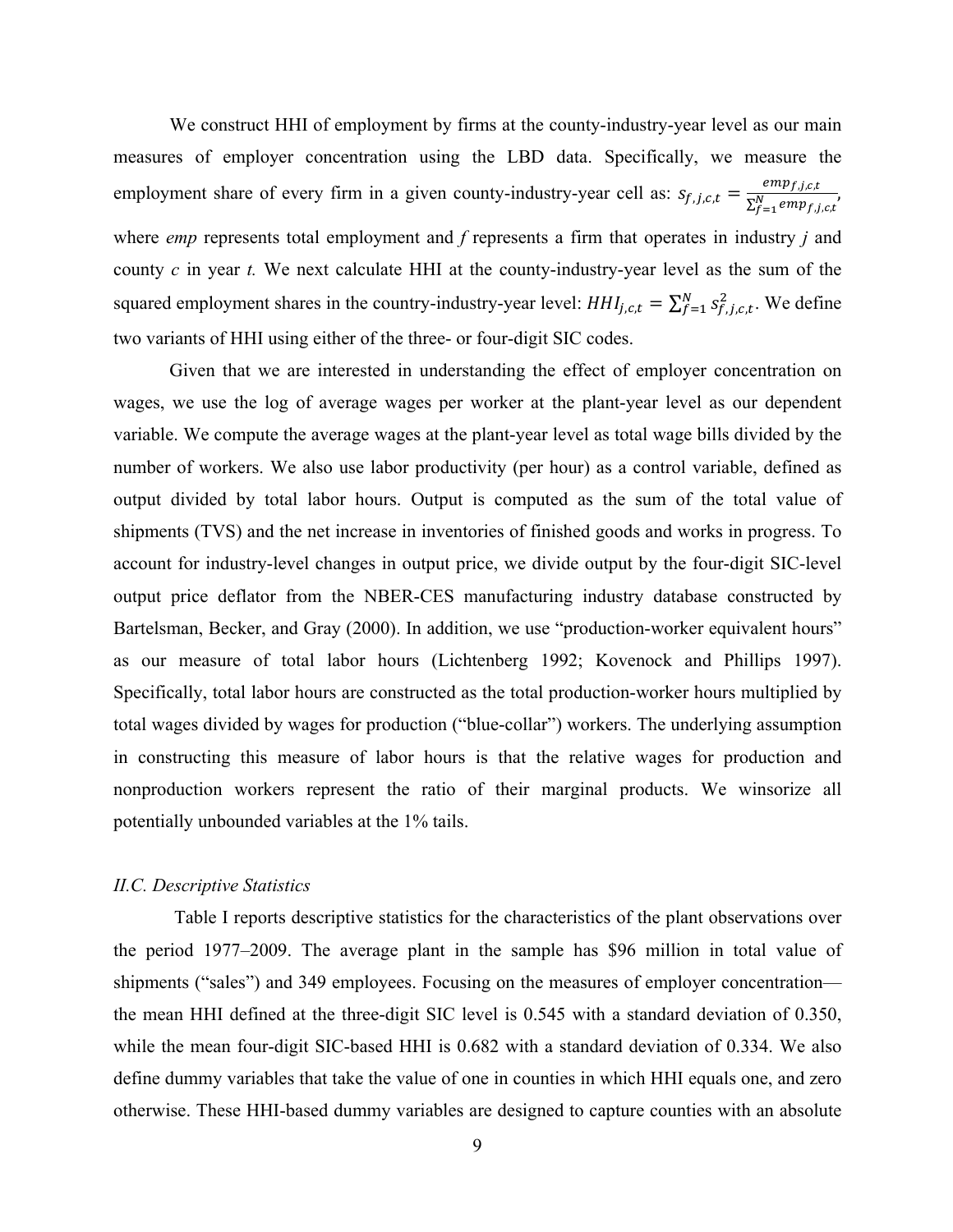monopsony power of one large employer. As Table I shows, 22.7% of plant-year observations are in counties in which there is only one employer in a given three-digit SIC industry. The concentration of employer power is even stronger when we define industries at the four-digit SIC level. For example, 37.9% of plant-year observations are in counties with only one employer in the four-digit SIC industry.

The average worker in these plants earns wages of \$41,840 per year, and the average log labor productivity is 4.61. The average log employment of a given county-industry is 6.24 (5.66) when the industry is defined at the three-digit (four-digit) level. The average union coverage rate for the manufacturing plants in the sample is 22.8%, which is higher than the average coverage rate across all industries during a similar period. Segment and firm size are measured by the log number of plants in a given industry segment of a given firm and the log number of all plants of a given firm, respectively. The average plant in the sample has approximately 10 and 30 plants (including itself) within the segment-firm and firm it is associated with. Plant age is defined as the number of years since a plant's inception—identified by the flag for plant inception in the LBD—or its first appearance in the CMF or ASM database, whichever is the earliest. The starting year is censored in 1972, when the coverage of the Census databases begins. The average age of plants in the sample is 17.1 years. This set of control variables is standard among research that analyzes plant-level data using the CMF and ASM data (e.g., Schoar 2002; Giroud 2013).

Figure I plots trends in local-level employer concentration, which exhibits considerable time-series variation from 1977 to 2009. During 1977–1981, the employment-weighted mean local-level employer HHI (defined at the four-digit SIC level) is 0.698, but the mean four-digit county-level HHI increases by 5.8 percentage points to 0.756 during 2002–2009. This upward trend in local employer HHI is consistent with increasing concentration and power of firms in the labor market in the U.S. over the past few decades.

#### III. EMPIRICAL ANALYSIS

#### *III.A. Relation between Employer Concentration and Wages*

We begin by investigating a reduced-form baseline relation between employer concentration and wages. To this end, we run the following regression: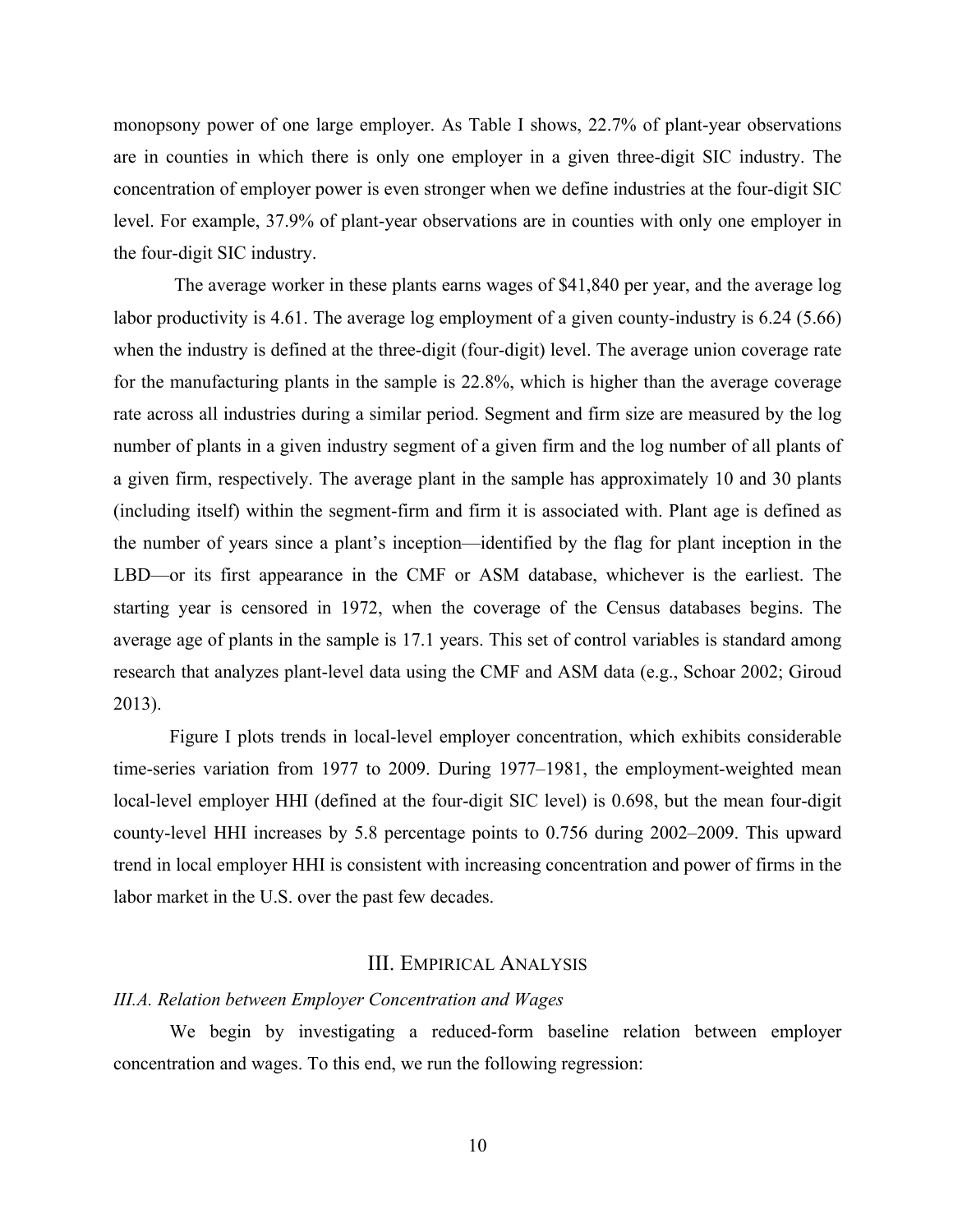$$
log(avg. wages)_{pfit} = \beta_0 + \beta_1 HHI_{jet-1} + \beta_2 X_{pfit} + \beta_3 Z_{jet-1} + \delta_{jt} + \mu_{ft} + \epsilon_{pfit},
$$
\n(1)

where  $log(avg. wages)_{pft}$  is log average wage per worker. The subscripts are plant *p*, in firm *f*, within industry *j*, in year *t*. *HHIjct−1* is one-year lagged employment-based measure of concentration at either the three- or four-digit SIC level in county *j*,  $X_{pijt}$  is a vector of plant-level control variables comprising the log of labor productivity, the log of the number of plants per segment within the firm, the log of the number of plants per firm, and plant age, *Zjct−<sup>1</sup>* is the oneyear lagged log number of employment at the county-industry level,  $\delta_{it}$  is a vector of industry by year fixed effects, and  $\mu_f$  is a vector of firm-by-year fixed effects. All standard errors are clustered at the county level.

Panel A of Table II provides the results from estimating regression (1) using three-digit SIC industries to compute employment concentration. As column (1) of Table II shows, the coefficient estimate for log(employment) is 0.042 and is statistically significant at the 1% level, suggesting that wages are higher in local labor markets with more workers. This finding is consistent with economic forces related to agglomeration (e.g., Ellison, Glaeser, and Kerr 2010; and Greenstone, Hornbeck, and Moretti 2010). The coefficient on log labor productivity is 0.156 and significant at the 1% level, suggesting that workers' wages are higher when the plant is more productive, plausibly due to rent sharing between the employer and workers (e.g., Nickell and Wadhwani 1990; and Benmelech, Bergman, and Kim 2017).

Turning to our main variable of interest—namely, employer concentration—column (1), which includes year fixed effects as a control in addition to log employment at the three-digit industry-county level and plant-level labor productivity, shows that log average wage is negatively associated with HHI. This relation is statistically significant at the 1% level, and the economic magnitude is sizable—a one standard deviation increase in employer concentration (0.35) is associated with a 0.88% decrease (=  $0.35 \times -0.025$ ) in average wages. Similarly, the relation between log average wages and employer concentration is statistically and economically significant when other plant-level controls are added (column (2)) and industry fixed effects are included (column (3)). In particular, by including industry fixed effects, we exploit withinindustry variation of employer concentration to identify the effect. Thus, the estimates in column (3) are based off of variation in employer concentration across different local labor markets, instead of variation of concentration of firms in the national market across industries.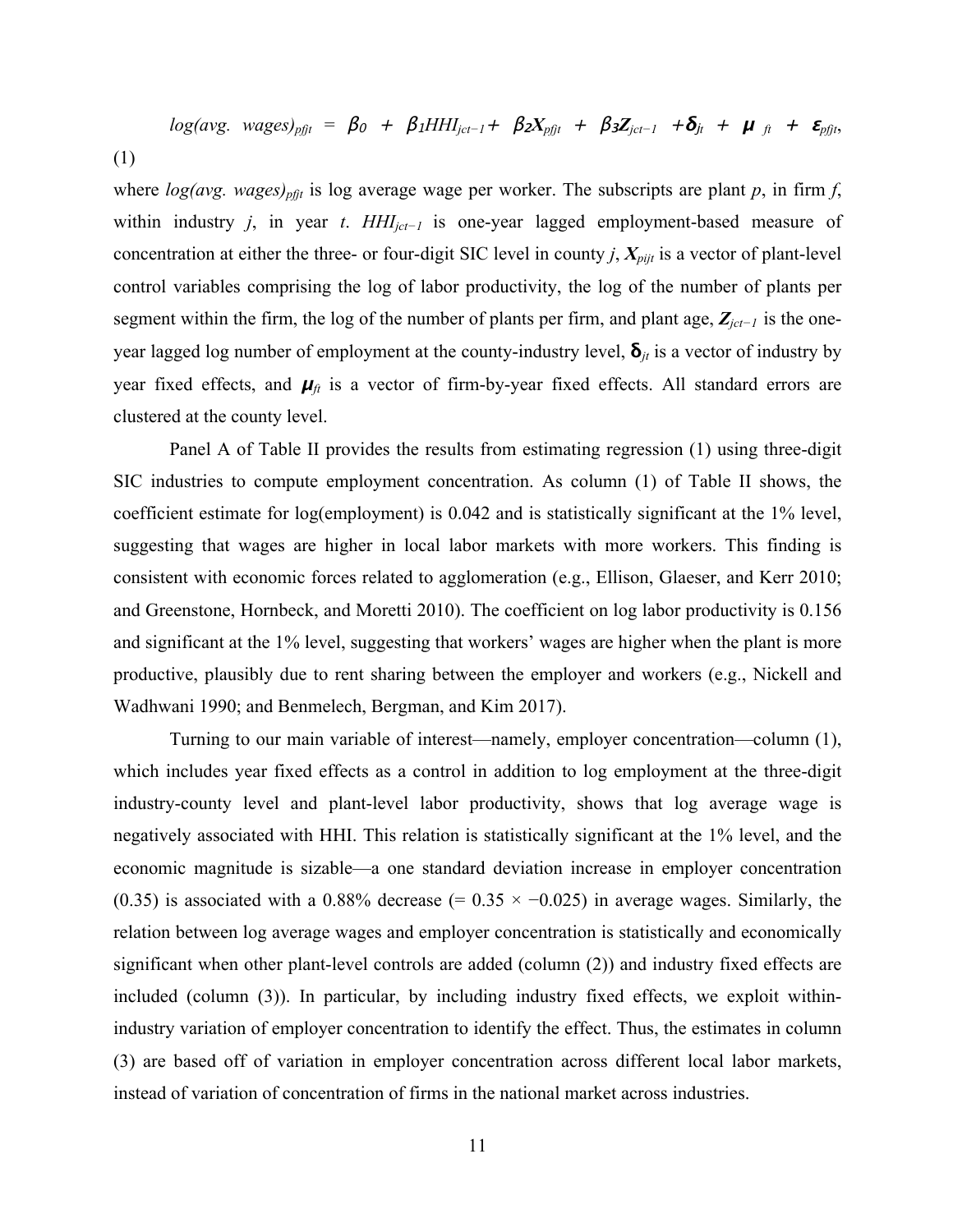Furthermore, we also include firm or firm-by-year fixed effects in the last two columns of the table, which enables us to identify off of variation within firms across plants that are located in counties and industries with different employer concentration. Our plant-level explanatory variables—in particular, log(labor productivity) and plant age—control for plant-level productivity, alleviating the concern that our results are driven by productivity differences across plants within a firm. With the inclusion of firm fixed effects in column (4), the semi-elasticity of wages to employer concentration is −0.028. Thus, increasing HHI by 0.35, the sample standard deviation, decreases wages by  $0.98\%$  (=  $0.35 \times -0.028$ ). With the addition of firm-by-year fixed effects, this semi-elasticity becomes −0.023 (column (5)). Wages thus appear to be negatively correlated with employer concentration, consistent with the prediction that concentration of employers in the local labor market gives firms monopsony power that they use to exploit workers in the form of lower wages.

While the analyses in columns (4) and (5) mitigate the concern that lower wages in more concentrated labor markets are due to heterogeneity across firms, a remaining concern is that a given firm may pay different levels of wages to employees across industries and locations due to other omitted variables, such as product market competition and productivity differences. To address this concern, we include industry-by-year fixed effects, which control for time-varying differences across industries, in addition to firm-by-year fixed effects. In this analysis, the identifying variation comes from plants in the same industry and the same firm but that are located in counties with different employer concentration. Including these industry-by-year fixed effects, column (6) shows that the semi-elasticity of wages to employer concentration is −0.049, which is more than twice the effect without controlling for time-varying industry shocks in column (5). This result suggests that once we compare plants in the same industry and firm, those located in a more concentrated local labor market pay significantly lower wages. In conjunction with later results in Table IV, which limits the analysis to firm-years that operate in one industry segment, results in this table suggest that industry-level heterogeneity (in productivity in particular) is unlikely to drive the association between employer concentration and wages.

Panel B of Table II repeats the analysis in Panel A using four-digit SIC industries to compute HHI of employer concentration at the county level. The negative relation between concentration and employee wages is evident in this panel as well. The economic magnitude of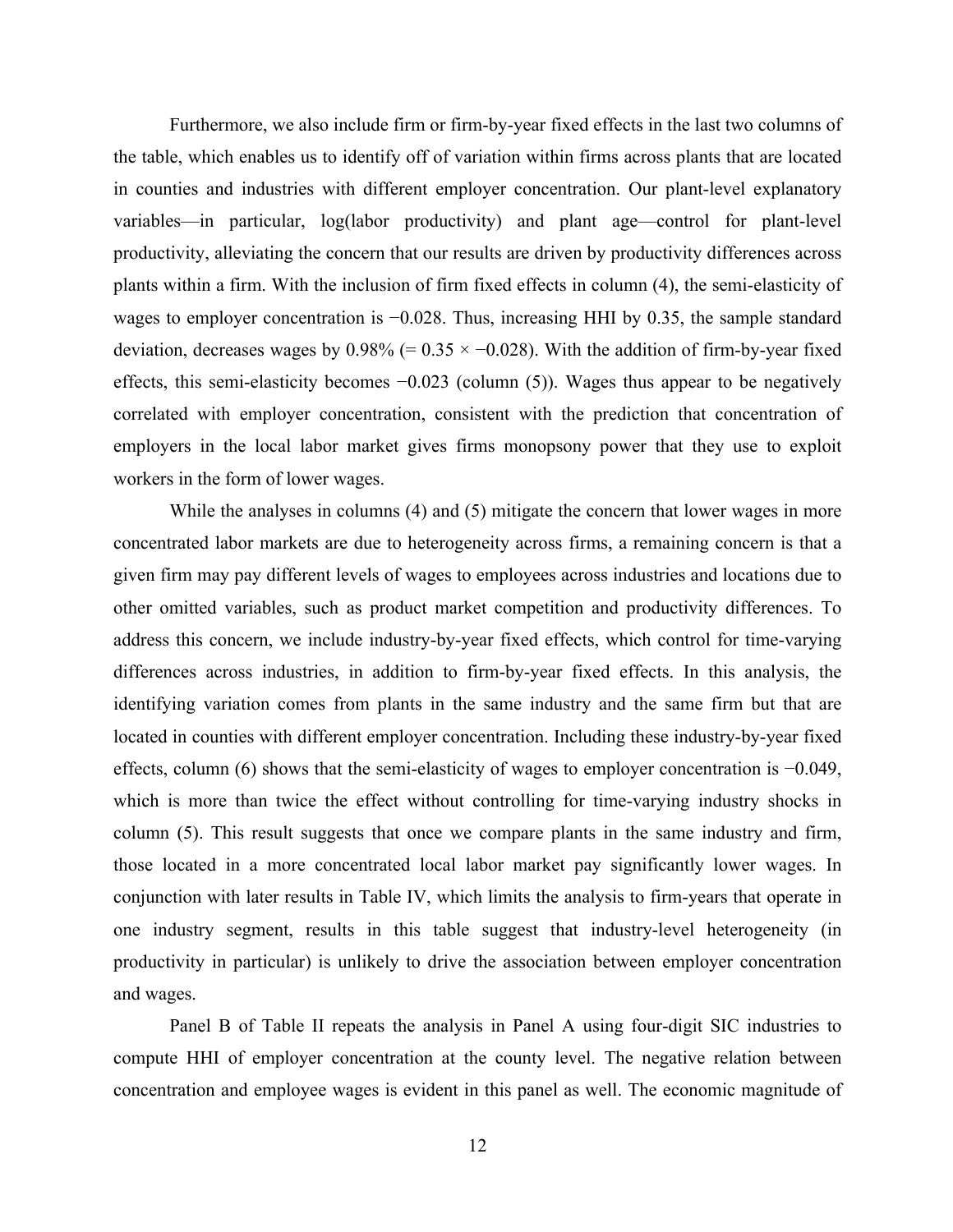the effect is larger than that in Panel A, with a semi-elasticity ranging from −0.038 to −0.063 relative to −0.023 to −0.049 in Panel A. In sum, the results in Table II exhibit a statistically and economically significant relation between wages and employer concentration, suggesting that employer concentration results in lower wages.

One concern about the negative relation between employer concentration and wages presented in Table II is that our local measure of HHI is correlated with labor productivity, which could mean that the results capture the effect of low productivity rather than employer concentration on wages. Even though all of our regressions in Table II also control for log(labor productivity), defined as the natural log of output scaled by labor hours, it might be measured with error and thus is likely an imperfect control for labor productivity. To address this concern, in Table III we add a control variable for labor productivity—namely, value added (VA) by labor, defined as the total value of shipments plus the net increase in inventories of finished goods and works in progress minus material and energy costs scaled by total labor hours—in the regression. All the components of the variable are deflated using four-digit SIC industry-level deflators available from the NBER-CES manufacturing database. One key difference of "labor VA" relative to "labor productivity" is that it nets out intermediate inputs (i.e., material and energy), which are presumably not affected by labor input.

Table III, Panel A, shows that the coefficient on log(labor VA) is positive and significant at the 1% level except for columns (4) and (5), which include firm and year and firm-by-year fixed effects, consistent with the notion that employees of plants who add more value per labor hour are paid more. However, the coefficients on HHI remain statistically significant and their magnitudes are almost identical, suggesting that the baseline relation between HHI and wages is unlikely to be driven by omitted controls for value added by workers or labor productivity. Panel B, which uses an industry based on the four-digit SIC level, shows similar results—that the coefficient on local employment concentration is largely unaffected by adding a control for value added by labor.

Among the specifications we employ in Table II, the inclusion of firm-by-year fixed effects in column (5) identifies the effect of local employer concentration on wages off of variation within firms in a given year. Although this specification with the detailed fixed effects likely provides a tighter identification, a remaining concern is that the negative association between local employer concentration and wages is driven by omitted differences across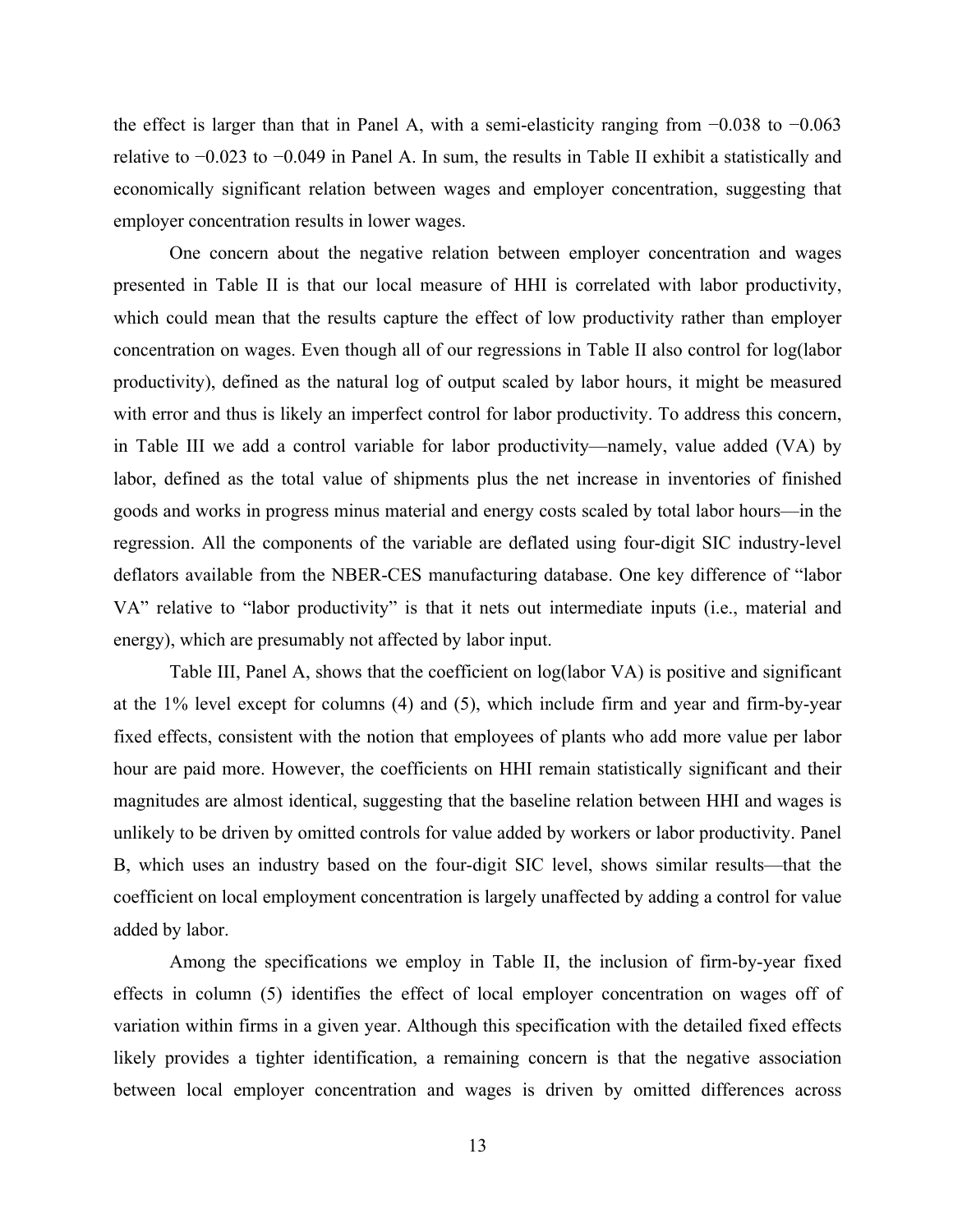different industries even within firms in a given year. For example, a firm may have a more productive industry segment (e.g., machinery) in a less concentrated local labor market, and a less productive segment (e.g., chemical) in a more concentrated market, which may lead to a spurious correlation between concentration and wages due to a difference in productivity.

We address this concern in two ways. First, in addition to firm-by-year fixed effects, we include industry-by-year fixed effects in Table II, column (6), to absorb time-varying industrylevel shocks in market concentration, wages, and other omitted variables (such as productivity). Second, we focus our estimation on a subsample of firms that operate multiple plants in only one industry segment (defined at either the three- or four-digit SIC level). Combined with firm-byyear fixed effects, use of this subsample removes any cross-industry variation within firms, thereby sidestepping cross-industry heterogeneity as an alternative channel that drives wage differences.

Table IV presents the results from estimating equation (1) using a subsample of firms that operate multiple plants within one industry segment, defined at the three- (Panel A) or four-digit SIC level (Panel B). As Table IV illustrates, across all columns the coefficient on HHI is negative and significant at the 1% level, consistent with the baseline result in Table II. In terms of economic magnitudes, the coefficients are approximately twice larger than those in Table II (e.g., −0.061 and −0.023 in column (5), which includes firm-by-year fixed effects), indicating that the effect is larger for the subset of firms that are unlikely to be affected by cross-industry heterogeneity in productivity and wages. Panel B, which uses four-digit SIC industries, shows a qualitatively similar result, with economic magnitudes being again larger than those in Panel B of Table II. In sum, our results are robust to the inclusion of various measures of labor productivity and hold in firms that operate multiple plants within one industry, which we believe alleviates concerns that an omitted productivity variable could be driving our HHI results.

#### *III.B. Subsample Periods*

We next investigate how the relation between wages and employer concentration evolves over the sample period. To this end, Table V divides the full sample from 1977 to 2011 into fiveyear subperiods and reruns the wage regressions in equation (1), which includes HHI of employers (i.e., firms) at the county-industry level as a key independent variable.<sup>13</sup> Our five-year

 $13$  The final subperiod is 2002–2009.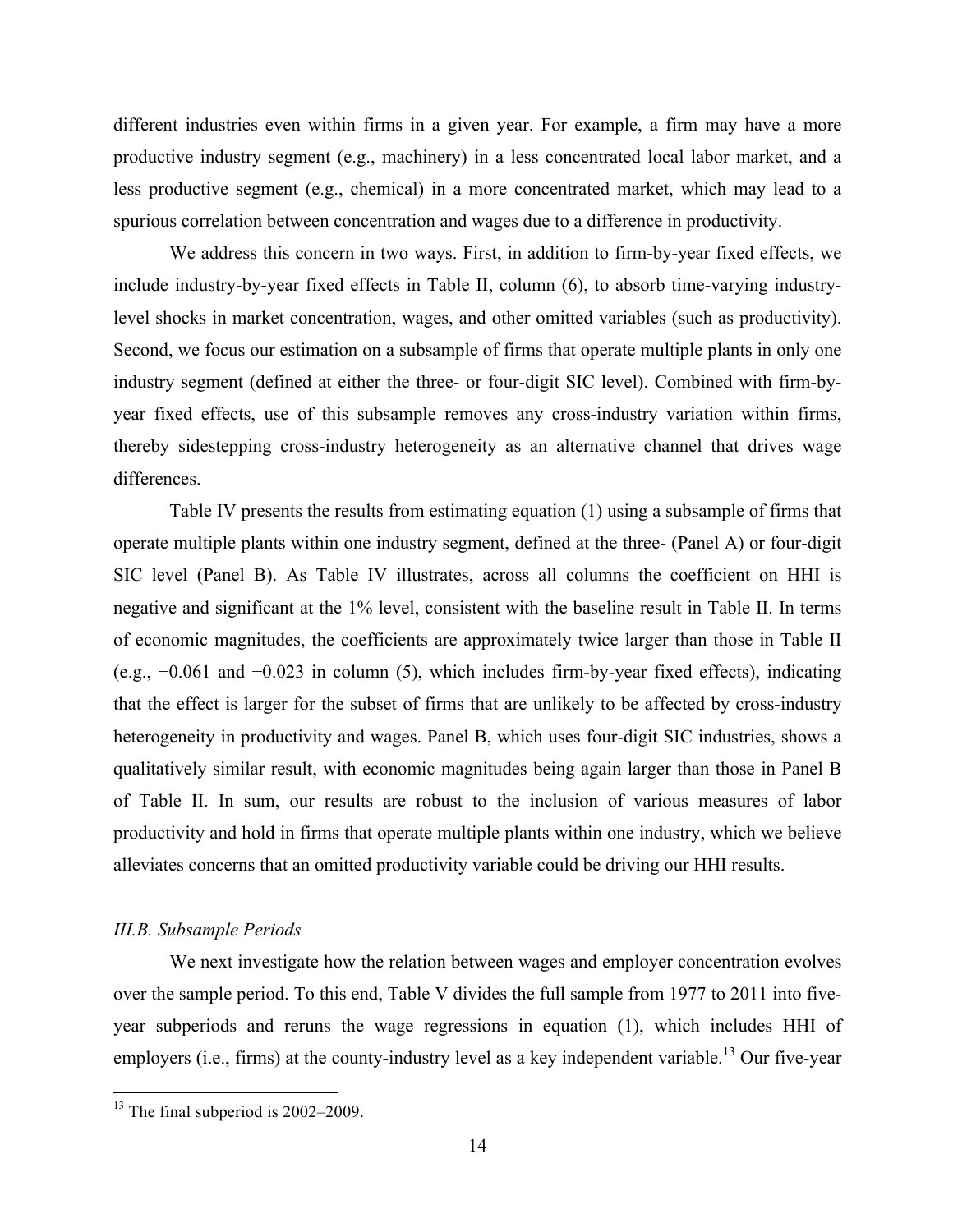subperiods in Table V match the subperiods in Figure I, which illustrates that local-level employer concentration increases over time. As shown in Panel A, the coefficient on HHI defined at the three-digit SIC level—increases over time. In the first two subsamples, 1977–1981 and 1982–1986, the coefficients on HHI are −0.018 (with a *t*-statistic of −2.75) and −0.012 (with a *t*-statistic of −1.78), respectively. This coefficient increases to −0.031 in 1992–1996 (with a *t*statistic of 4.59) and −0.039 in 1997–2001 (with a *t*-statistic of 5.31). In the final subsample, the coefficient is −0.029 and is statistically significant at the 1% level. The lower wages in highly concentrated local labor markets are thus clustered in the later part of the sample period. In Panel B, which uses four-digit SIC industries to compute HHI, the increasing pattern is muted, although the effect of concentration on wages is the greatest between 1992 and 2001 (−0.044 to  $-0.047$ ).

A potential explanation for the increasing effect over time of employer concentration is that labor mobility declines over the sample period across both economic sectors and geographical areas (see, e.g., Murphy and Topel 1987; and Molloy, Smith, and Wozniak 2014). The effect of labor market monopsony hinges on a lack of labor mobility across markets (for a review, see Boal and Ransom 1997). Thus, to the extent that workers have become less mobile in the United States over the past few decades, our definition of local labor markets using counties and industries is more likely to bind for them in recent decades relative to such earlier periods as 1977–1981 and 1982–1986.

#### *III.C. Employer Concentration, Unions, and Wages*

While their monopsony power may lead employers to pay lower wages, unionization strengthens labor's bargaining position and enables employees to diminish employers' monopsony power. We next empirically test whether unionization mitigates the ability of firms to reduce wages in concentrated markets. More specifically, we interact our local measure of employer concentration (HHI) with the degree of unionization at the industry level, as in the following regression:

$$
log(avg. wages)_{pfjt} = \beta_0 + \beta_1 HHI_{jet-1} + \beta_2 HHI_{jet-1} \times Union_{jt-1} + \beta_3 Union_{jt-1} + \beta_4 X_{pfjt} + \beta_5 Z_{jet1} + \delta_{jt} + \mu_{ft} + \varepsilon_{pfjt},
$$
\n(2)

where *Unionjt−<sup>1</sup>* is the unionization rate for industry *j* in which plant *i* operates in year *t−1*, and the other variables are defined in equation (1). The main coefficient of interest in this regression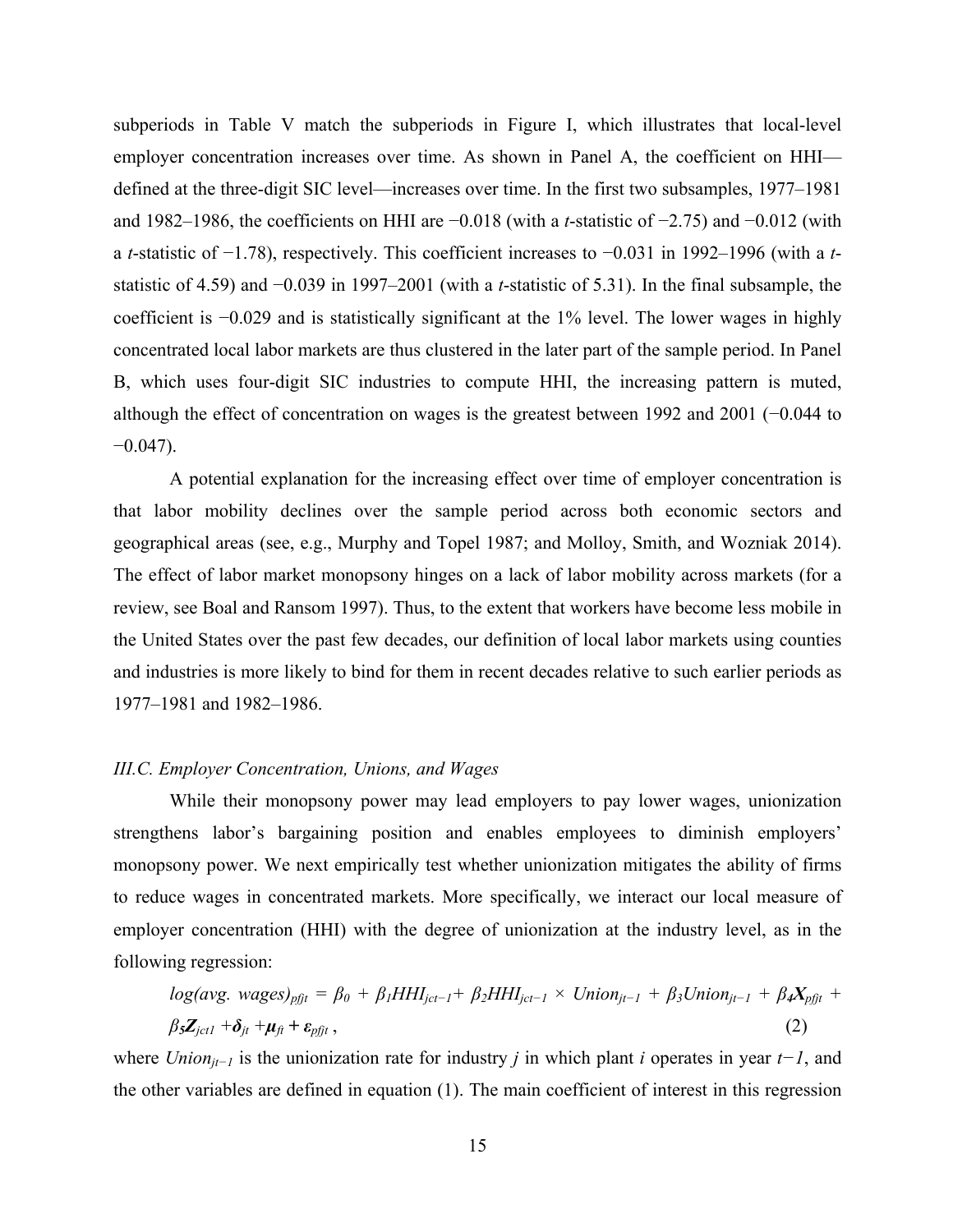is  $\beta_2$ , which measures the degree to which unionization rates affect the marginal effect of employer concentration on wages.

Table VI presents estimates of regression (2) using plant-level data from 1977 to 2009.<sup>14</sup> Columns (1) and (2) in Panel A show that, as in Table II, controlling for year fixed effects, and plant-level and county-industry-level controls, average workers' wages at manufacturing plants are lower when the local labor market (defined at the county level) is more concentrated in a given three-digit SIC industry. More importantly, this negative effect of employer concentration on wages is mitigated for plants that operate in industries with higher unionization rates. For example, the regression estimates in column (2) suggest that a one standard deviation increase in unionization rates (12.9%) from the average (22.8%) would reduce the semi-elasticity of wages to HHI from  $-0.061$  (=  $-0.153 + 0.228 \times 0.402$ ) to  $-0.009$  (=  $-0.153 + (0.228 + 0.129) \times 0.402$ ). This result is consistent with unions giving workers bargaining power in wage negotiations, mitigating a negative effect of local labor market concentration on wages.

Columns (3)–(5) further include industry, firm, and firm-by-year fixed effects. The results are consistent with those in columns (1) and (2)—the negative effect of employer concentration is mitigated by high unionization rates at the industry level. In terms of economic magnitude, estimates in column (5) indicate that a one standard deviation increase in unionization rates (12.9%) from the average (22.8%) would reduce the semi-elasticity of wages to HHI from  $-0.035$  (=  $-0.087 + 0.228 \times 0.228$ ) to  $-0.005$  (=  $-0.087 + (0.228 + 0.129) \times 0.228$ ). Column (6) further includes industry-by-year fixed effects to control for time-varying industry shocks, and finds consistent evidence that the presence of union bargaining power mitigates a negative association between employer concentration and wages.

In Panel B of Table VI we repeat the analysis in Panel A using four-digit SIC industries to compute HHI of employer concentration at the county level.<sup>15</sup> The results reported in Panel B are similar to those found in Panel A—we find that labor unions mitigate the effect of employer concentration on wages. The economic magnitudes of the effects are somewhat smaller than those documented in Panel A. For example, the estimates in column (5) suggest that a one standard deviation increase in unionization rates (12.9%) from the average rates (22.8%) would

<sup>&</sup>lt;sup>14</sup> As explained in Section II.A, data on industry-level unionization rates are available from 1983 only. Thus, we impute the unionization rates before 1983 (i.e., 1977–1982) using values for corresponding industries in

 $\frac{15}{15}$  In Panel B and throughout the article in which we use four-digit SIC industries to compute employer concentration, we use the same industry-level of unionization rates, which are based on CIC (see Section II.A), as in the case of using three-digit SIC industries.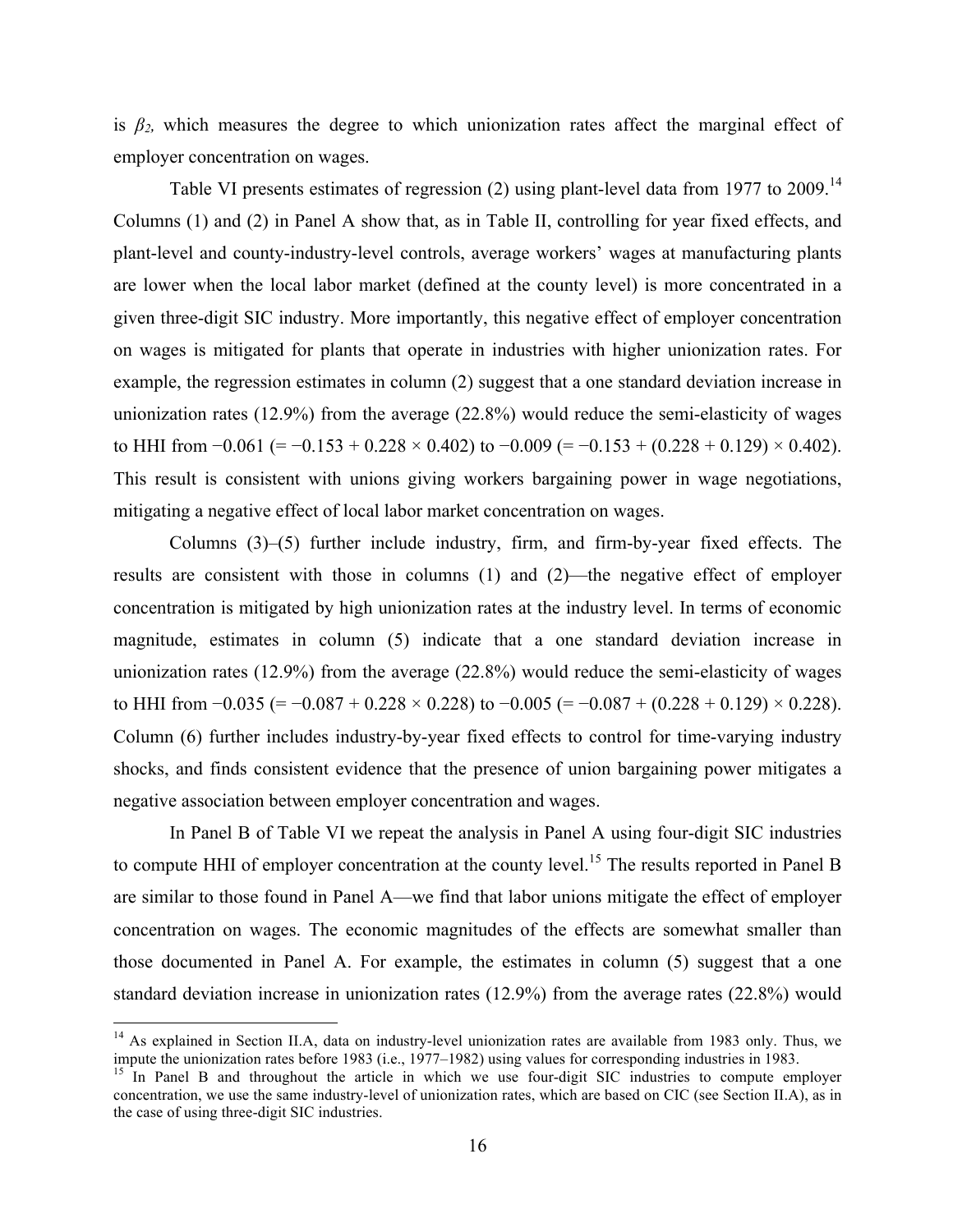reduce the semi-elasticity of wages to HHI from  $-0.046$  (=  $-0.080 + 0.228 \times 0.151$ ) to  $-0.026$  (=  $-0.080 + (0.228 + 0.129) \times 0.151$ . Nevertheless, as our calculation above shows, a one standard deviation in unionization rate reduces the negative effect of employer concentration on wages by 42% relative to the mean.

## *III.D. Employer Concentration and Rent Sharing*

The analysis thus far has focused on the association between employer concentration in the local labor market and wages. In addition to wage levels, concentration of employers may also affect the transmission of productivity growth into wage changes. Previous research on rent sharing suggests that workers' bargaining power increases the portion of productivity growth that they gain in the form of increased wages (e.g., Stansbury and Summers 2017). Thus, we empirically test whether high levels of employer concentration impede the translation of productivity growth to wage increases, as employers use their monopsony power to avoid wage hikes. More specifically, we examine whether sensitivities of wage growth to productivity growth are affected by our local measure of employer concentration (HHI) using the following regression:

$$
\Delta log(avg. wages)_{pfjt} = \beta_0 + \beta_1 HHI_{jct-1} + \beta_2 \Delta log(labor\ productivity)_{pfjt} + \beta_3 HHI_{jct-1} \times \Delta log(labor\ productivity)_{pfjt} + \beta_4 X_{pfjt} + \beta_5 Z_{jct1} + \delta_{jt} + \mu_{ft} + \varepsilon_{pfjt},
$$
\n(3)

where *∆log(avg. wages)<sub>pfit</sub>* is the growth rate of average wages, and *∆log(labor productivity)<sub>pfit</sub>* is the growth rate of labor productivity of plant *p* in industry *j*, county *c,* and year *t*; the other variables are defined in equation (1).

Table VII reports estimation results. Across columns in Panel A of Table VII, the coefficient on *∆log(labor productivity)* is positive and significant at the 1% level, confirming that there is a positive association between wage growth and productivity growth at the plant level (see, e.g., Stansbury and Summers 2017). Importantly, consistent with our prediction regarding the role of monopsony power in labor markets, the coefficient on *HHI×∆log(labor productivity)* is negative and significant at the 10% level. In terms of economic magnitude, estimates in column (5) suggest that a one standard deviation decrease in HHI from its mean would increase the elasticity of wages to productivity from  $0.38\%$  (=  $0.005 - 0.002 \times 0.544$ ) to  $0.47\%$  (= 0.005  $-0.002 \times (0.544 - 0.350)$ . This finding is consistent with our prediction that when labor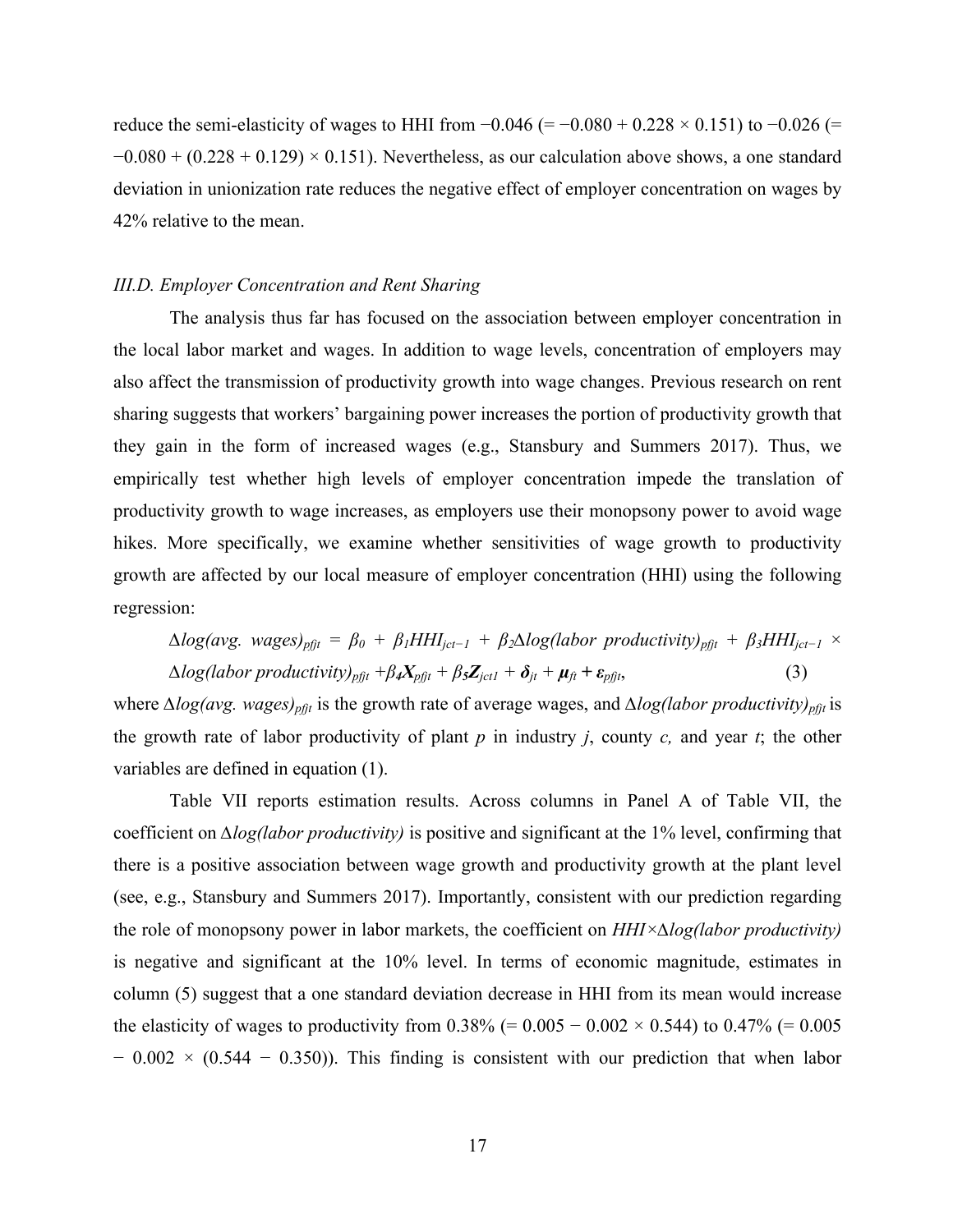markets are more competitive, productivity increases should give rise to wage growth, as employers compete for workers.

#### *III.E. Robustness Tests*

*1. Nonlinear Effect of Employer Concentration on Wages.* Regressions in equations (1) and (2) assume a linear effect of employer concentration, measured by HHI, on average wages. Is the effect concentrated among county-industries that are highly concentrated by few firms or among those that are close to competitive local labor markets with many employers? Table I shows that there is indeed a significant fraction of manufacturing plants that are located in these counties with extreme concentration—namely, 22.7% and 37.9% of plant-year observations based on three-digit and four-digit SIC industries, respectively. We examine this question by including a dummy variable that is equal to one for county-industries that have only one firm, and thus HHI is equal to one in the following regression:

$$
log(avg. wages)_{pft} = \beta_0 + \beta_1 HHI_{jct-1} + \beta_2 HHI_{jct-1} \times Union_{jt-1} + \beta_3 Union_{jt-1} + \beta_4 D(HHI=1)_{jct-1} + \beta_5 I(HHI=1)_{jct-1} \times Union_{jt-1} + \beta_6 X_{pft} + \beta_7 Z_{jct1} + \delta_{jt} + \mu_{ft} + \varepsilon_{pft},
$$
\n(4)

where *D(HHI=1)<sub>jct−1</sub>* is a dummy variable equal to one if HHI of industry *j* in county *c* in year *t*<sup>−</sup>*1* is equal to one, and zero otherwise; the other variables are defined in equation (1). Given that we include firm-by-year fixed effects  $(\mu_{\hat{n}})$ , interpretation of the coefficients on  $\beta_4$  is the effect of absolute monopsony power of one large employer on wages within firms and across different local labor markets.

Table VIII reports estimation results. Column (1) includes the dummy variable but excludes the baseline continuous variable for HHI, as well as interaction terms with unionization rates. The coefficient on the dummy is −0.017, suggesting that relative to other plants in nonperfectly concentrated local labor markets, plants in perfectly monopsonistic labor markets pay 1.7% lower wages, controlling for plant- and county-industry-level determinants of wages. Column (2) includes the continuous variable HHI, in addition to the dummy, and shows that employer concentration has an additional negative effect on wages (−0.011) when HHI increases to one, in addition to the general effect of HHI (−0.013). These results suggest that the negative effect of employer concentration on wages is more pronounced when the local labor market is close to monopsony (i.e., one employer in a given market).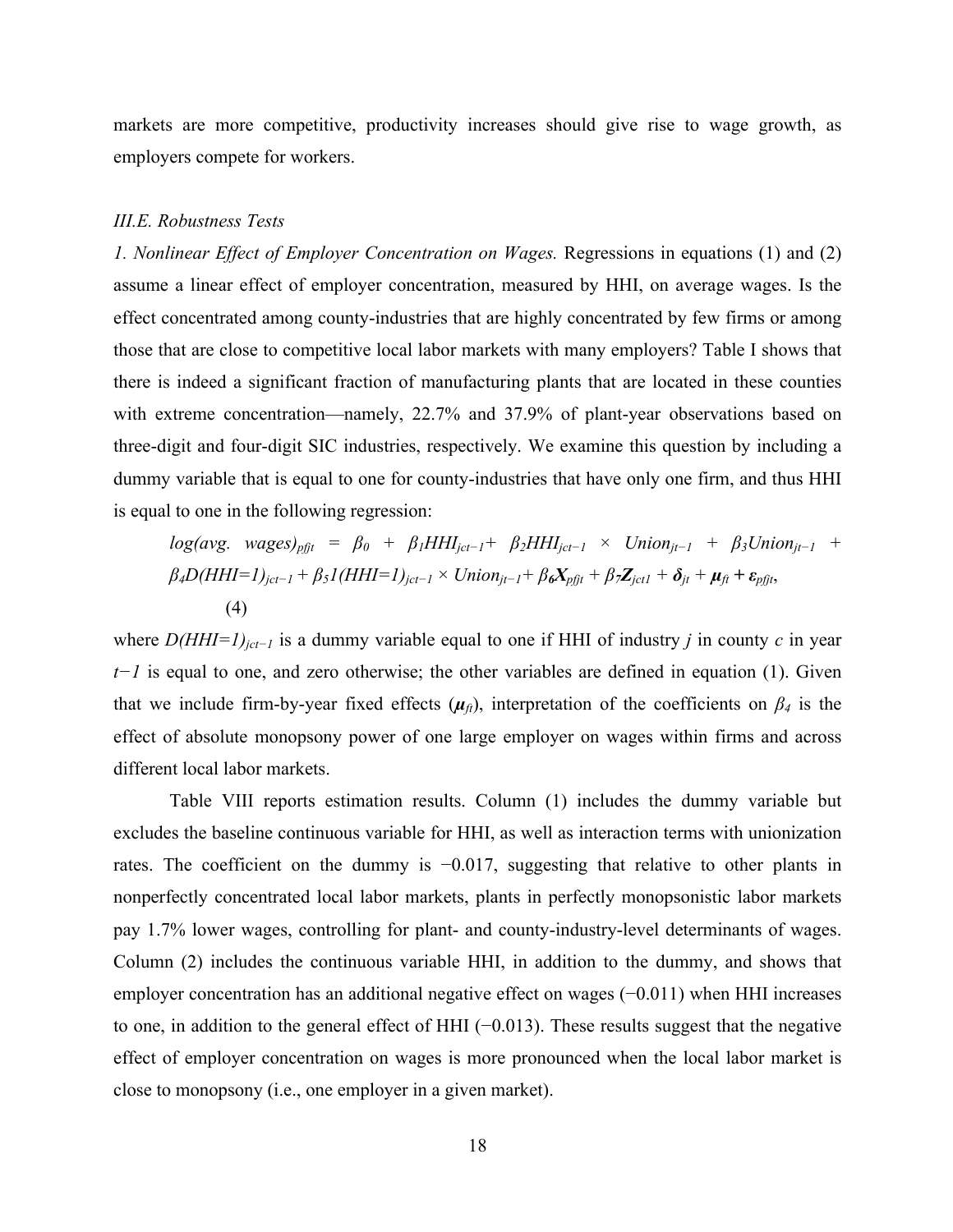Next, in column (3), we exclude the continuous variable HHI but interact the dummy for HHI equals to one with industry-level unionization rates. Consistent with previous estimates in Table VI, the column shows that unionized labor significantly mitigates the negative effect of local market monopsony. At the average rate of unionization in the sample  $(22.8\%)$ , local labor markets with perfect concentration would have wages that are 2.5% lower (=  $-0.062 + 0.162 \times$ 0.228) than otherwise similar markets within firms. But a one standard deviation increase in unionization rates would lead to a reduction in the semi-elasticity to a mere −0.4%, an 84% reduction (in absolute magnitude) from the average effect.

In Panel B, we compute employer concentration using four-digit SIC industries and find results that are consistent with those in Panel A—local labor markets with only one firm would pay wages that are 3.1% lower than otherwise similar plants within firms (column (1)). Moreover, estimates in column (2) suggest that the bulk of the effect of employer concentration on wages is at the margin around complete monopsony-like labor markets: the continuous variable HHI is not significant, while the dummy for HHI equals to one is −0.029 and significant at the 1% level. Column (3) in Panel B tells a similar story to that in Panel A—at the average rate of unionization in the sample (22.8%), local labor markets with perfect concentration would have wages that are 3.5% lower (=  $-0.058 + 0.101 \times 0.228$ ) than otherwise similar markets within firms. And a one standard deviation increase in unionization rates would reduce this semielasticity to −2.2%, a 37% reduction from the average effect. Overall, results in Table VIII suggest that the effect of employer concentration in local labor markets is more pronounced among those closest to the textbook notion of labor market monopsony (i.e., only one employer in a given market).

*2. Controlling for National Trends in Employer Concentration.* We measure labor market concentration at the local (i.e., county) level. The premise of this approach is that relevant labor markets for manufacturing workers are "local" due to the costs of moving across geographical areas (e.g., Moretti 2011; and Molloy, Smith, and Wozniak 2014). Meanwhile, Autor et al. (2017) show that product markets in the United States have become more concentrated in the past few decades, giving rise to "superstar firms" that are highly productive yet have lower labor shares in a given industry. They argue that this trend can account for declining labor shares documented by previous research (e.g., Elsby, Hobjin, and Şahin 2013; and Karabarbounis and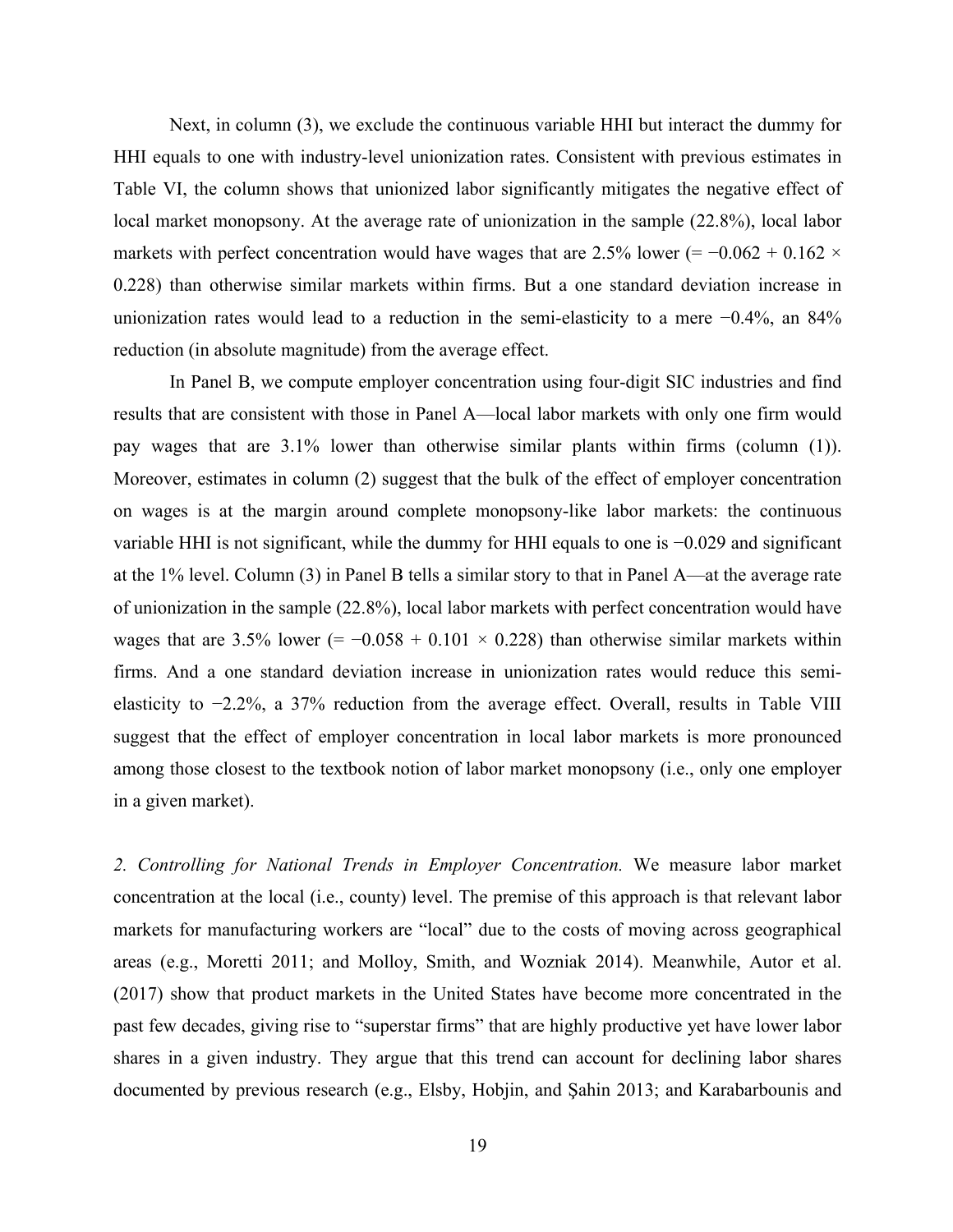Neiman 2014). One concern about our results related to Autor et al.'s finding is that if product market (which is usually defined at the national level for "traded sectors" like manufacturing) and local labor market concentrations are positively correlated, then the negative association between local employment concentration and wages may merely reflect a negative relation between (national) product market concentration and labor shares.

We control for this effect by constructing HHI at the national level as follows. We first measure the employment share of every firm in a given industry-year cell as:  $s_{f,j,t} = \frac{emp_{f,j,t}}{\sum_{f=1}^{N}emp_{f,j,t}}$ where *emp* represents total employment and *f* represents a firm that operates in industry *j* and year *t.* We next calculate the industry-year HHI as the sum of the squared employment shares in the industry-year level:  $HH_{j,t} = \sum_{f=1}^{N} s_{f,j,t}^2$ . As with the local-level HHI, we define two variants of the national-level HHI using either of the three- or four-digit SIC codes. Then we include the national-level HHI as a control for product market concentration in the regression in equation (1).

Table IX, Panel A, shows that the coefficient on *HHI (SIC3-year)* is significantly positive for the most part (except for column (3), in which it is slightly negative but insignificant), which is inconsistent with the story that national-level product market concentration is associated with lower wages. Importantly, even with the inclusion of national HHI, the coefficient on local HHI remains positive and the magnitudes are sizable. For example, the coefficients on *HHI (SIC3 county-year)* are −0.023 and −0.043, respectively, in Tables II and IX, Panel A, column (5), which use the same set of controls. This result is inconsistent with an alternative mechanism that emphasizes concentration in the product market, as opposed to the labor market, which tends to be more local. Panel B, which uses the four-digit SIC level as the definition of industry, shows a similar result that the coefficient on HHI does not change much when national HHI is added as a control.

#### *III.F. Wages, Market Concentration, and the China Shock*

One concern about our findings is that they are driven by the well-documented "China Shock," in which import penetration from China has led to declining employment and wages in the U.S. manufacturing sector. For example, Autor, Dorn, and Hanson (2013) and Autor et al. (2014) find that local labor markets that are more affected by import competition from China exhibit higher unemployment, lower labor-force participation, and reduced wages. In this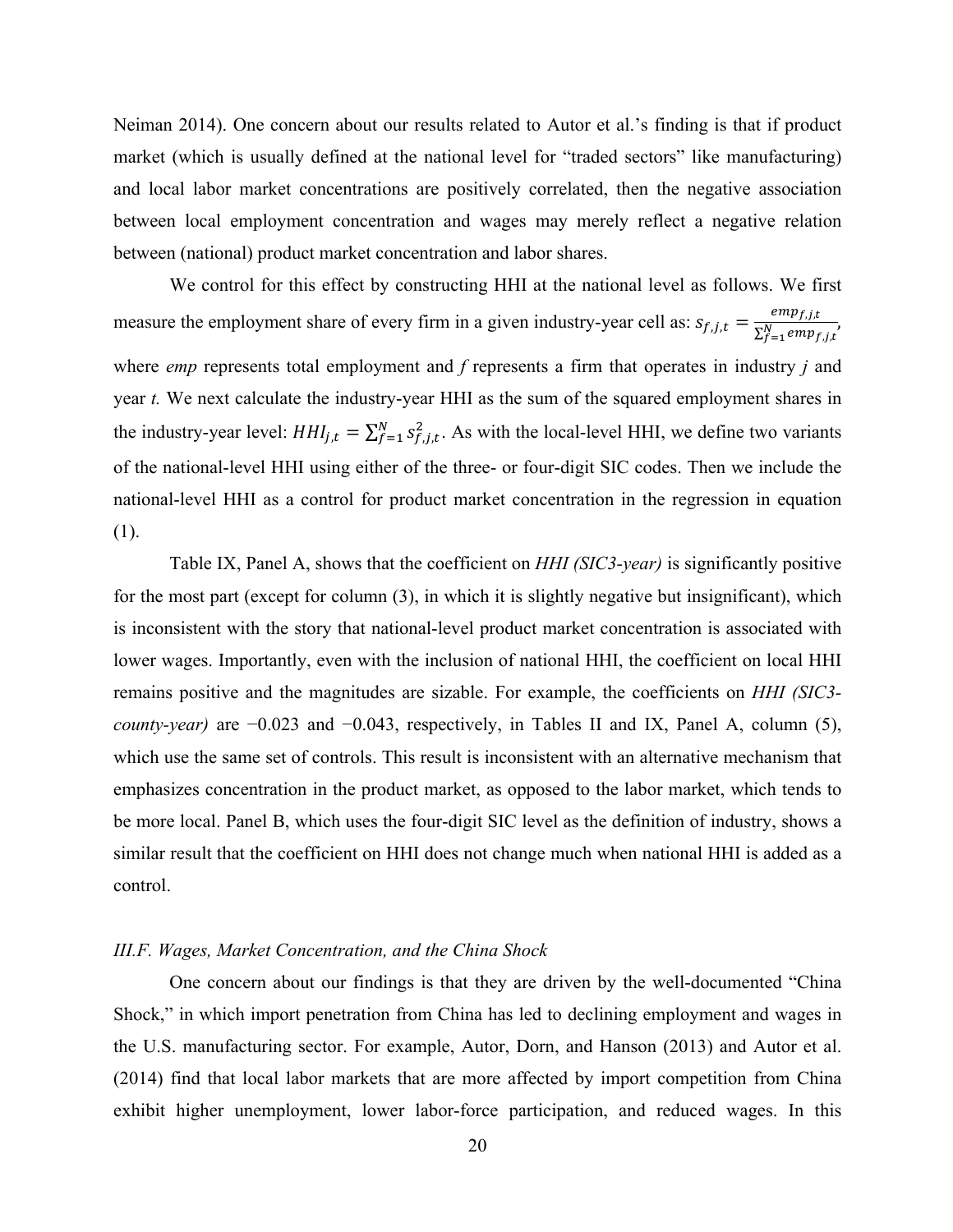subsection, we examine the possibility that import penetration from China is driving our results in two ways. First, we control directly for a China effect by adding a control variable that captures the degree of import penetration from China at the industry-by-year level to our regression specification.

Second, we show that even though our results are not directly driven by import penetration, there is an interesting interaction among import penetration, employer concentration, and wages. More specifically, we examine whether import penetration from China has an indirect effect on wages by increasing employer concentration in U.S. local labor markets. That is, imports from China not only curtail the local demand for labor but also lead to increased market power of U.S. firms, which results in even lower wages.

For these two types of analyses, we construct a measure of import competition from China. We measure import exposures from China to the United States at the industry by year level as the industry-level dollar value of imports scaled by the total value of shipments in the industry.<sup>16</sup> More specifically, we define import competition from China as: *China exposure*  $j_{,t} = \frac{import from China_{j,t}}{\sum_{i=1}^{N} stipments_{i,j,t}}$ , in which *import from China* represents the dollar value of imports from China to the United States, *shipments* represents the total value of shipments (TVS), and *i* represents a plant that operates in industry *j* and year *t.* For the analysis of China import exposure only, we limit our analysis to the plant-years 1992–2008, given that the import penetration data employed are available from 1991 to 2007 and that we use lagged China exposure as an independent variable.

We address the concern that our measure of employer concentration is capturing direct exposure to Chinese imports by including *China exposure* as an additional control in equation (1). Table X, Panel A, presents the results and shows that the coefficient on *China exposure* measured at the three-digit SIC level is negative and significant at the 1% level, consistent with existing research documenting negative consequences of the China shock on labor market outcomes. The economic magnitude of the effect is sizable as well—a one standard deviation increase in China exposure is associated with a  $0.95\%$  (=  $-0.001 \times 9.508$ ) reduction in average wages. Importantly, however, including this direct control for the China exposure does not significantly affect our estimates for HHI—the coefficient on HHI remains negative and

<sup>&</sup>lt;sup>16</sup> The data sources for the import and total value of shipment data are U.N. Comtrade and the ASM and CMF. We thank David Dorn for making the import penetration data available on his website.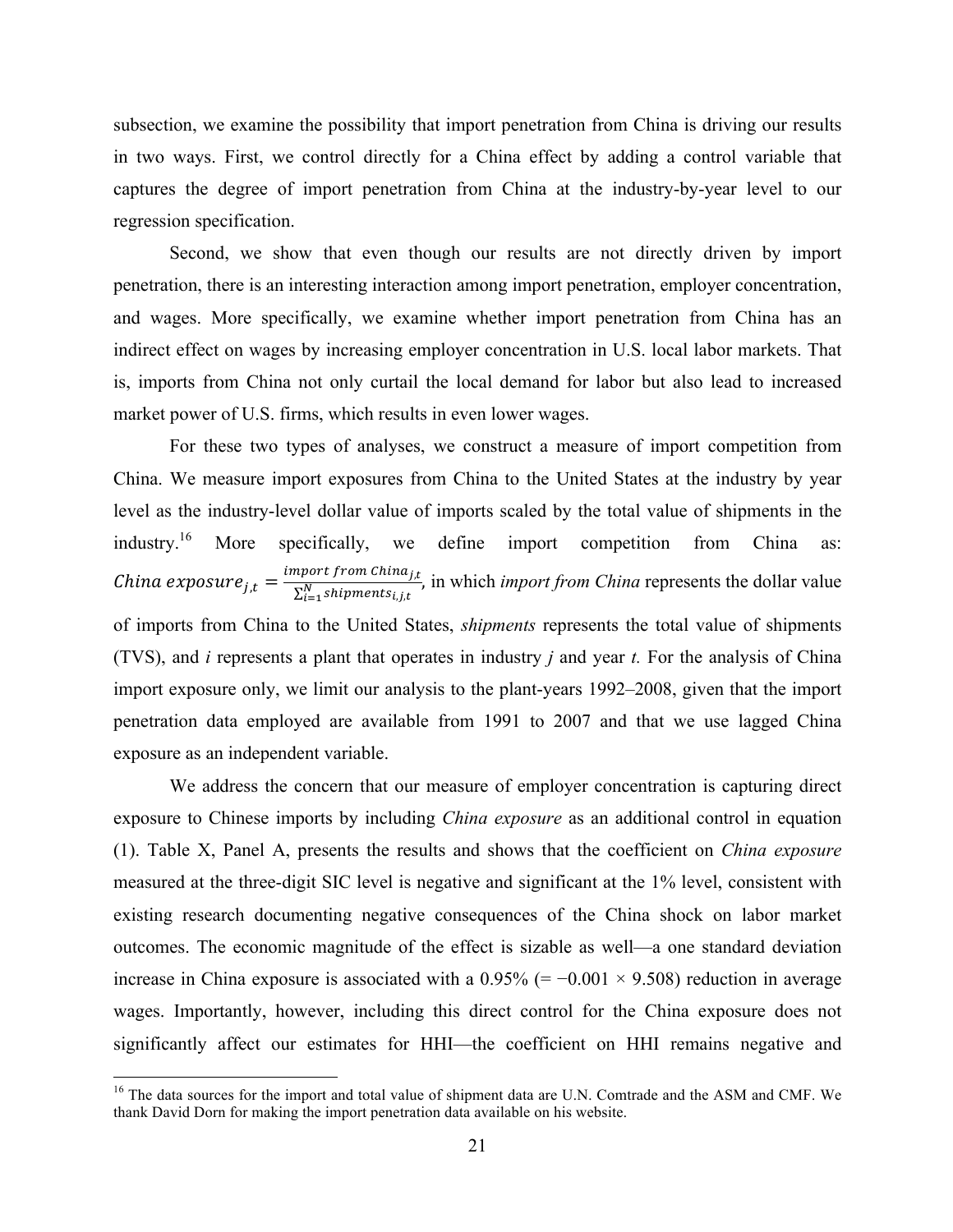significant at the 1% level. Panel B, which uses four-digit SIC codes as the definition of industry, shows a similar result—that controlling for the China shock does not alter the baseline result.

We now turn to analyzing the indirect effect of the China shock on wages through increased employer concentration. We begin by regressing HHI on our measure of competition from China. Specifically, we run the following regression:

 $HHI_{\text{jet}} = \beta_0 + \beta_1 \text{China exposure}_{\text{it}} + \beta_2 X_{\text{pfit}} + \beta_3 Z_{\text{ictl}} + \delta_{\text{it}} + \mu_{\text{ft}} + \varepsilon_{\text{pfit}}$ , (5)

where *HHI<sub>jct</sub>* is an employment-based measure of concentration at either the three-digit or fourdigit SIC level in county *c*, *China exposure<sub>it</sub>* is defined as the total value of imports from China to the United States scaled by the total value of shipments for industry *j* in year *t*, and the other variables are defined in equation (1).

Panel A of Table XI presents the results for estimating equation (5) using three-digit SIC industries. We find that the coefficient on China exposure is significantly positive at the 1% level, suggesting that industry-level import competition is associated with increased concentration of employers in the local labor market. In terms of economic magnitude, estimates in column (4), which includes firm-by-year fixed effects, suggest that a one standard deviation increase in Chinese import competition leads to a  $0.018$  (=  $0.002 \times 9.508$ ) increase in HHI, which is sizable relative to the mean HHI of 0.544. We obtain similar results when we define industries based on the four-digit SIC level.<sup>17</sup>

Having shown that local employer concentration is higher in industries that are more exposed to imports from China, it appears natural to assume that such exposure to Chinese imports will have an indirect effect on wages through increased concentration. However, it is empirically challenging to disentangle the direct and indirect effects of *China exposure* in the same specification. Nevertheless, we use an instrumental-variables (IV) approach in which we instrument HHI using import competition from China as in the following regression:

 $log(avg. wages)_{pfit} = \beta_0 + \beta_1 H \widehat{Hl_{1ct-1}} + \beta_2 X_{pfit} + \beta_3 Z_{jct1} + \delta_{jt} + \mu_{ft} + \varepsilon_{pfit}$ , (6) where *China exposure<sub>it</sub>* is defined as the total value of imports from China to the United States scaled by the total value of shipments,  $\widehat{H H_{1} t_{t-1}}$  is the instrumented HHI using China exposure in industry *j*, county *c,* and year *t*, and the other variables are as in equation (5).

The chief caveat with the estimates in (6) is that the "instrument" *China exposure* does not meet the exclusion restriction in that it may also affect wages directly through a decline in

<sup>&</sup>lt;sup>17</sup> We omit these results for brevity.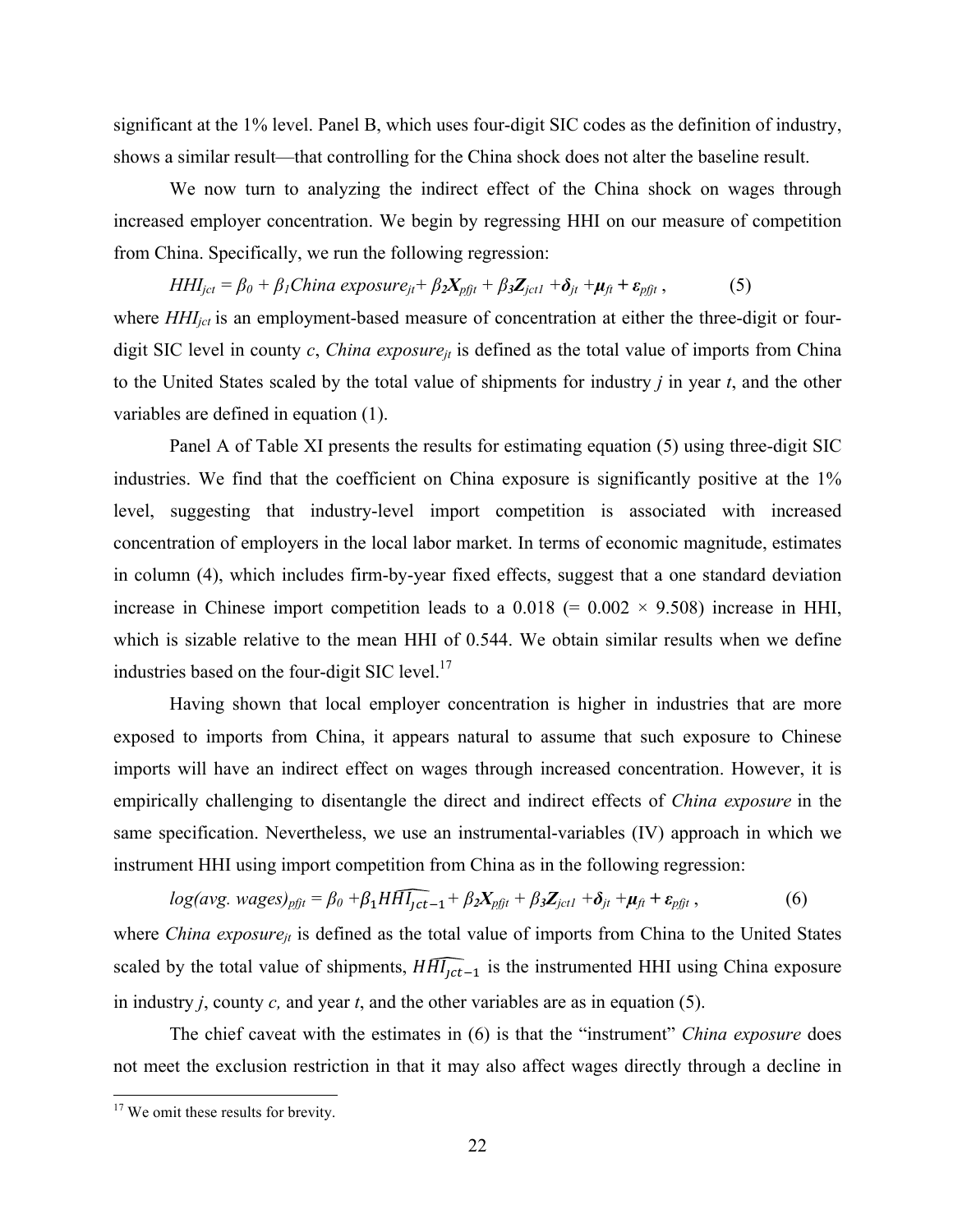demand for labor, for example. Nevertheless, we present results from the second-stage regression (6) to illustrate the magnitude of the indirect effect of the China shock on wages. However, given the concerns about the exclusion restriction in equation (6), we are wary of drawing a causal interpretation from this analysis on the indirect effect of competition from China on wages in the United States through an employer concentration channel.

Panel B presents the results for estimating the second-stage regression in equation (6) and shows that HHI instrumented using the China import exposure is indeed significantly (at the 1% level) negatively associated with average wages. This finding is consistent with our argument that import competition from China leads to increased concentration of employers in a local labor market (presumably due to the departure or closure of existing firms), which in turn gives remaining firms in the market more power to reduce wages. The economic magnitude of the second-stage estimates is much larger than that of the baseline estimates—for example, the coefficient on HHI is −0.567 in Table XI, Panel B, column (4), while the comparable coefficient in Table II, Panel A, column (5) is −0.023. However, we interpret these relative magnitudes with caution, given that the second-stage estimates might also be affected by lower labor demand caused by import penetration from China. We also find consistent results using the four-digit SIC level as the definition of industries (unreported).

# IV. CONCLUSION

We use manufacturing plant-level data from the U.S. Census Bureau from 1977 to 2009 to provide evidence that wages are significantly lower in local labor markets in which employers are more concentrated. In particular, the negative effect of employer concentration on wages appears to be concentrated in a labor market that resembles a monopsonistic market—one in which there is one significant employer of a given set of workers. We also show that this sensitivity of wages to employer concentration increases in the later years of our sample, such as 1997–2001. We argue that the results are consistent with firms exploiting workers in the form of lower wages (than a competitive market level) in monopsonistic labor markets, particularly when labor bargaining power is weak and worker mobility is limited. We suggest that the decline in U.S. unionization and labor mobility during the 1980s and 1990s is important in explaining the stagnation in wages. In addition, we show how higher employer concentration impairs the transmission of productivity growth into wage increases. Finally, we document an indirect China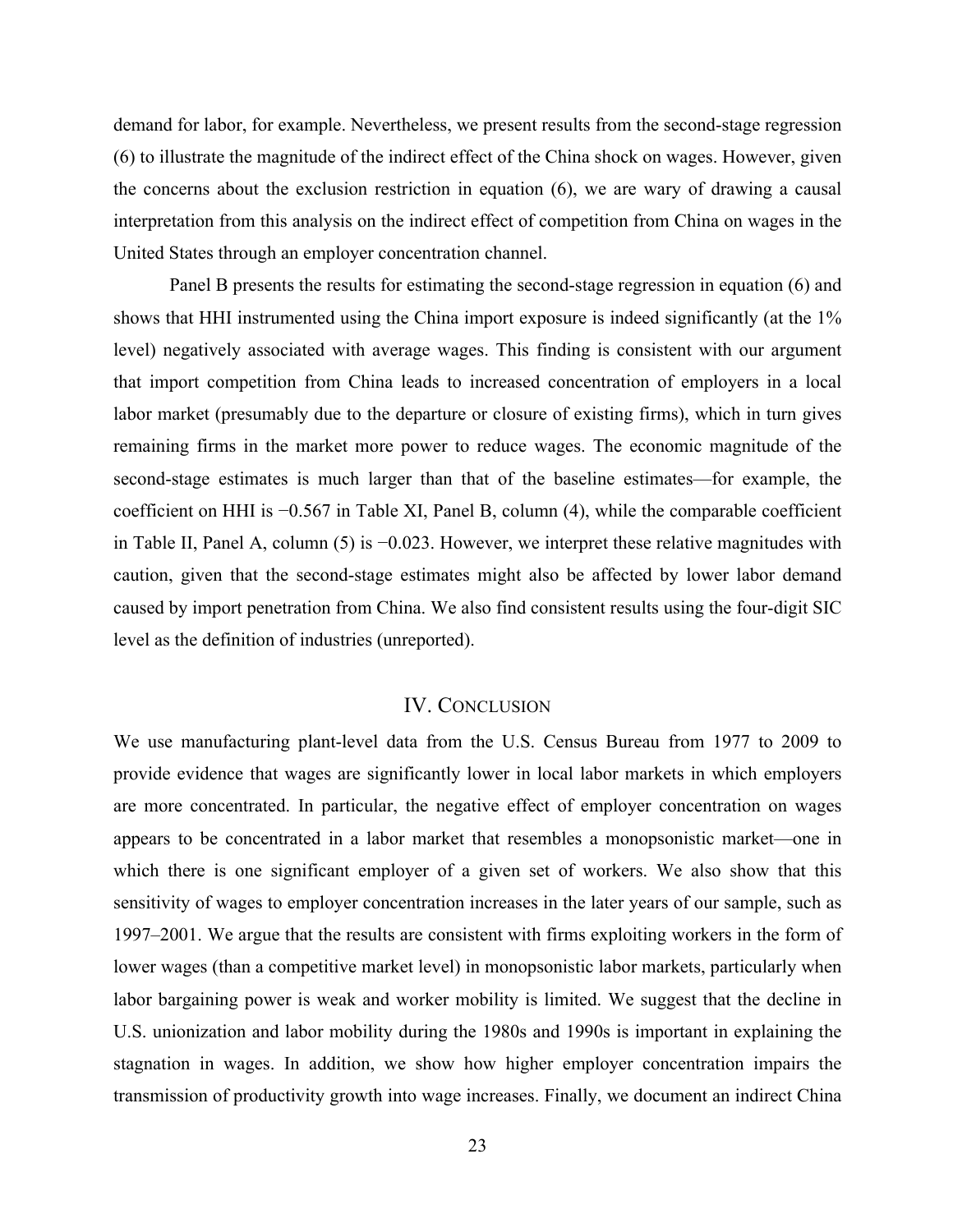effect in which competition with Chinese exporters leads to a higher concentration of employers, resulting in even lower worker wages.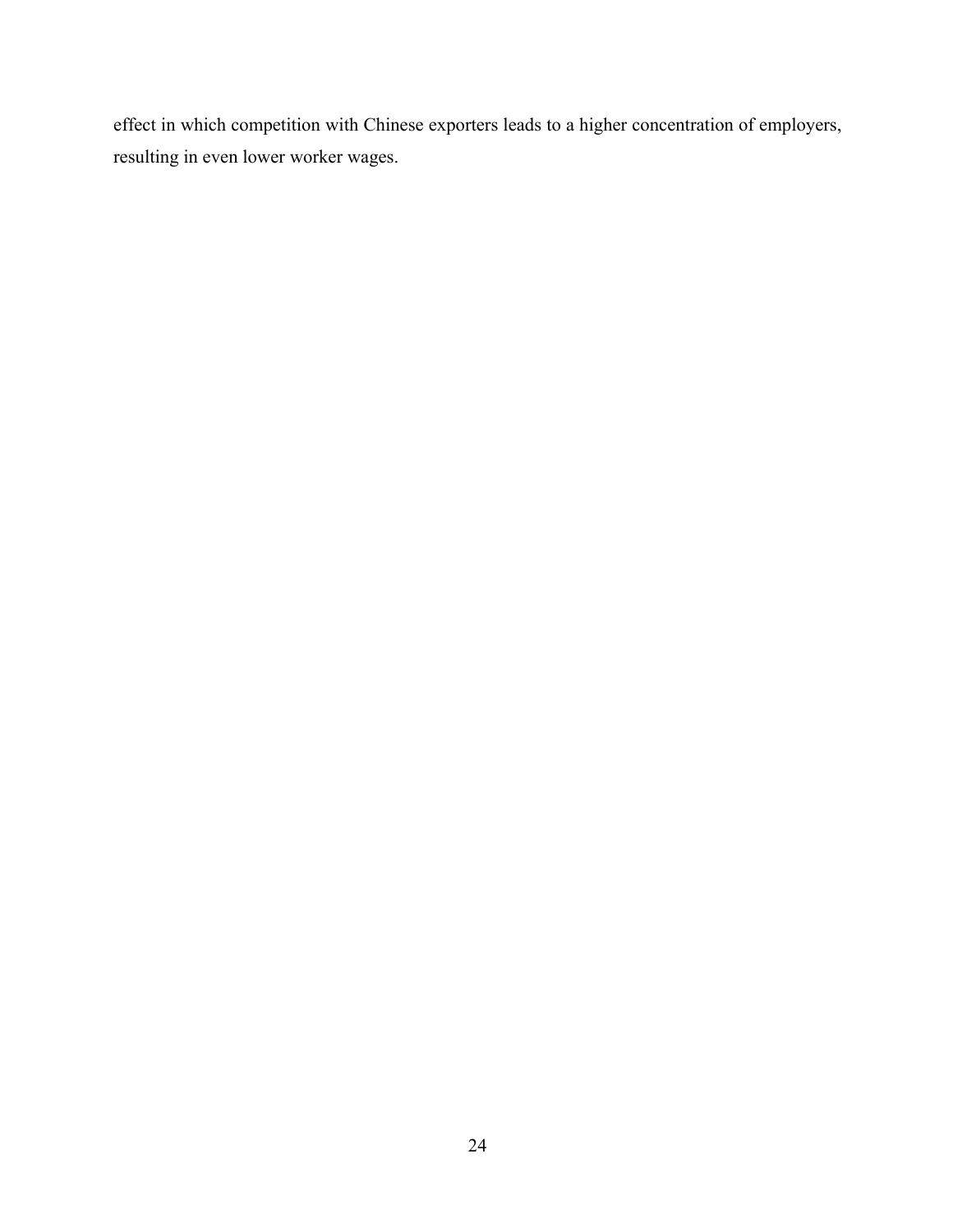#### **REFERENCES**

- Acemoglu, Daron, and David H. Autor, "Skills, Tasks and Technologies: Implications for Employment and Earnings," in Handbook of Labor Economics, vol. 4B, David Card and Orley Ashenfelter, eds. (Amsterdam: Elsevier, 2011), 1043–1171.
- Acemoglu, Daron, and Pascual Restrepo, "The Race between Machine and Man: Implications of Technology for Growth, Factor Shares and Employment," NBER Working Paper 22252, 2016.
- Autor, David H., David Dorn, and Gordon H. Hanson, "The China Syndrome: Local labor Market Effects of Import Competition in the United States," *American Economic Review,* 103 (2013), 2121–2168.
- Autor, David H., David Dorn, Gordon H. Hanson, and Jae Song, "Trade Adjustment: Worker-Level Evidence," *Quarterly Journal of Economics*, 129 (2014), 1799–1860.
- Autor, David, David Dorn, Lawrence F. Katz, Christina Patterson, and John Van Reenen, "The Fall of the Labor Share and the Rise of Superstar Firms," Working Paper, 2017.
- Azar, Jose, Ioana Marinescu, and Marshall I. Steinbaum, "Labor Market Concentration," NBER Working Paper 24147, 2017.
- Barkai, Simcha, "Declining Labor and Capital Shares," Stigler Center for the Study of the Economy and the State, New Working Paper Series, 2016.
- Bartelsman, Eric, Randy Becker, and Wayne Gray, "NBER-CES Manufacturing Industry Database," National Bureau of Economic Research, 2000.
- Benmelech, Efraim, Nittai Bergman, and Hyunseob Kim, "Why Did Rent-Sharing Vanish in the United States?," Working Paper, 2017.
- Bivens, Josh, and Lawrence Mishel, "Understanding the Historic Divergence between Productivity and a Typical Worker's Pay," EPI Briefing Papers 406, 2015.
- Boal, William M., and Michael R. Ransom, 1997, "Monopsony in the Labor Market," *Journal of Economic Literature*, 35 (1997), 86–112.
- Brynjolfsson, Erik, and Andrew McAfee, The Second Machine Age: Work, Progress, and Prosperity in a Time of Brilliant Technologies (New York: W. W. Norton, 2014).
- Card, David, "The Effect of Unions on the Distribution of Wages: Redistribution or Relabelling?," NBER Working Paper 4195, 1992.
- Card, David, and Alan B. Krueger, "Minimum Wages and Employment: A Case Study of the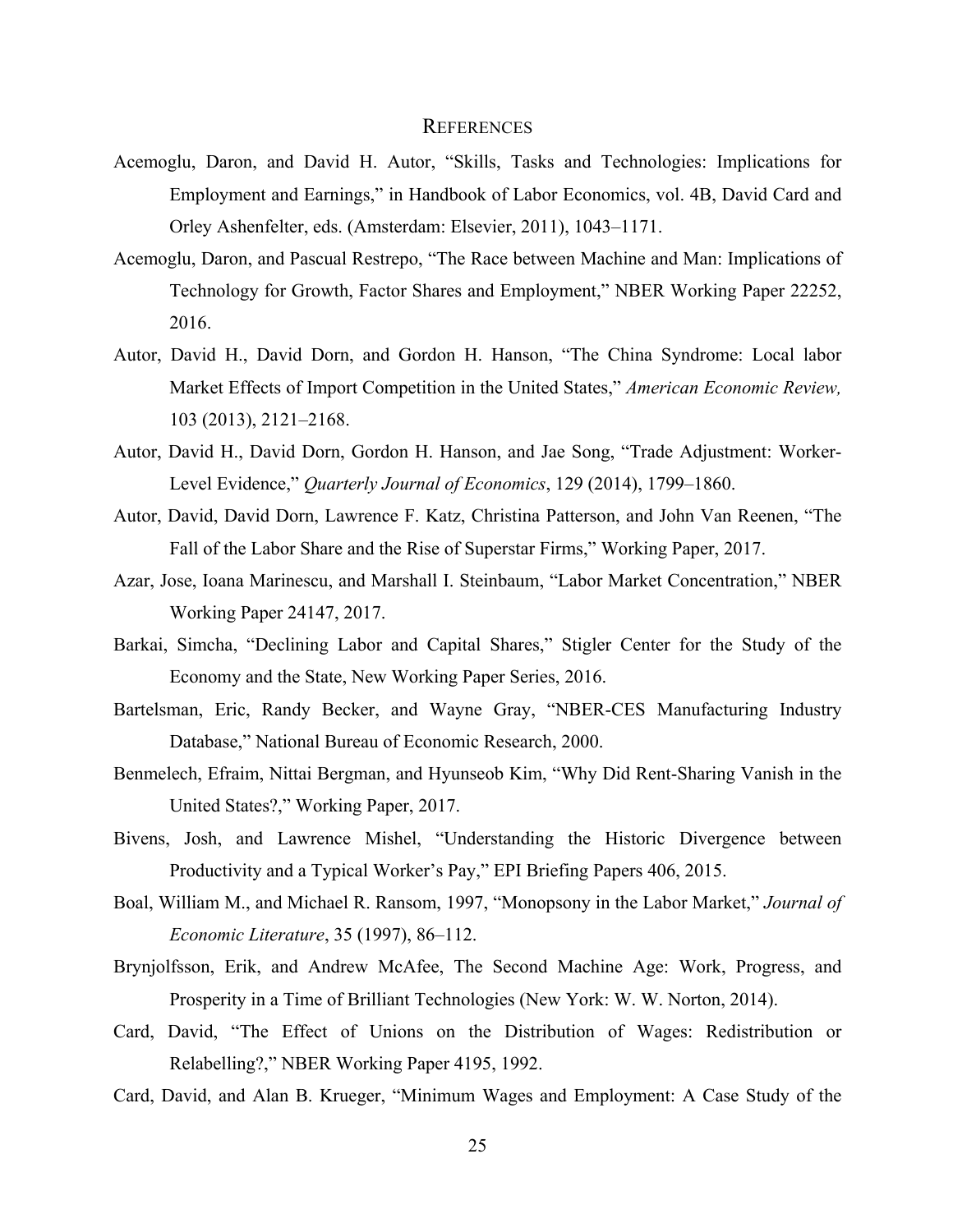Fast-Food Industry in New Jersey and Pennsylvania," *American Economic Review*, 84 (1994), 772–793.

- Council of Economic Advisers Issue Brief, "Labor Market Monopsony: Trends, Consequences, and Policy Responses," 2016.
- De Locker, Jan, and Jan Eeckhout, "The Rise of Market Power and the Macroeconomic Implications," Princeton University, working paper, 2017.
- Dube, Arindrajit, William T. Lester, and Michael Reich, "Minimum Wage Effects across State Borders: Estimates Using Contiguous Counties," *Review of Economics and Statistics,* 92 (2010), 945–964.
- ———, "Minimum Wage Shocks, Employment Flows and Labor Market Frictions," *Journal of Labor Economics,* 34 (2016), 663–704.
- Ellison, Glenn, Edward L. Glaeser, and William R. Kerr, "What Causes Industry Agglomeration? Evidence from Coagglomeration Patterns," *American Economic Review*, 100 (2010), 1195–1213.
- Elsby, Michael W. L., Bart Hobijn, and Ayşegül Şahin, "The Decline of the U.S. Labor Share," *Brookings Papers on Economic Activity* (2013), 1–52.
- Giroud, Xavier, "Proximity and Investment: Evidence from Plant-Level Data," *Quarterly Journal of Economics,* 128 (2013), 861–915.
- Greenstone, Michael, Richard Hornbeck, and Enrico Moretti, "Identifying Agglomeration Spillovers: Evidence from Winners and Losers of Large Plant Openings," *Journal of Political Economy*, 118 (2010), 536–598.
- Grullon, Gustavo, Yelena Larkin, and Roni Michaely, "Are US Industries Becoming More Concentrated?," Working Paper, 2016.
- Hirsch, Barry T., and David A. Macpherson, "Union Membership and Coverage Database from the Current Population Survey: Note," *Industrial and Labor Relations Review,* 56 (2003), 349–354.
- Karabarbounis, Loukas, and Brent Neiman, "The Global Decline of the Labor Share," *Quarterly Journal of Economics,* 129 (2014), 61–103.
- Kovenock, Dan, and Gordon Phillips, "Capital Structure and Product Market Behavior: An Examination of Plant Exit and Investment Decisions," *Review of Financial Studies,* 10 (1997), 767–803.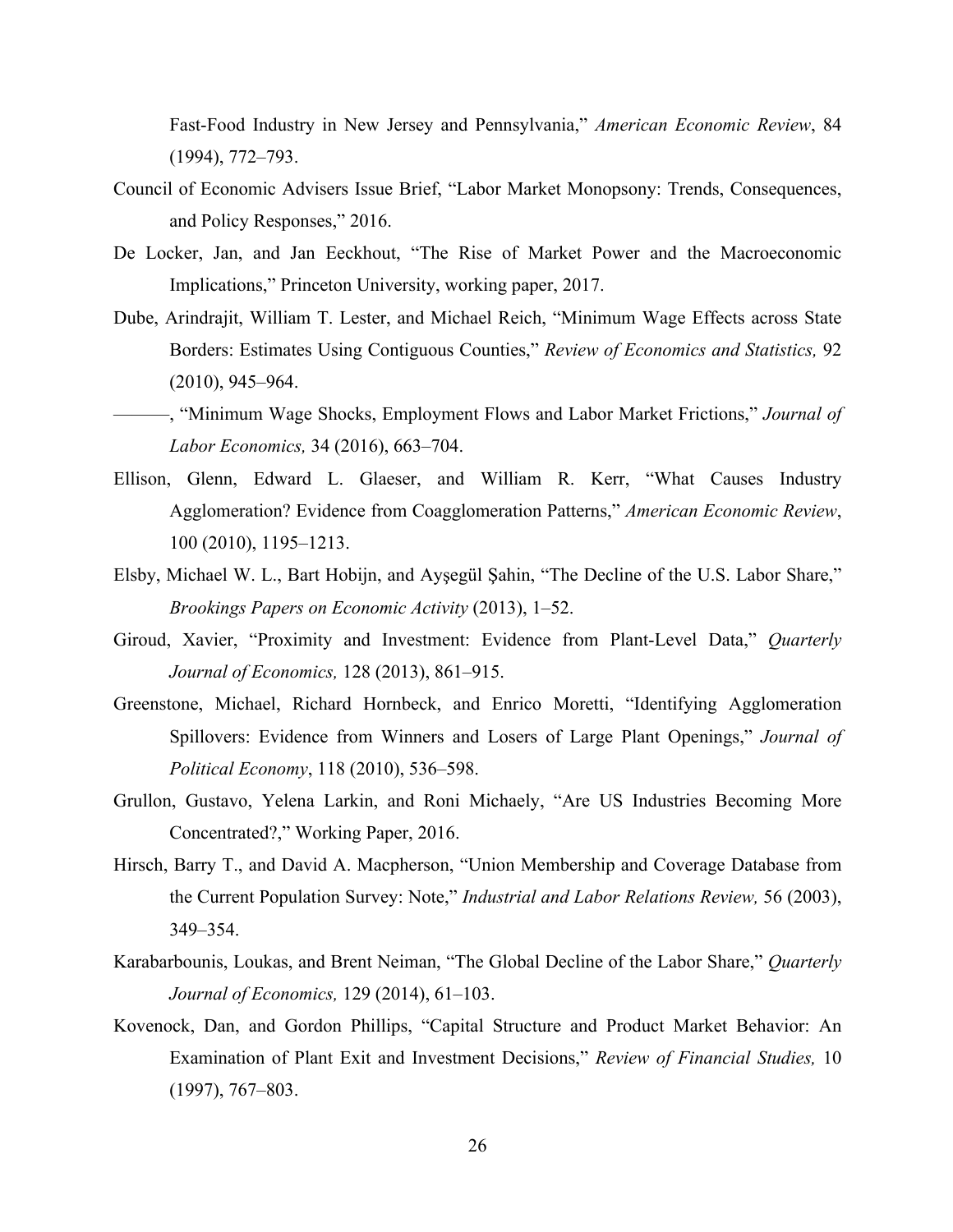Lichtenberg, Frank, Corporate Takeovers and Productivity (Cambridge, MA: MIT Press, 1992).

- Matsa, David, "Capital Structure as a Strategic Variable: Evidence from Collective Bargaining," *Journal of Finance,* 65 (2010), 1197–1232.
- Mishel, Lawrence, "The Wedges between Productivity and Median Compensation Growth," Issue Brief, Economic Policy Institute, 2012.
- Molloy, Raven, Christopher L. Smith, and Abigail Wozniak, "Declining Migration within the U.S.: The Role of the Labor Market," NBER Working Paper 20065, 2014.
- Moretti, Enrico, 2011, "Local Labor Markets," in Handbook of Labor Economics, vol. 4B, David Card and Orley Ashenfelter, eds. (Amsterdam: Elsevier, 2011), 1237–1313.
- Murphy, Kevin M., and Robert H. Topel, "The Evolution of Unemployment in the United States: 1968–1985," *NBER Macroeconomic Annual* (1987), 11–57.
- Nickell, Stephen J., and Sushil Wadhwani, "Insider Forces and Wage Determination," *Economic Journal*, 100 (1990), 496–509.
- Rognlie, Matthew, "Deciphering the Fall and Rise in the Net Capital Share: Accumulation or Scarcity?," Brookings Papers on Economic Activity, Spring 2015.
- Schoar, Antoinette, "Effects of Corporate Diversification on Productivity," *Journal of Finance,* 57 (2002), 2379–2403.
- Stansbury, Anna, and Lawrence Summers, "Productivity and Pay: Is the Link Broken?," Working Paper, 2017.
- Uguccioni, James, "Decomposing the Productivity-Wage Nexus in Selected OECD Countries, 1986–2013," CSLS Research Report, 2016.
- U.S. Department of Justice Office of Public Affairs, "Justice Department Requires eBay to End Anticompetitive 'No Poach'" Hiring Agreements," 2014.
- Whitney, Lance, "Apple, Google, Others Settle Antipoaching Lawsuit for \$415 Million," CNET.com, September 3, 2015.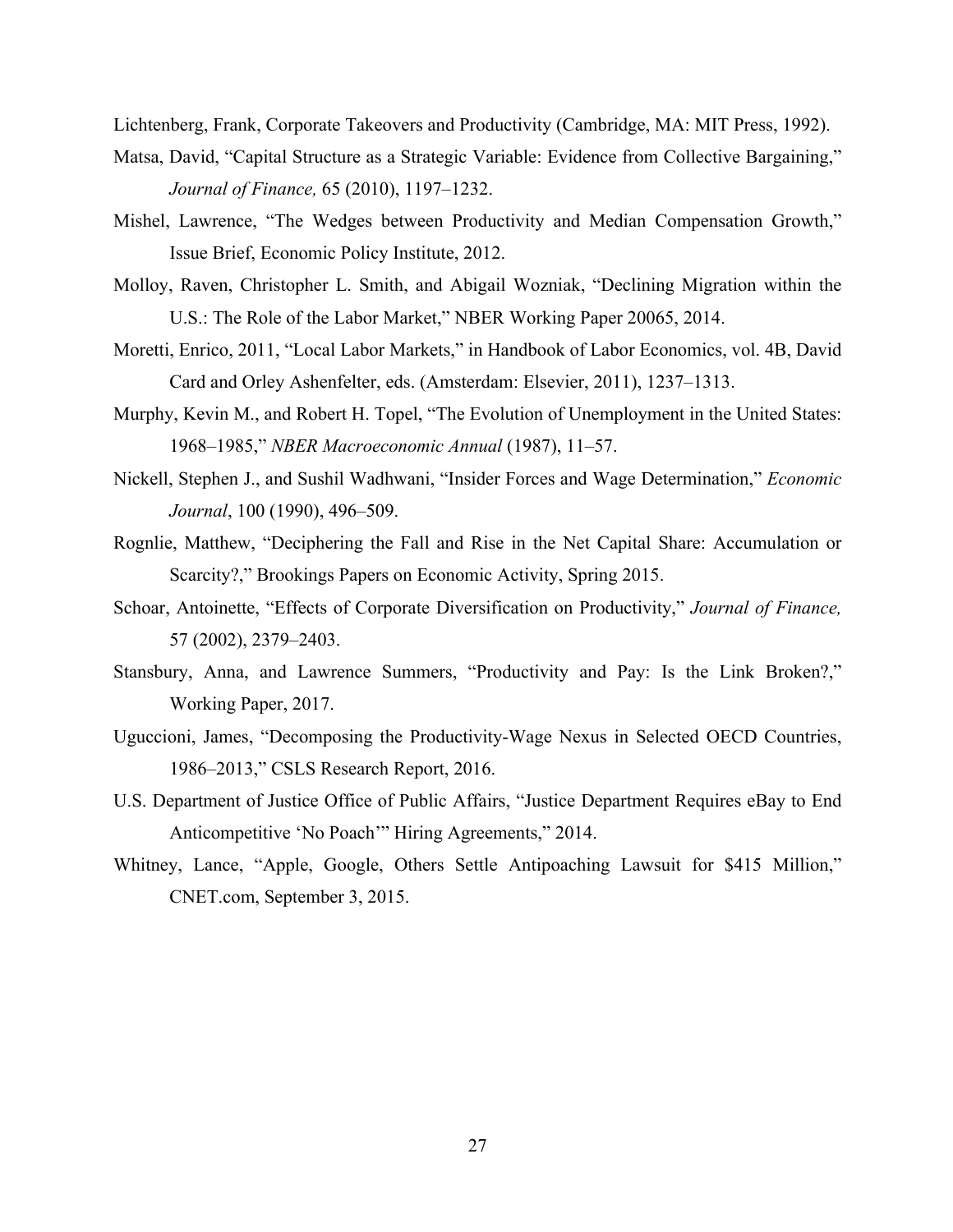# **Figure I: Trends in Average Local-Level Employment Concentration, 1977–2009**

This figure plots trends in the employment-weighted average of the Herfindahl-Hirschman Index (HHI) of employment by firms computed at the county-three-digit industry-year level. The computed HHI is averaged across county-three-digit industry-year cells within each of the five-year periods (the last period includes eight years, 2002–2009) using the number of employees in each cell as the weight. Thus, the average HHI represents the degree of employer concentration the average worker faces in the labor market.

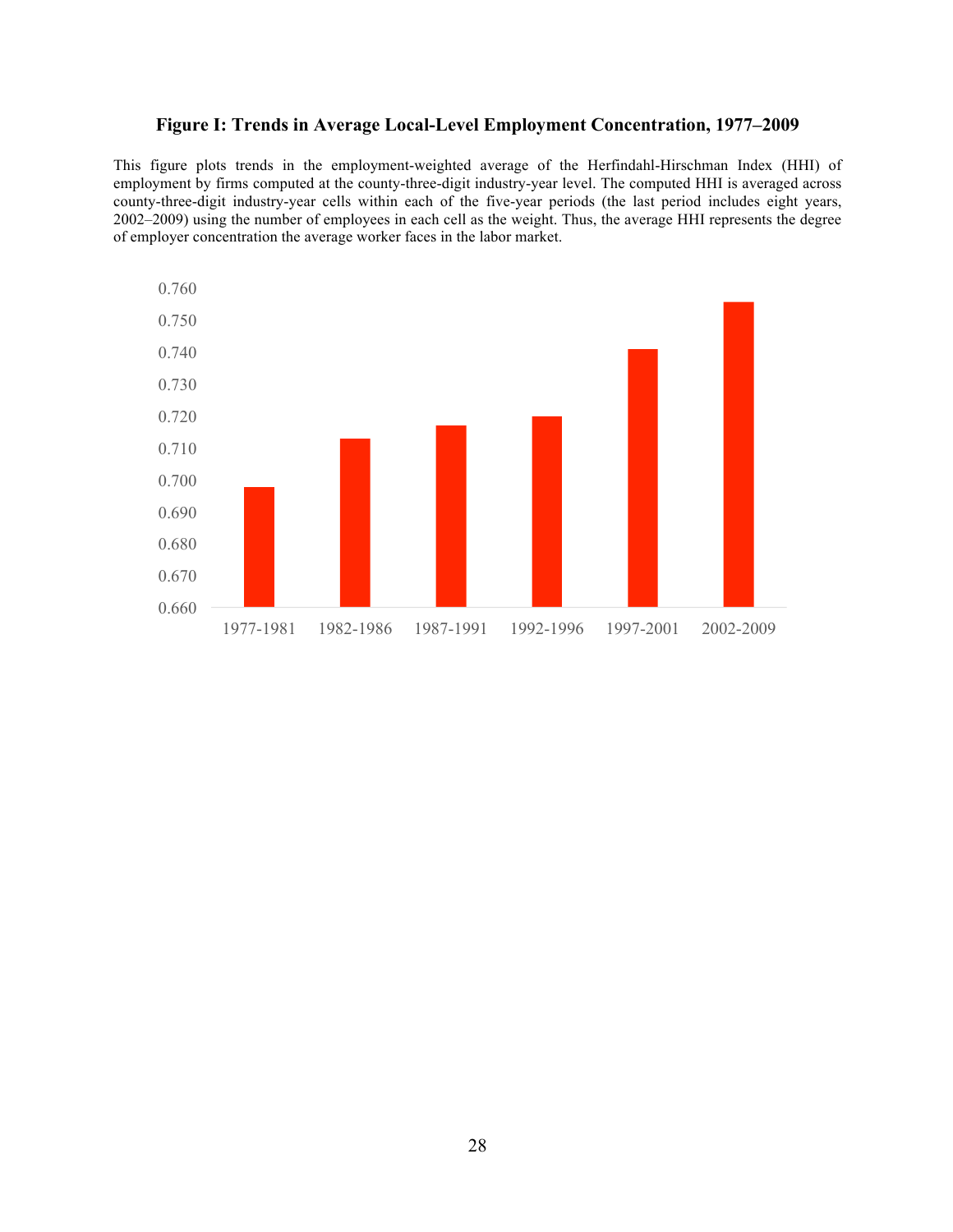#### **Table I: Summary Statistics on Plant Observations from the CMF and ASM Sample**

This table presents descriptive statistics on the manufacturing plant-year observations used in the analysis from the CMF and ASM databases for the period 1977–2009. We require each observation in the sample to have all variables necessary to compute labor productivity (and lagged value) and value added per worker (and lagged value). "Total value of shipments" is TVS in the CMF and ASM databases and a measure of sales from plants in million dollars; "Total wage" is the sum of wages for production and nonproduction workers in million dollars; "Total employees" is the number of total employees; "Total labor hours" is the production worker equivalent man hours in thousands; "HHI (SIC3 or 4-county-year)" is the Herfindahl-Hirschman Index (HHI) of employment by firms at the countyindustry (three- or four-digit)-year level; "Dummy HHI (SIC3 or 4-county-year) = 1" is a dummy variable equal to one if HHI = 1, and zero otherwise; "HHI (SIC3 or 4- year)" is the Herfindahl-Hirschman Index (HHI) of employment by firms at the industry (three- or four-digit)-year level; "log(employment, SIC3 or 4-county-year)" is the log number of employees at the county-industry (three- or four-digit)-year level; "Labor productivity" is defined as output divided by total labor hours (a quantity-based measure of labor productivity); "Average wage" is computed as total wage divided by total employees (in thousand dollars); "log(employment, SIC3 or 4-countyyear)" is the log number of employment at the county-industry (three- or four-digit)-year level; "Plants per segment" is the number of plants in a given three-digit SIC industry segment of a given firm; "Plants per firm" is the total number of plants of a given firm; "Plant age" is the number of years since a plant's birth, which is proxied either by the flag for plant birth in the Longitudinal Business Database (LBD) or by its first appearance in the CMF or ASM database, whichever is earliest; and "Unionization rate" is the percentage of the workforce covered by collective bargaining collected by Hirsch and Macpherson (2003). The number of observations is rounded to the nearest thousand to follow the Census Bureau's disclosure rules.

|                                    | Mean    | <b>STD</b> |
|------------------------------------|---------|------------|
| Total value of shipment (\$m)      | 95.95   | 379.45     |
| Total wage (\$m)                   | 16.51   | 50.63      |
| Total employees                    | 348.56  | 816.68     |
| Total labor hours (000)            | 817.25  | 3955.94    |
| HHI (SIC3-county-year)             | 0.545   | 0.350      |
| HHI (SIC4-county-year)             | 0.682   | 0.334      |
| Dummy HHI (SIC3-county-year) = $1$ | 0.227   | 0.419      |
| Dummy HHI (SIC4-county-year) = $1$ | 0.379   | 0.485      |
| HHI (SIC3-year)                    | 0.022   | 0.029      |
| HHI (SIC4-year)                    | 0.044   | 0.048      |
| Log labor productivity             | 4.61    | 0.94       |
| Average wage (\$000)               | 41.84   | 14.24      |
| Log average wage (\$000)           | 3.67    | 0.35       |
| log(employment, SIC3-county-year)  | 6.24    | 1.68       |
| log(employment, SIC4-county-year)  | 5.66    | 1.76       |
| Plants per segment (SIC3)          | 9.85    | 15.20      |
| Plants per firm                    | 31.89   | 39.14      |
| Plant age                          | 17.09   | 8.99       |
| Unionization rate                  | 0.228   | 0.129      |
| Observations (plant-years)         | 656,000 |            |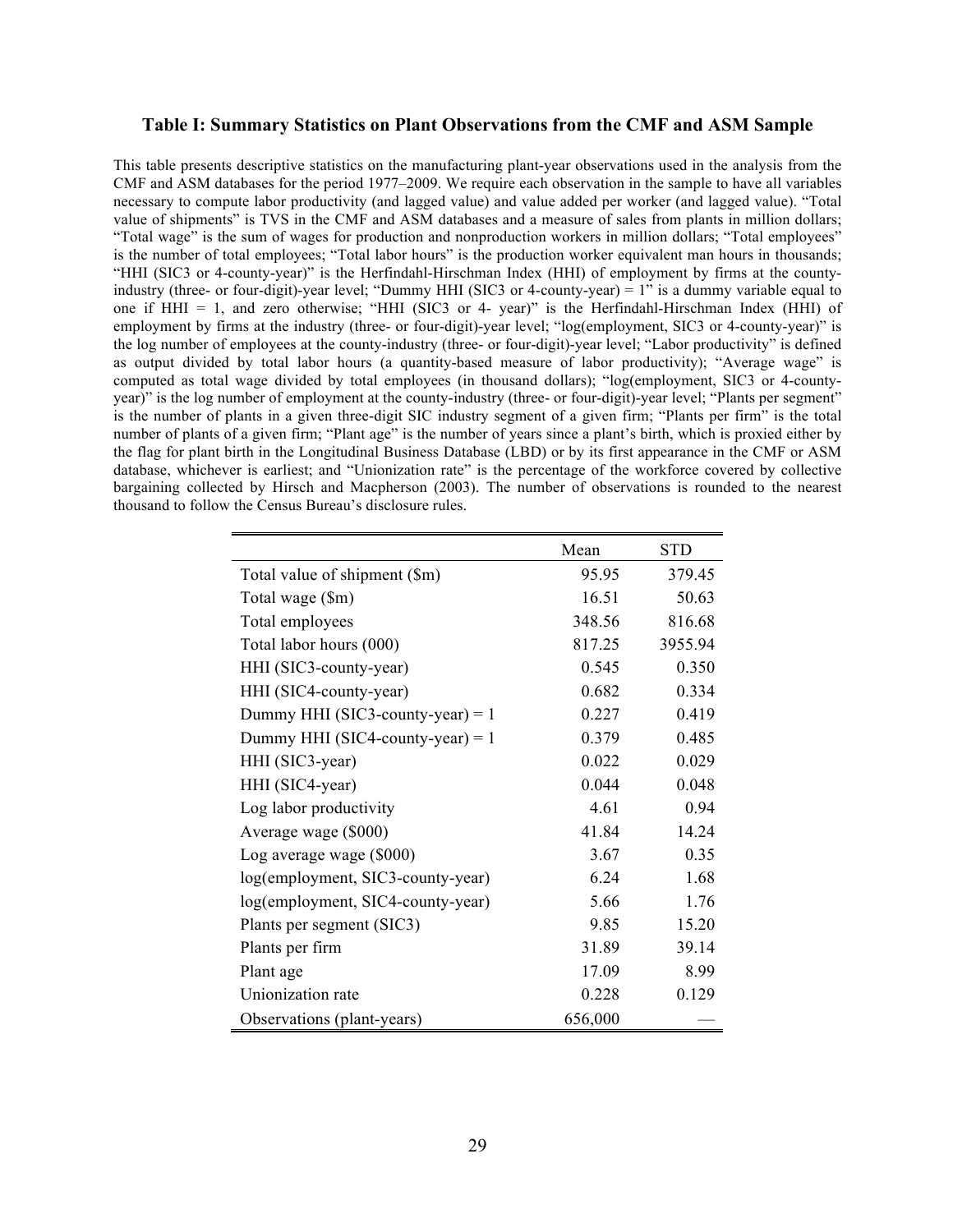# **Table II: Local Employer Concentration and Wages**

This table examines the basic effects of employer concentration in a local labor market on the wages of plants. The dependent variable is the log of average wages per worker as defined in Table I. "HHI" and "log(employment)" are lagged by one year. Panels A and B present estimates using three- and four-digit SIC industries to compute HHI. The *t*-statistics based on standard errors adjusted for sample clustering at the county level are reported below the coefficient estimates. The numbers of observations are rounded to the nearest thousand to follow the Census Bureau's disclosure rules.

|                                   | (1)      | (2)      | (3)      | (4)            | (5)      | (6)      |
|-----------------------------------|----------|----------|----------|----------------|----------|----------|
| Dep. Var.                         |          |          |          | Log avg. wages |          |          |
| HHI (SIC3-county-year)            | $-0.025$ | $-0.044$ | $-0.037$ | $-0.028$       | $-0.023$ | $-0.049$ |
|                                   | $-2.87$  | $-5.41$  | $-5.29$  | $-5.64$        | $-4.31$  | $-9.41$  |
| log(employment, SIC3-county-year) | 0.042    | 0.039    | 0.036    | 0.026          | 0.027    | 0.026    |
|                                   | 19.08    | 17.16    | 21.62    | 26.99          | 26.74    | 27.28    |
| log(labor productivity)           | 0.156    | 0.155    | 0.102    | 0.095          | 0.094    | 0.065    |
|                                   | 47.19    | 46.31    | 55.77    | 49.09          | 44.94    | 36.78    |
| log(plant per segment)            |          | $-0.042$ | $-0.015$ | $-0.017$       | $-0.020$ | $-0.008$ |
|                                   |          | $-19.20$ | $-10.68$ | $-11.26$       | $-11.42$ | $-5.08$  |
| log(plant per firm)               |          | 0.041    | 0.021    | $-0.016$       |          | 0.000    |
|                                   |          | 26.63    | 19.28    | $-8.96$        |          | 0.00     |
| Plant age $(100)$                 |          | 0.422    | 0.425    | 0.405          | 0.412    | 0.358    |
|                                   |          | 17.61    | 24.27    | 23.23          | 23.31    | 21.94    |
| Year fixed effects                | Y        | Y        | Y        | Y              |          |          |
| Industry fixed effects            |          |          | Y        |                |          |          |
| Industry-year fixed effects       |          |          |          |                |          | Y        |
| Firm fixed effects                |          |          |          | Y              |          |          |
| Firm-year fixed effects           |          |          |          |                | Y        | Y        |
| Observations                      | 656,000  | 656,000  | 656,000  | 656,000        | 656,000  | 656,000  |
| $R^2$                             | 20.45%   | 22.56%   | 43.90%   | 54.99%         | 62.55%   | 67.18%   |

# **Panel A: 3-digit SIC Industries**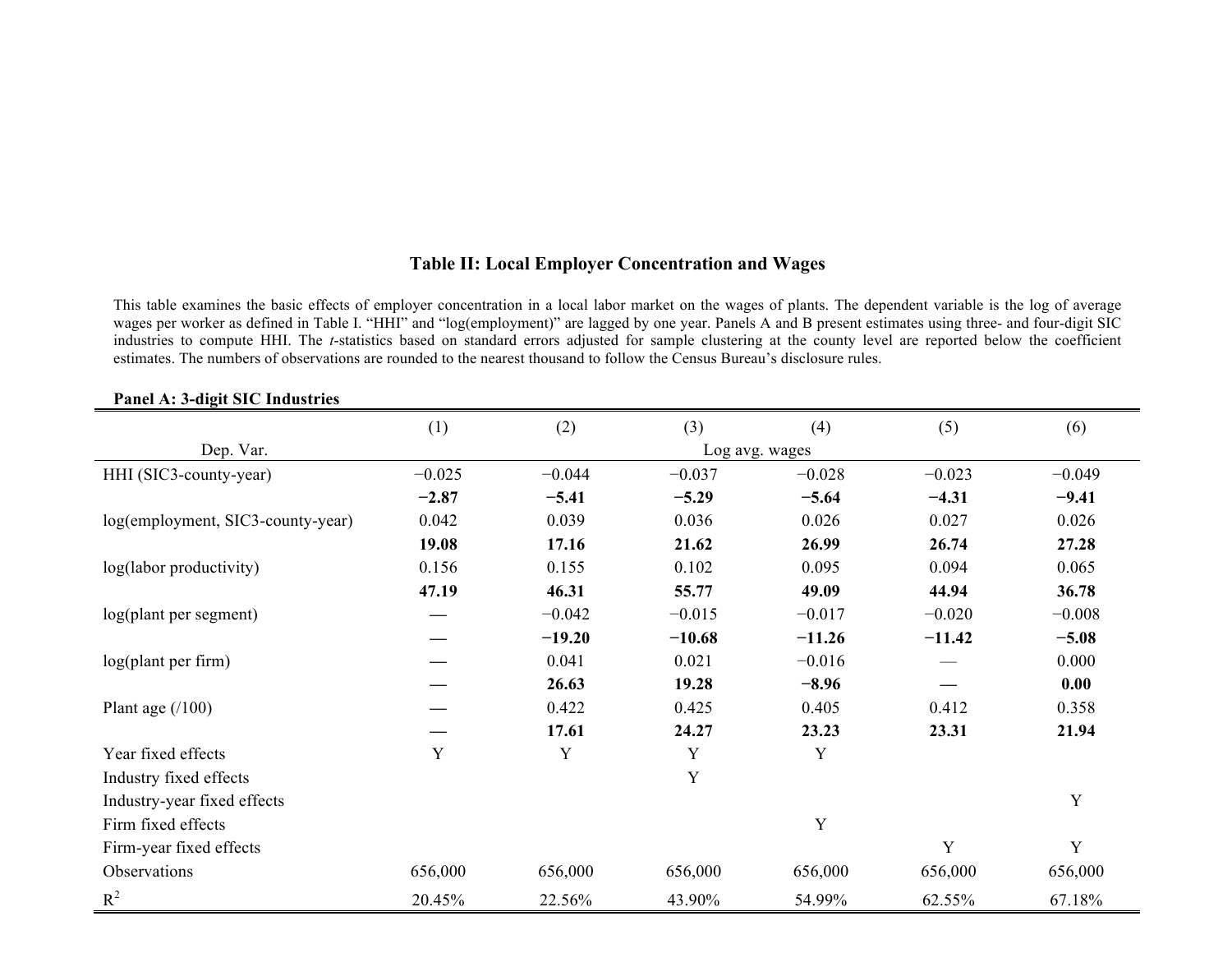| $\frac{1}{2}$ and $\frac{1}{2}$ . |          |          |          |                |          |          |
|-----------------------------------|----------|----------|----------|----------------|----------|----------|
|                                   | (1)      | (2)      | (3)      | (4)            | (5)      | (6)      |
| Dep. Var.                         |          |          |          | Log avg. wages |          |          |
| HHI (SIC4-county-year)            | $-0.042$ | $-0.063$ | $-0.054$ | $-0.043$       | $-0.038$ | $-0.055$ |
|                                   | $-4.21$  | $-6.51$  | $-8.24$  | $-8.34$        | $-6.90$  | $-10.73$ |
| log(employment, SIC4-county-year) | 0.034    | 0.031    | 0.026    | 0.020          | 0.021    | 0.019    |
|                                   | 18.93    | 17.36    | 27.84    | 25.25          | 24.82    | 28.54    |
| log(labor productivity)           | 0.152    | 0.151    | 0.090    | 0.094          | 0.093    | 0.060    |
|                                   | 43.24    | 43.51    | 53.47    | 47.27          | 43.40    | 35.08    |
| log(plant per segment)            |          | $-0.036$ | $-0.013$ | $-0.015$       | $-0.017$ | $-0.007$ |
|                                   |          | $-18.51$ | $-11.16$ | $-11.01$       | $-11.13$ | $-5.01$  |
| log(plant per firm)               |          | 0.034    | 0.018    | $-0.019$       | 0.000    | 0.000    |
|                                   |          | 24.81    | 18.03    | $-11.21$       | 0.00     | 0.00     |
| Plant age $(100)$                 |          | 0.423    | 0.430    | 0.414          | 0.421    | 0.374    |
|                                   |          | 17.30    | 26.31    | 23.67          | 23.60    | 23.32    |
| Year fixed effects                | Y        | Y        | Y        | Y              |          |          |
| Industry fixed effects            |          |          | Y        |                |          | Y        |
| Firm fixed effects                |          |          |          | $\mathbf Y$    |          |          |
| Firm-year fixed effects           |          |          |          |                | Y        | Y        |
| Observations                      | 656,000  | 656000   | 656,000  | 656000         | 656,000  | 656,000  |
| $R^2$                             | 19.44%   | 21.28%   | 48.37%   | 54.67%         | 62.23%   | 69.22%   |

# **Panel B: 4-digit SIC Industries**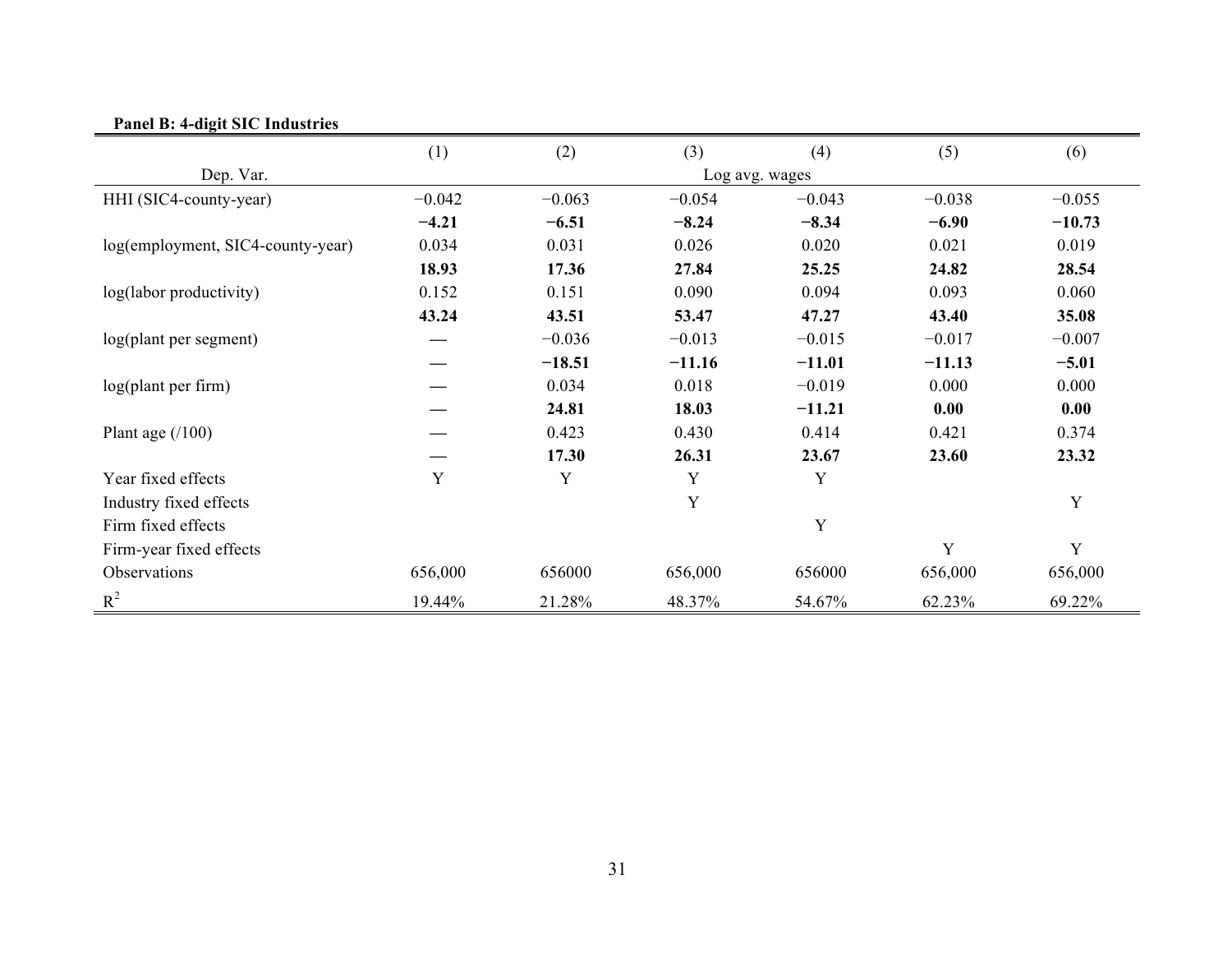# **Table III: Local Employer Concentration and Wages Controlling for Labor Value-Added**

This table examines the effects of employer concentration in a local labor market on the wages of plants including an additional control for labor productivity valued added (total value of shipments + net increase in inventories of finished goods and works in progress—material and energy costs) scaled by labor hours. The dependent variable is the log of average wages per worker as defined in Table I. "HHI" and "log(employment)" are lagged by one year. Panels A and B present estimates using three- and four-digit SIC industries to compute HHI. The *t*-statistics based on standard errors adjusted for sample clustering at the county level are reported below the coefficient estimates. The numbers of observations are rounded to the nearest thousand to follow the Census Bureau's disclosure rules.

|                                   | (1)      | (2)      | (3)         | (4)            | (5)      | (6)      |
|-----------------------------------|----------|----------|-------------|----------------|----------|----------|
| Dep. Var.                         |          |          |             | Log avg. wages |          |          |
| HHI (SIC3-county-year)            | $-0.025$ | $-0.044$ | $-0.038$    | $-0.028$       | $-0.023$ | $-0.049$ |
|                                   | $-2.91$  | $-5.45$  | $-5.37$     | $-5.61$        | $-4.29$  | $-9.47$  |
| log(employment, SIC3-county-year) | 0.041    | 0.038    | 0.036       | 0.027          | 0.027    | 0.026    |
|                                   | 17.95    | 16.16    | 21.30       | 26.99          | 26.74    | 27.10    |
| log(labor productivity)           | 0.144    | 0.144    | 0.098       | 0.097          | 0.096    | 0.061    |
|                                   | 43.59    | 43.70    | 48.87       | 45.73          | 41.63    | 30.01    |
| log(labor VA)                     | 0.016    | 0.015    | 0.005       | $-0.002$       | $-0.001$ | 0.004    |
|                                   | 9.86     | 9.14     | 5.26        | $-2.65$        | $-1.49$  | 5.35     |
| log(plant per segment)            |          | $-0.041$ | $-0.014$    | $-0.017$       | $-0.020$ | $-0.007$ |
|                                   |          | $-19.01$ | $-10.57$    | $-11.32$       | $-11.46$ | $-5.03$  |
| log(plant per firm)               |          | 0.041    | 0.021       | $-0.016$       |          |          |
|                                   |          | 26.65    | 19.27       | $-8.91$        |          |          |
| Plant age $(100)$                 |          | 0.424    | 0.424       | 0.405          | 0.413    | 0.357    |
|                                   |          | 17.64    | 24.23       | 23.25          | 23.34    | 21.93    |
| Year fixed effects                | Y        | Y        | $\mathbf Y$ | Y              |          |          |
| Industry fixed effects            |          |          | Y           |                |          |          |
| Industry-year fixed effects       |          |          |             |                |          | Y        |
| Firm fixed effects                |          |          |             | $\mathbf Y$    |          |          |
| Firm-year fixed effects           |          |          |             |                | Y        | Y        |
| Observations                      | 656,000  | 656,000  | 656,000     | 656,000        | 656,000  | 656,000  |
|                                   |          |          |             |                |          |          |

#### **Panel A: 3-digit SIC Industries**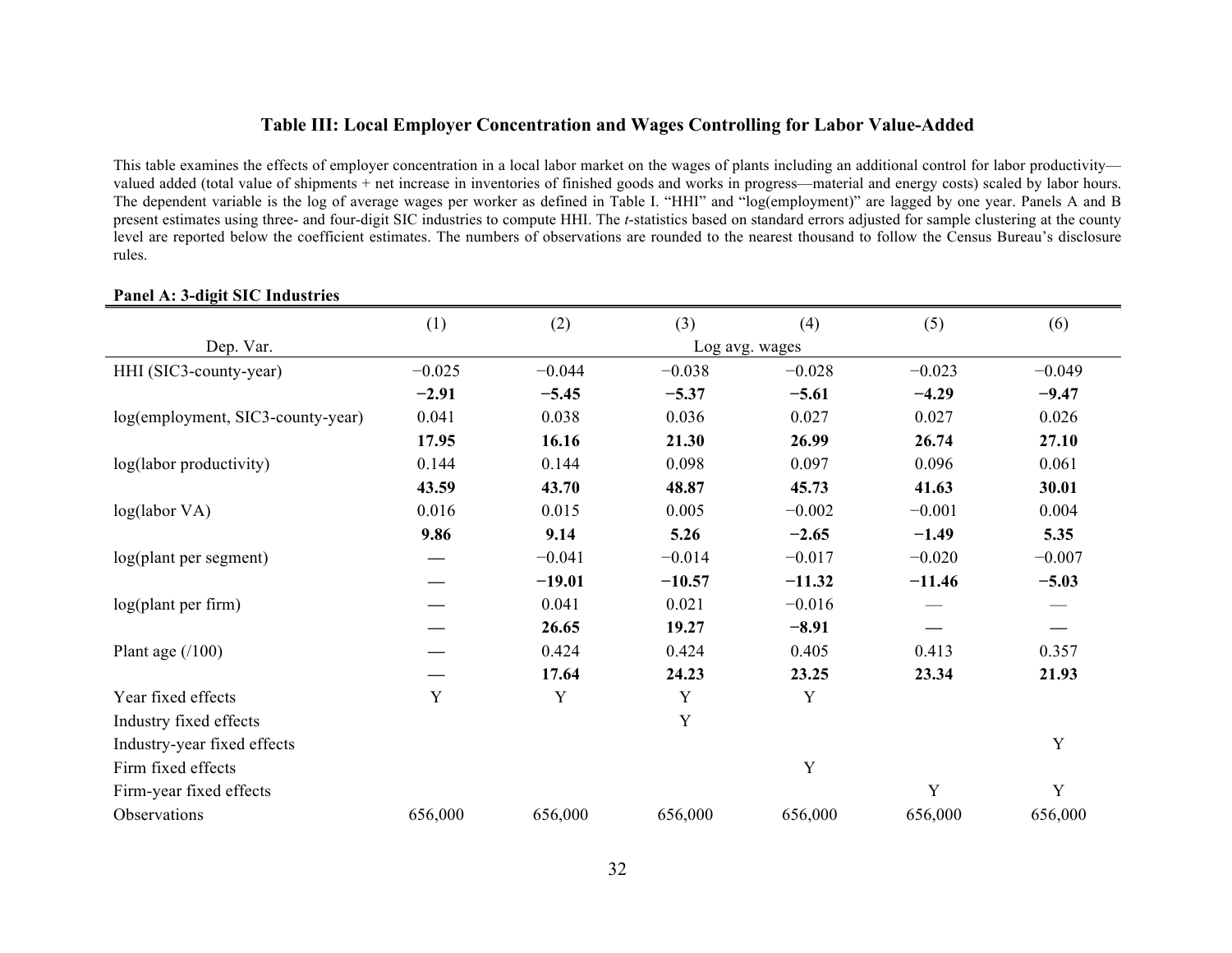| $\mbox{R}^2$                      | 20.67%   | 22.74%   | 43.92%   | 55.00%         | 62.55%   | 67.19%      |
|-----------------------------------|----------|----------|----------|----------------|----------|-------------|
| Panel B: 4-digit SIC Industries   |          |          |          |                |          |             |
|                                   | (1)      | (2)      | (3)      | (4)            | (5)      | (6)         |
| Dep. Var.                         |          |          |          | Log avg. wages |          |             |
| HHI (SIC4-county-year)            | $-0.042$ | $-0.063$ | $-0.055$ | $-0.043$       | $-0.038$ | $-0.055$    |
|                                   | $-4.28$  | $-6.58$  | $-8.36$  | $-8.33$        | $-6.90$  | $-10.82$    |
| log(employment, SIC4-county-year) | 0.033    | 0.030    | 0.026    | 0.020          | 0.021    | 0.019       |
|                                   | 17.77    | 16.24    | 27.42    | 25.21          | 24.77    | 28.22       |
| log(labor productivity)           | 0.139    | 0.138    | 0.082    | 0.095          | 0.094    | 0.054       |
|                                   | 38.94    | 39.93    | 39.99    | 43.71          | 39.83    | 26.51       |
| log(labor VA)                     | 0.019    | 0.018    | 0.009    | $-0.001$       | $-0.001$ | 0.006       |
|                                   | 11.08    | 10.57    | 10.04    | $-1.59$        | $-0.60$  | 7.93        |
| log(plant per segment)            |          | $-0.035$ | $-0.013$ | $-0.015$       | $-0.017$ | $-0.007$    |
|                                   |          | $-18.14$ | $-11.14$ | $-11.07$       | $-11.16$ | $-5.01$     |
| log(plant per firm)               |          | 0.034    | 0.018    | $-0.019$       |          |             |
|                                   |          | 24.89    | 18.09    | $-11.17$       |          |             |
| Plant age $(100)$                 |          | 0.425    | 0.428    | 0.414          | 0.421    | 0.372       |
|                                   |          | 17.36    | 26.19    | 23.69          | 23.62    | 23.30       |
| Year fixed effects                | Y        | Y        | Y        | $\mathbf Y$    |          |             |
| Industry fixed effects            |          |          | Y        |                |          |             |
| Industry-year fixed effects       |          |          |          |                |          | Y           |
| Firm fixed effects                |          |          |          | Y              |          |             |
| Firm-year fixed effects           |          |          |          |                | Y        | $\mathbf Y$ |
| Observations                      | 656,000  | 656,000  | 656,000  | 656,000        | 656,000  | 656,000     |
| $R^2$                             | 19.73%   | 21.53%   | 48.41%   | 54.67%         | 62.23%   | 69.24%      |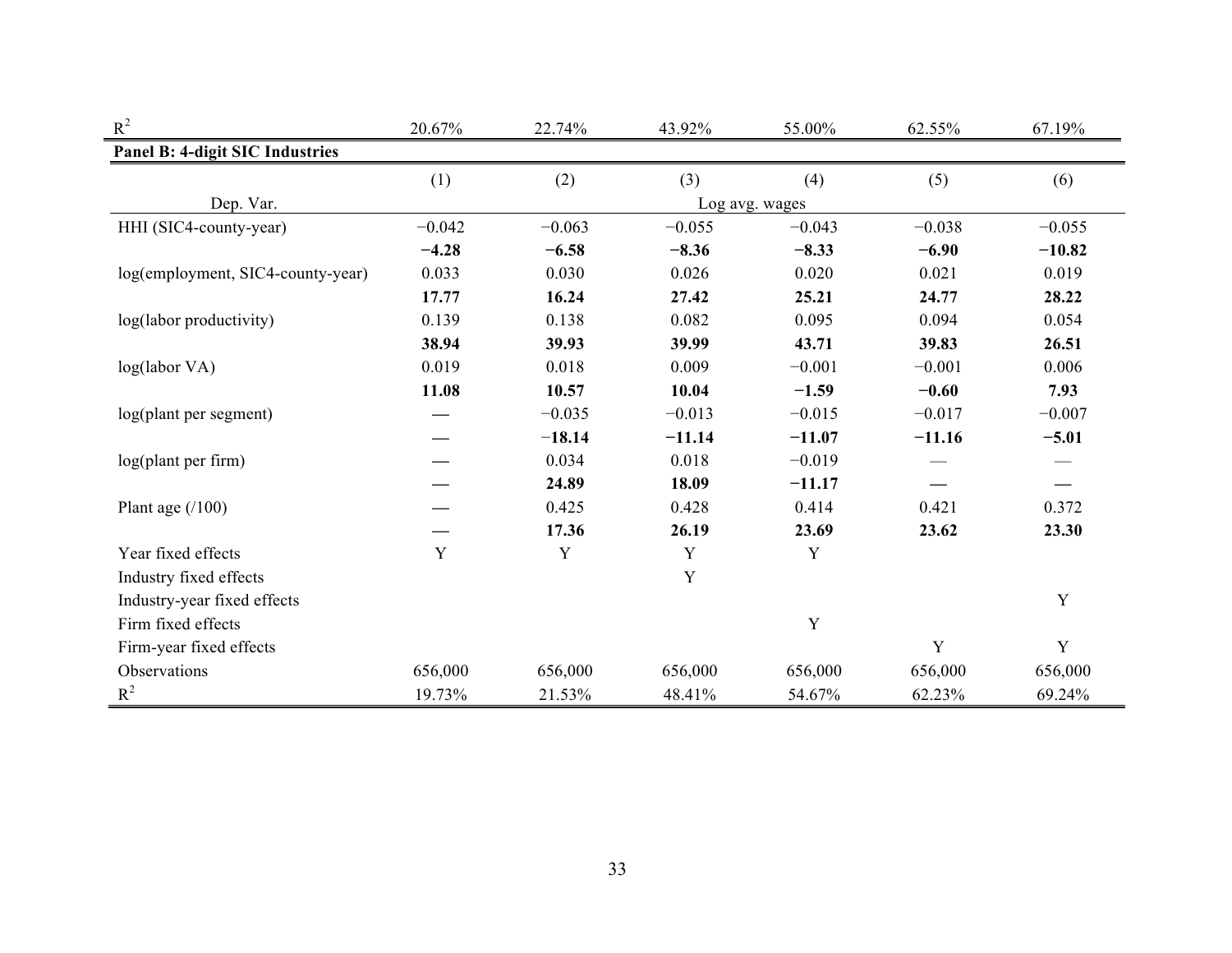## **Table IV: Subsample of Firms with One Industry Segment across Multiple Plants**

This table examines the effects of employer concentration in a local labor market on the wages of plants using a subsample of plants owned by firms that have multiple plants in only one industry segment. The dependent variable is the log of average wages per worker as defined in Table I. "HHI" and "log(employment)" are lagged by one year. Panels A and B present estimates using three- and four-digit SIC industries to compute HHI. The *t*-statistics based on standard errors adjusted for sample clustering at the county level are reported below the coefficient estimates. The numbers of observations are rounded to the nearest thousand to follow the Census Bureau's disclosure rules.

|                                   | (1)      | (2)      | (3)      | (4)            | (5)      | (6)      |
|-----------------------------------|----------|----------|----------|----------------|----------|----------|
| Dep. Var.                         |          |          |          | Log avg. wages |          |          |
| HHI (SIC3-county-year)            | $-0.065$ | $-0.080$ | $-0.071$ | $-0.058$       | $-0.061$ | $-0.070$ |
|                                   | $-5.29$  | $-6.58$  | $-6.90$  | $-7.14$        | $-5.48$  | $-6.59$  |
| log(employment, SIC3-county-year) | 0.034    | 0.032    | 0.025    | 0.019          | 0.019    | 0.018    |
|                                   | 14.81    | 13.81    | 12.79    | 13.88          | 10.88    | 10.70    |
| log(labor productivity)           | 0.147    | 0.142    | 0.110    | 0.094          | 0.097    | 0.076    |
|                                   | 37.06    | 35.74    | 32.87    | 30.28          | 22.31    | 16.83    |
| log(plant per firm)               |          | 0.031    | 0.022    | $-0.014$       |          |          |
|                                   |          | 14.13    | 12.49    | $-3.91$        |          |          |
| Plant age $(100)$                 |          | 0.288    | 0.327    | 0.333          | 0.353    | 0.335    |
|                                   |          | 7.19     | 10.18    | 9.26           | 6.98     | 7.04     |
| Year fixed effects                | Y        | Y        | Y        | Y              |          |          |
| Industry fixed effects            |          |          | Y        |                |          |          |
| Industry-year fixed effects       |          |          |          |                |          | Y        |
| Firm fixed effects                |          |          |          | Y              |          |          |
| Firm-year fixed effects           |          |          |          |                | Y        | Y        |
| Observations                      | 110,000  | 110,000  | 110,000  | 110,000        | 110,000  | 110,000  |
| $R^2$                             | 18.77%   | 20.13%   | 38.09%   | 56.32%         | 72.42%   | 77.58%   |

#### **Panel A: 3-digit SIC Industries**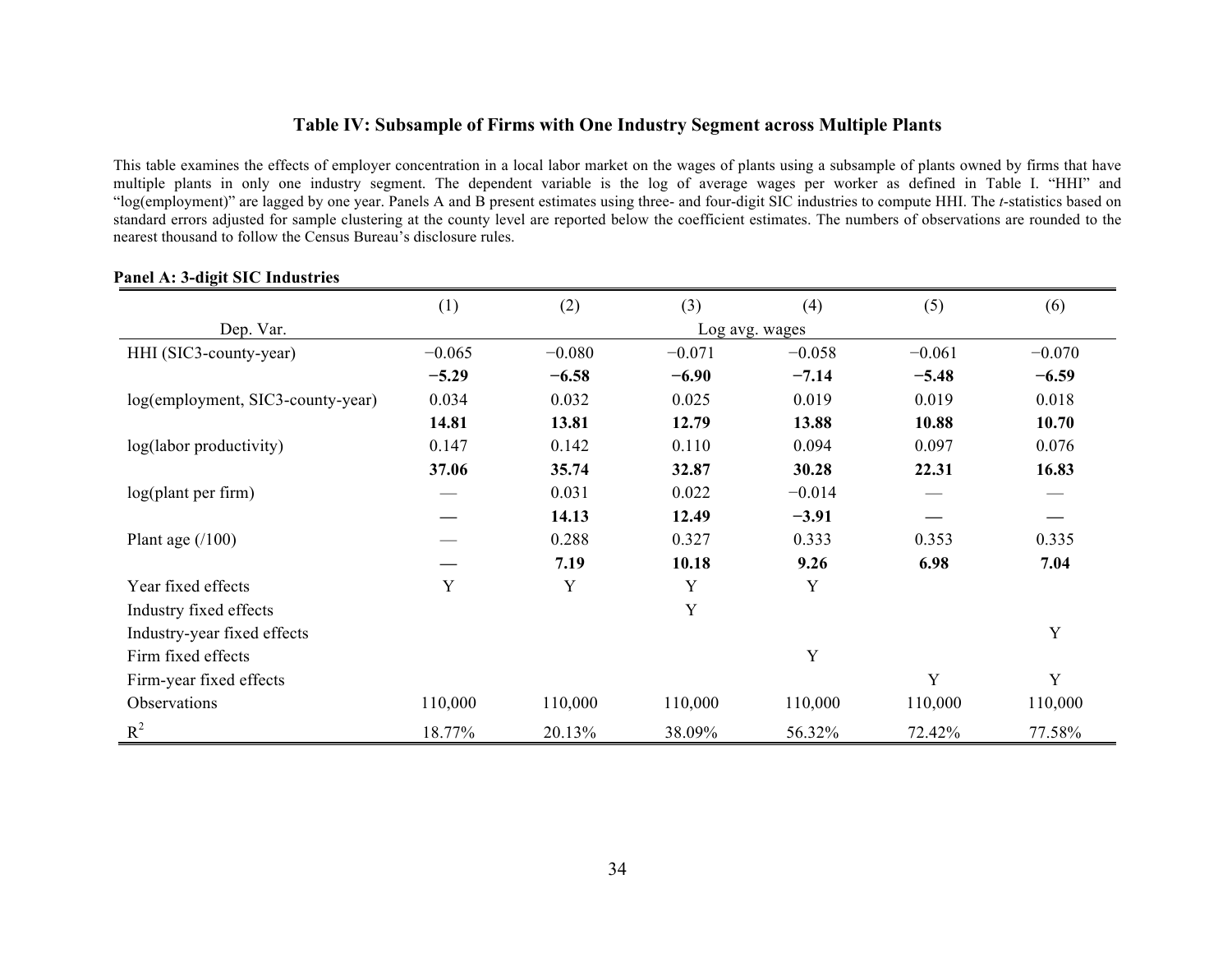|                                   | (1)      | (2)      | (3)      | (4)            | (5)      | (6)      |
|-----------------------------------|----------|----------|----------|----------------|----------|----------|
| Dep. Var.                         |          |          |          | Log avg. wages |          |          |
| HHI (SIC4-county-year)            | $-0.080$ | $-0.096$ | $-0.078$ | $-0.069$       | $-0.071$ | $-0.078$ |
|                                   | $-5.70$  | $-6.82$  | $-8.39$  | $-8.03$        | $-6.74$  | $-8.07$  |
| log(employment, SIC4-county-year) | 0.026    | 0.024    | 0.019    | 0.014          | 0.014    | 0.013    |
|                                   | 15.30    | 14.02    | 17.17    | 13.44          | 10.75    | 11.27    |
| log(labor productivity)           | 0.140    | 0.135    | 0.103    | 0.092          | 0.093    | 0.074    |
|                                   | 33.28    | 32.16    | 34.56    | 28.96          | 23.57    | 19.04    |
| log(plant per firm)               |          | 0.030    | 0.019    | $-0.015$       |          |          |
|                                   |          | 15.55    | 13.14    | $-4.63$        |          |          |
| Plant age $(100)$                 |          | 0.323    | 0.366    | 0.346          | 0.351    | 0.319    |
|                                   |          | 8.63     | 13.12    | 10.53          | 8.36     | 8.16     |
| Year fixed effects                | Y        | Y        | Y        | Y              |          |          |
| Industry fixed effects            |          |          | Y        |                |          |          |
| Industry-year fixed effects       |          |          |          |                |          | Y        |
| Firm fixed effects                |          |          |          | Y              |          |          |
| Firm-year fixed effects           |          |          |          |                | Y        | Y        |
| Observations                      | 154,000  | 154,000  | 154,000  | 154,000        | 154,000  | 154,000  |
| $R^2$                             | 17.12%   | 18.61%   | 43.24%   | 55.03%         | 68.79%   | 77.54%   |

# **Panel B: 4-digit SIC Industries**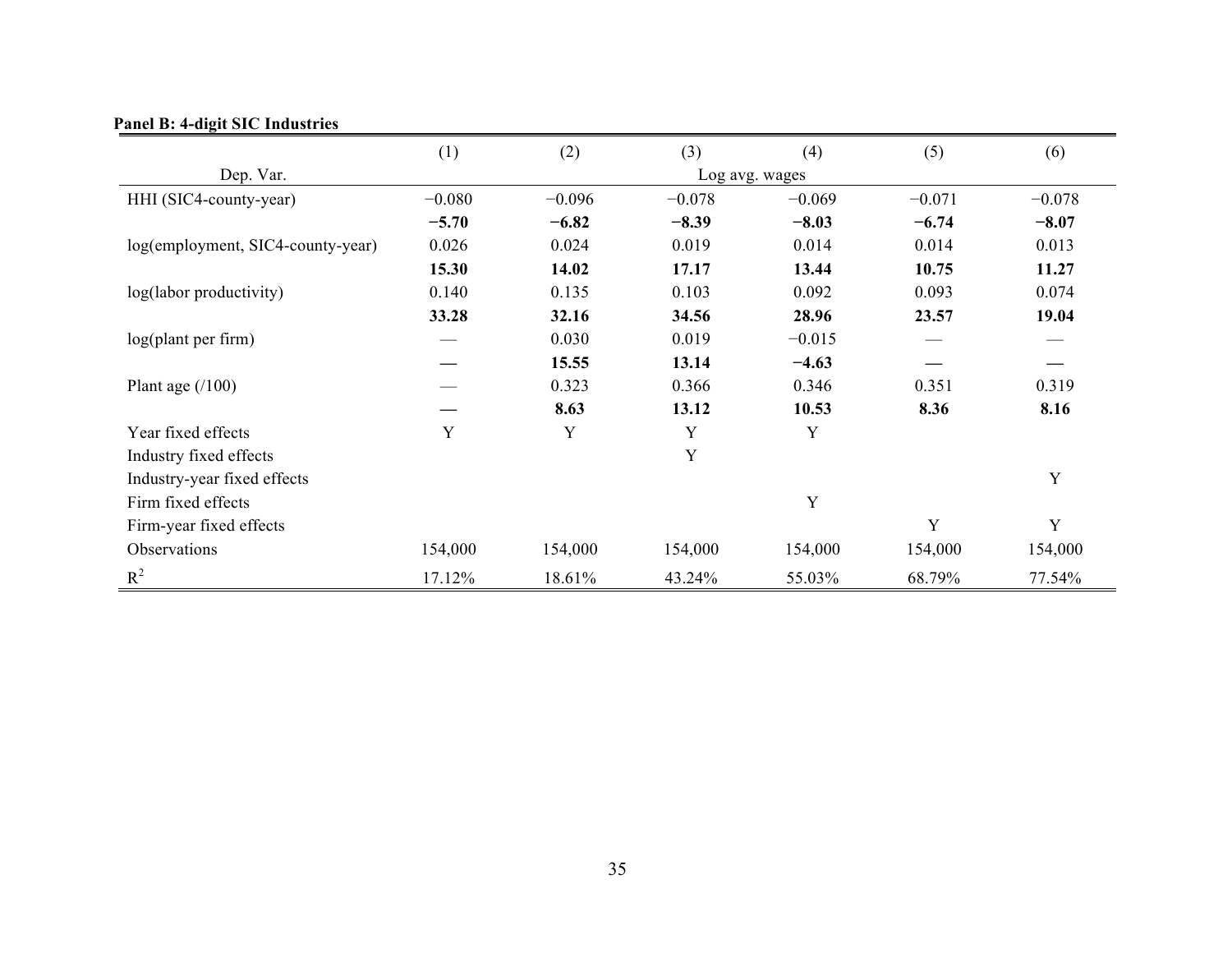# **Table V: Employer Concentration and Wages by Five-Year Time Period**

This table examines the basic effects of employer concentration in a local labor market on the wages of plants by five-year period from 1977 to 2009. The dependent variable is the log of average wages per worker as defined in Table I. "HHI" and "log(employment)" are lagged by one year. Panels A and B present estimates using three- and four-digit SIC industries to compute HHI. The *t*-statistics based on standard errors adjusted for sample clustering at the county level are reported below the coefficient estimates. The numbers of observations are rounded to the nearest thousand to follow the Census Bureau's disclosure rules.

|                                   | (1)       | (2)       | (3)       | (4)            | (5)       | (6)       |
|-----------------------------------|-----------|-----------|-----------|----------------|-----------|-----------|
| Subsample period:                 | 1977-1981 | 1982-1986 | 1987-1991 | 1992-1996      | 1997-2001 | 2002-2009 |
| Dep. Var.:                        |           |           |           | Log avg. wages |           |           |
| HHI (SIC3-county-year)            | $-0.018$  | $-0.012$  | $-0.015$  | $-0.031$       | $-0.039$  | $-0.029$  |
|                                   | $-2.75$   | $-1.78$   | $-1.95$   | $-4.59$        | $-5.31$   | $-4.18$   |
| log(employment, SIC3-county-year) | 0.029     | 0.031     | 0.030     | 0.025          | 0.021     | 0.023     |
|                                   | 24.35     | 23.09     | 20.38     | 16.45          | 10.98     | 11.75     |
| log(labor productivity)           | 0.122     | 0.109     | 0.095     | 0.089          | 0.072     | 0.080     |
|                                   | 40.09     | 36.56     | 30.13     | 29.30          | 23.02     | 29.07     |
| $log($ plant per segment $)$      | $-0.009$  | $-0.014$  | $-0.024$  | $-0.028$       | $-0.020$  | $-0.025$  |
|                                   | $-3.87$   | $-5.32$   | $-10.36$  | $-11.70$       | $-8.37$   | $-10.21$  |
| Plant age $(100)$                 | 1.681     | 0.971     | 0.591     | 0.514          | 0.473     | 0.267     |
|                                   | 16.24     | 16.31     | 12.85     | 18.37          | 18.71     | 14.48     |
| Firm-year fixed effects           | Y         | Y         | Y         | Y              | Y         | Y         |
| <b>Observations</b>               | 114,000   | 87,000    | 101,000   | 110,000        | 102,000   | 143,000   |
| $R^2$                             | 66.02%    | 65.65%    | 62.84%    | 62.30%         | 56.36%    | 60.87%    |

# **Panel A: 3-digit SIC Industries**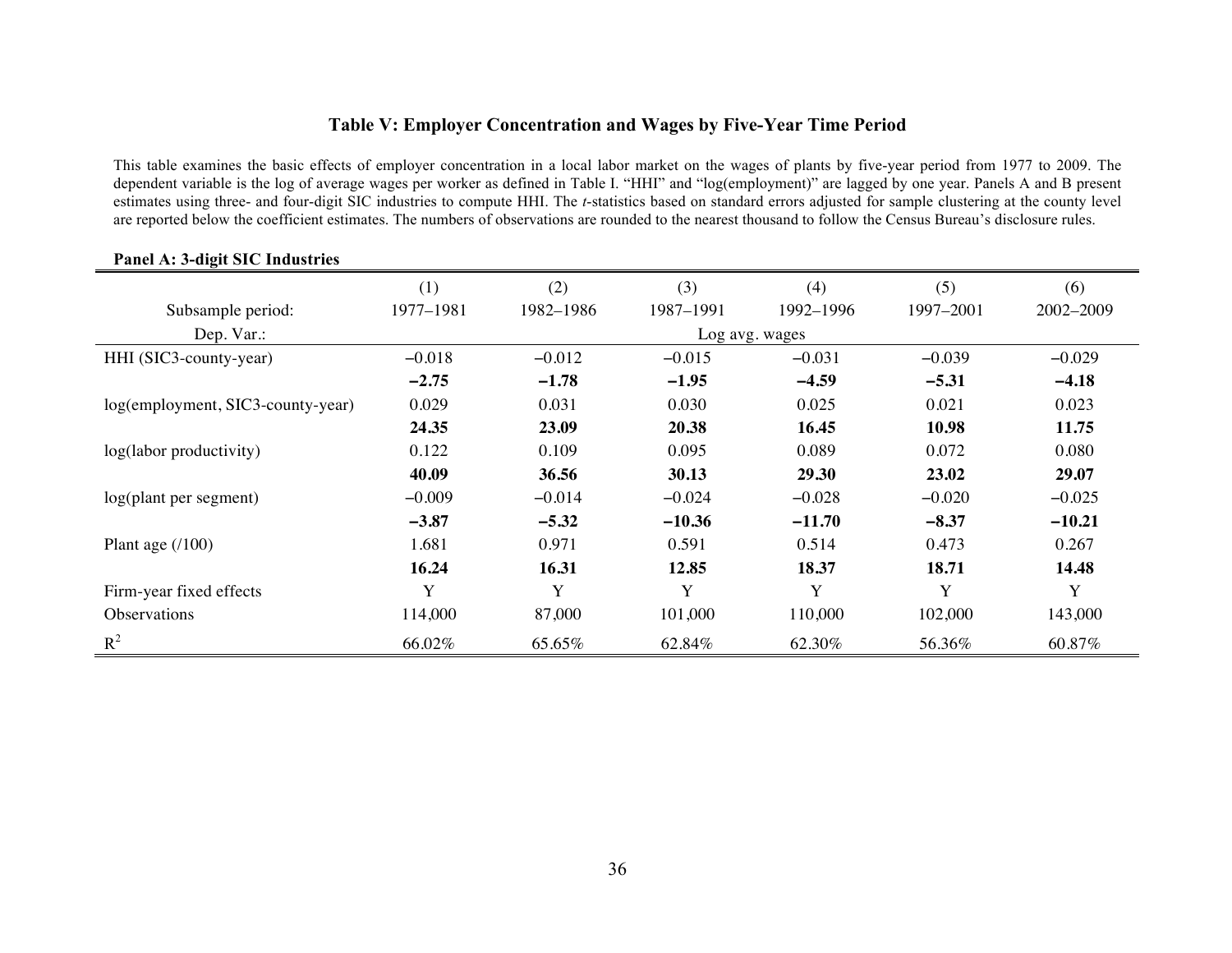| Panel B: 4-digit SIC Industries   |           |           |           |                |           |           |
|-----------------------------------|-----------|-----------|-----------|----------------|-----------|-----------|
|                                   | (1)       | (2)       | (3)       | (4)            | (5)       | (6)       |
| Subsample period:                 | 1977-1981 | 1982-1986 | 1987-1991 | 1992-1996      | 1997-2001 | 2002-2009 |
| Dep. Var.:                        |           |           |           | Log avg. wages |           |           |
| HHI (SIC4-county-year)            | $-0.044$  | $-0.038$  | $-0.031$  | $-0.044$       | $-0.047$  | $-0.033$  |
|                                   | $-6.87$   | $-5.51$   | $-3.88$   | $-6.08$        | $-6.15$   | $-4.67$   |
| log(employment, SIC4-county-year) | 0.022     | 0.022     | 0.024     | 0.018          | 0.017     | 0.021     |
|                                   | 21.97     | 18.87     | 18.10     | 13.78          | 10.05     | 11.81     |
| log(labor productivity)           | 0.121     | 0.107     | 0.093     | 0.088          | 0.072     | 0.080     |
|                                   | 40.01     | 35.11     | 28.54     | 27.87          | 22.61     | 28.92     |
| log(plant per segment)            | $-0.008$  | $-0.012$  | $-0.023$  | $-0.024$       | $-0.017$  | $-0.021$  |
|                                   | $-3.63$   | $-5.34$   | $-10.42$  | $-10.67$       | $-7.42$   | $-8.40$   |
| Plant age $(100)$                 | 1.728     | 1.001     | 0.603     | 0.538          | 0.476     | 0.264     |
|                                   | 16.59     | 16.44     | 12.78     | 19.09          | 18.71     | 14.32     |
| Firm-year fixed effects           | Y         | Y         | Y         | Y              | Y         | Y         |
| Observations                      | 114,000   | 87,000    | 101,000   | 110,000        | 102,000   | 143,000   |
| $R^2$                             | 65.70%    | 65.24%    | 62.51%    | 61.91%         | 56.12%    | 60.70%    |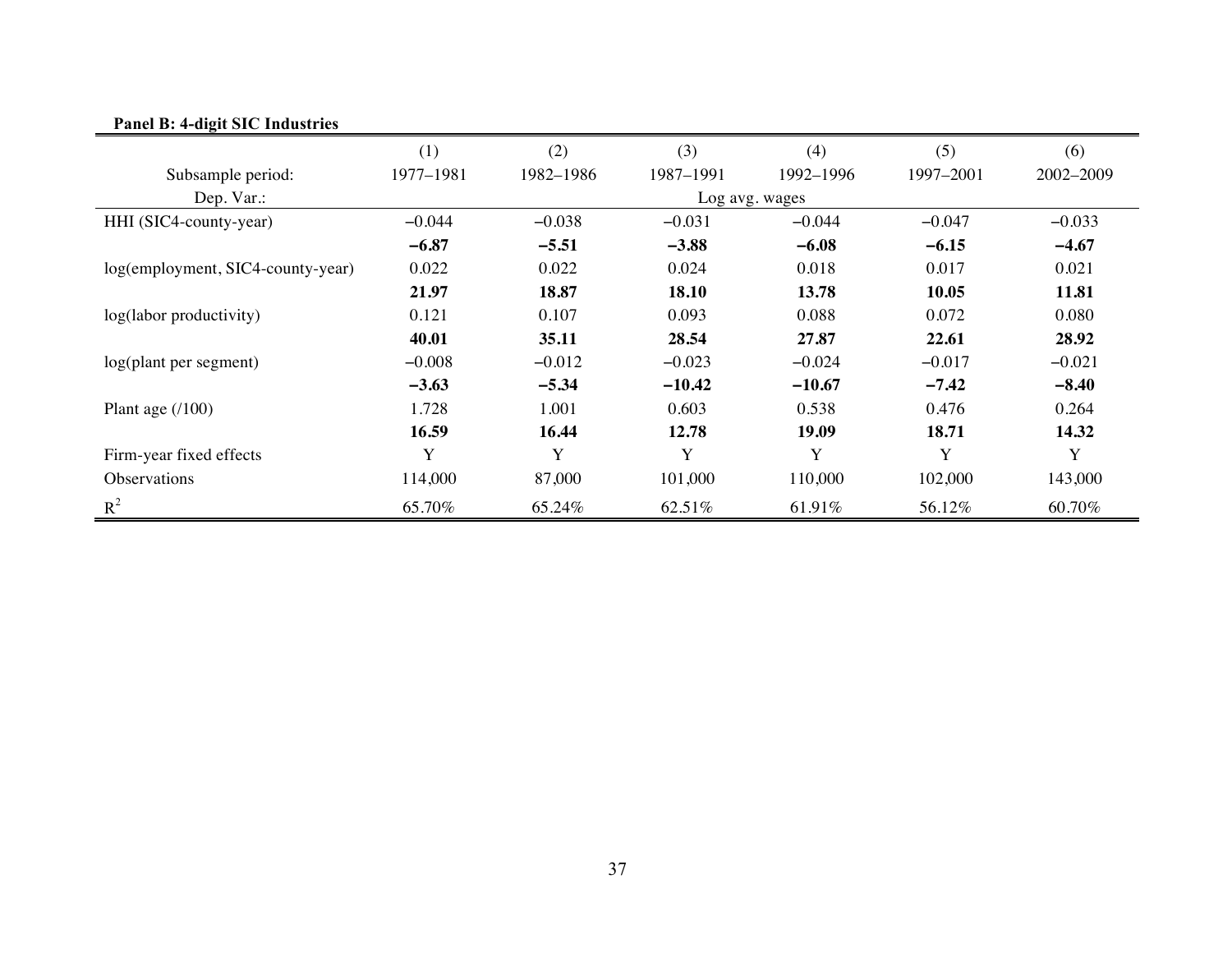# **Table VI: Local Employer Concentration, Unions, and Wages**

This table examines the interactive effects of employer concentration in a local labor market and industry unionization rates on the wages of plants. The dependent variable is the log of average wages per worker as defined in Table I. "HHI," "log(employment)," and "Union" are lagged by one year. Panels A and B present estimates using three- and four-digit SIC industries to compute HHI. The *t*-statistics based on standard errors adjusted for sample clustering at the county level are reported below the coefficient estimates. The numbers of observations are rounded to the nearest thousand to follow the Census Bureau's disclosure rules.

|                                   | (1)         | (2)      | (3)      | (4)            | (5)      | (6)         |
|-----------------------------------|-------------|----------|----------|----------------|----------|-------------|
| Dep. Var.                         |             |          |          | Log avg. wages |          |             |
| HHI (SIC3-county-year)            | $-0.135$    | $-0.153$ | $-0.070$ | $-0.094$       | $-0.087$ | $-0.079$    |
|                                   | $-8.05$     | $-9.40$  | $-6.41$  | $-11.62$       | $-10.39$ | $-9.86$     |
| log(employment, SIC3-county-year) | 0.039       | 0.036    | 0.036    | 0.025          | 0.025    | 0.026       |
|                                   | 17.68       | 15.92    | 21.86    | 25.31          | 25.09    | 27.63       |
| log(labor productivity)           | 0.148       | 0.148    | 0.102    | 0.092          | 0.092    | 0.065       |
|                                   | 48.73       | 48.21    | 55.77    | 49.09          | 44.90    | 36.81       |
| Union                             | 0.108       | 0.109    | 0.136    | 0.097          | 0.109    | 0.169       |
|                                   | 2.14        | 2.15     | 4.96     | 4.47           | 4.78     | 1.45        |
| HHI x Union                       | 0.407       | 0.402    | 0.145    | 0.237          | 0.228    | 0.131       |
|                                   | 7.29        | 7.20     | 4.09     | 8.99           | 8.59     | 5.59        |
| log(plant per segment)            |             | $-0.044$ | $-0.015$ | $-0.018$       | $-0.020$ | $-0.008$    |
|                                   |             | $-19.97$ | $-10.82$ | $-11.98$       | $-11.98$ | $-5.14$     |
| log(plant per firm)               |             | 0.040    | 0.021    | $-0.016$       |          |             |
|                                   |             | 26.85    | 19.28    | $-8.79$        |          |             |
| Plant age $(100)$                 |             | 0.408    | 0.427    | 0.397          | 0.405    | 0.358       |
|                                   |             | 17.45    | 24.58    | 22.88          | 22.86    | 21.88       |
| Year fixed effects                | $\mathbf Y$ | Y        | Y        | Y              |          |             |
| Industry fixed effects            |             |          | Y        |                |          |             |
| Industry-year fixed effects       |             |          |          |                |          | Y           |
| Firm fixed effects                |             |          |          | Y              |          |             |
| Firm-year fixed effects           |             |          |          |                | Y        | $\mathbf Y$ |
| Observations                      | 656,000     | 656,000  | 656,000  | 656,000        | 656,000  | 656,000     |

#### **Panel A: 3-digit SIC Industries**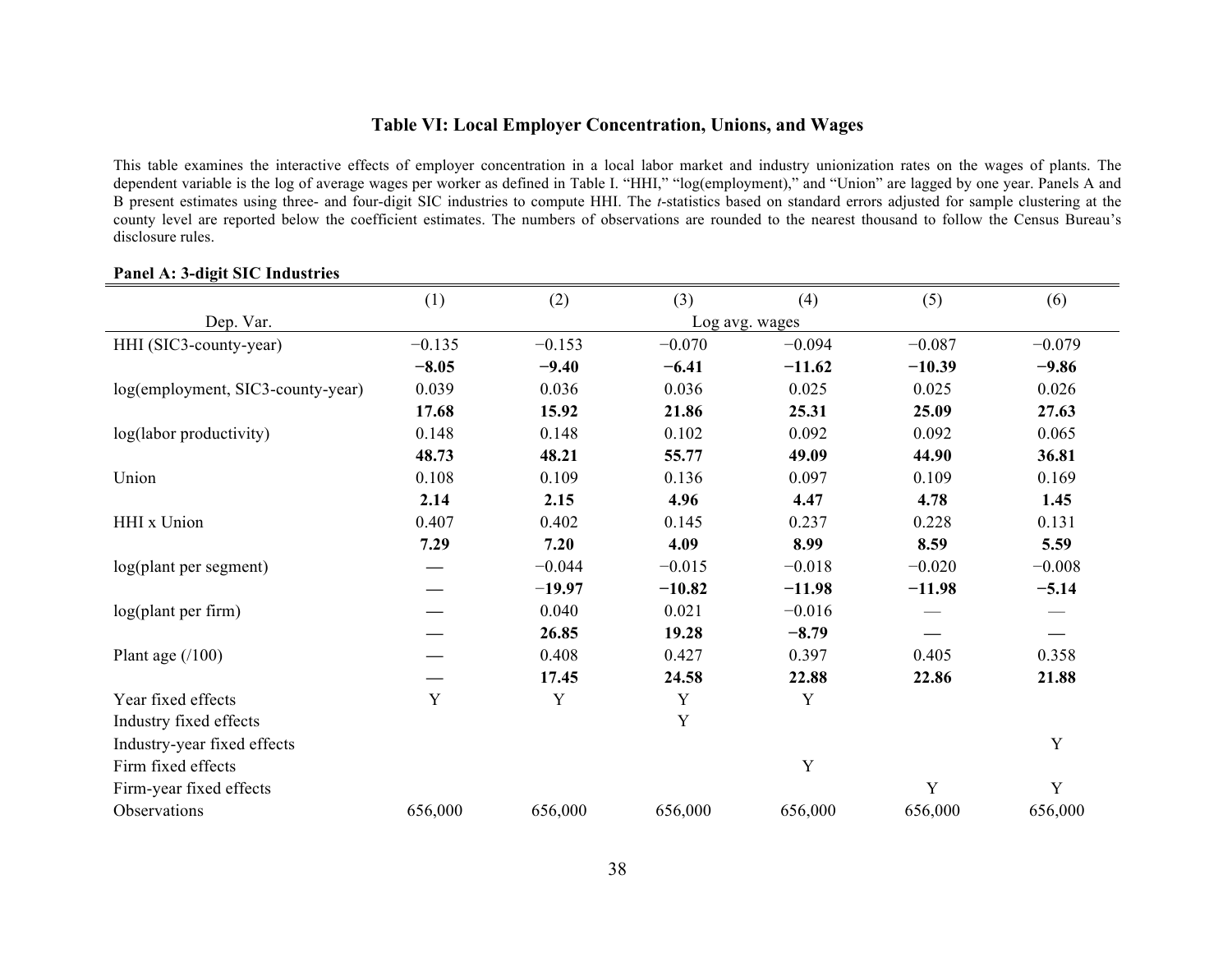| $\mathbf{L}$ | QQ0/ | 98%<br>___98% | $\Omega$ <sup>Q</sup> $\Omega$ /<br>- 70770<br>$-1$ | $\sim$ $-$<br>70<br>$\prime\prime$ | QQQ<br>. .<br>. ဂ ဂ<br>. <i>. .</i> . | $2.0\%$<br>. ר |
|--------------|------|---------------|-----------------------------------------------------|------------------------------------|---------------------------------------|----------------|
|              |      |               |                                                     |                                    |                                       |                |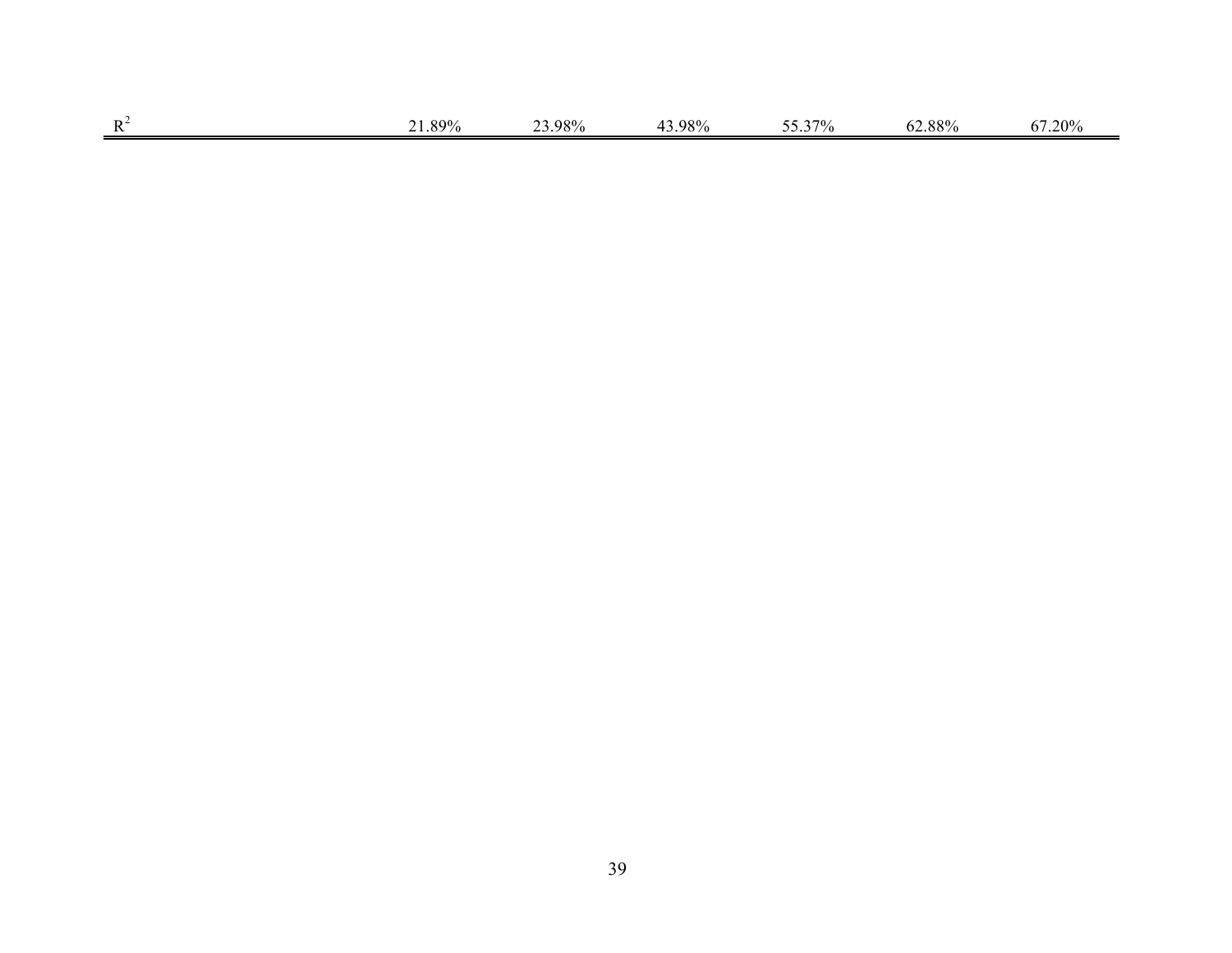|                                   | (1)      | (2)      | (3)      | (4)            | (5)      | (6)         |
|-----------------------------------|----------|----------|----------|----------------|----------|-------------|
| Dep. Var.                         |          |          |          | Log avg. wages |          |             |
| HHI (SIC4-county-year)            | $-0.111$ | $-0.131$ | $-0.072$ | $-0.086$       | $-0.080$ | $-0.074$    |
|                                   | $-5.40$  | $-6.52$  | $-6.50$  | $-9.07$        | $-8.41$  | $-8.21$     |
| log(employment, SIC4-county-year) | 0.031    | 0.029    | 0.026    | 0.019          | 0.020    | 0.019       |
|                                   | 17.23    | 15.75    | 28.03    | 23.29          | 22.86    | 28.41       |
| log(labor productivity)           | 0.145    | 0.144    | 0.090    | 0.091          | 0.091    | 0.060       |
|                                   | 44.23    | 44.66    | 53.28    | 46.90          | 43.04    | 34.98       |
| Union                             | 0.160    | 0.162    | 0.145    | 0.116          | 0.127    |             |
|                                   | 2.52     | 2.58     | 4.67     | 4.36           | 4.71     |             |
| $HHI \times Union$                | 0.253    | 0.251    | 0.078    | 0.156          | 0.151    | 0.084       |
|                                   | 3.84     | 3.84     | 2.10     | 5.25           | 5.18     | 3.16        |
| log(plant per segment)            |          | $-0.038$ | $-0.013$ | $-0.017$       | $-0.019$ | $-0.007$    |
|                                   |          | $-19.74$ | $-11.16$ | $-12.08$       | $-12.02$ | $-5.01$     |
| $log($ plant per firm $)$         |          | 0.033    | 0.018    | $-0.018$       |          |             |
|                                   |          | 25.00    | 17.99    | $-10.75$       |          |             |
| Plant age $(100)$                 |          | 0.405    | 0.431    | 0.406          | 0.414    | 0.373       |
|                                   |          | 16.87    | 26.44    | 23.32          | 23.18    | 23.24       |
| Year fixed effects                | Y        | Y        | Y        | Y              |          |             |
| Industry fixed effects            |          |          | Y        |                |          |             |
| Industry-year fixed effects       |          |          |          |                |          | Y           |
| Firm fixed effects                |          |          |          | Y              |          |             |
| Firm-year fixed effects           |          |          |          |                | Y        | $\mathbf Y$ |
| Observations                      | 656,000  | 656,000  | 656,000  | 656,000        | 656,000  | 656,000     |
| $R^2$                             | 20.60%   | 23.98%   | 43.98%   | 55.37%         | 62.88%   | 62.51%      |

# **Panel B: 4-digit SIC Industries**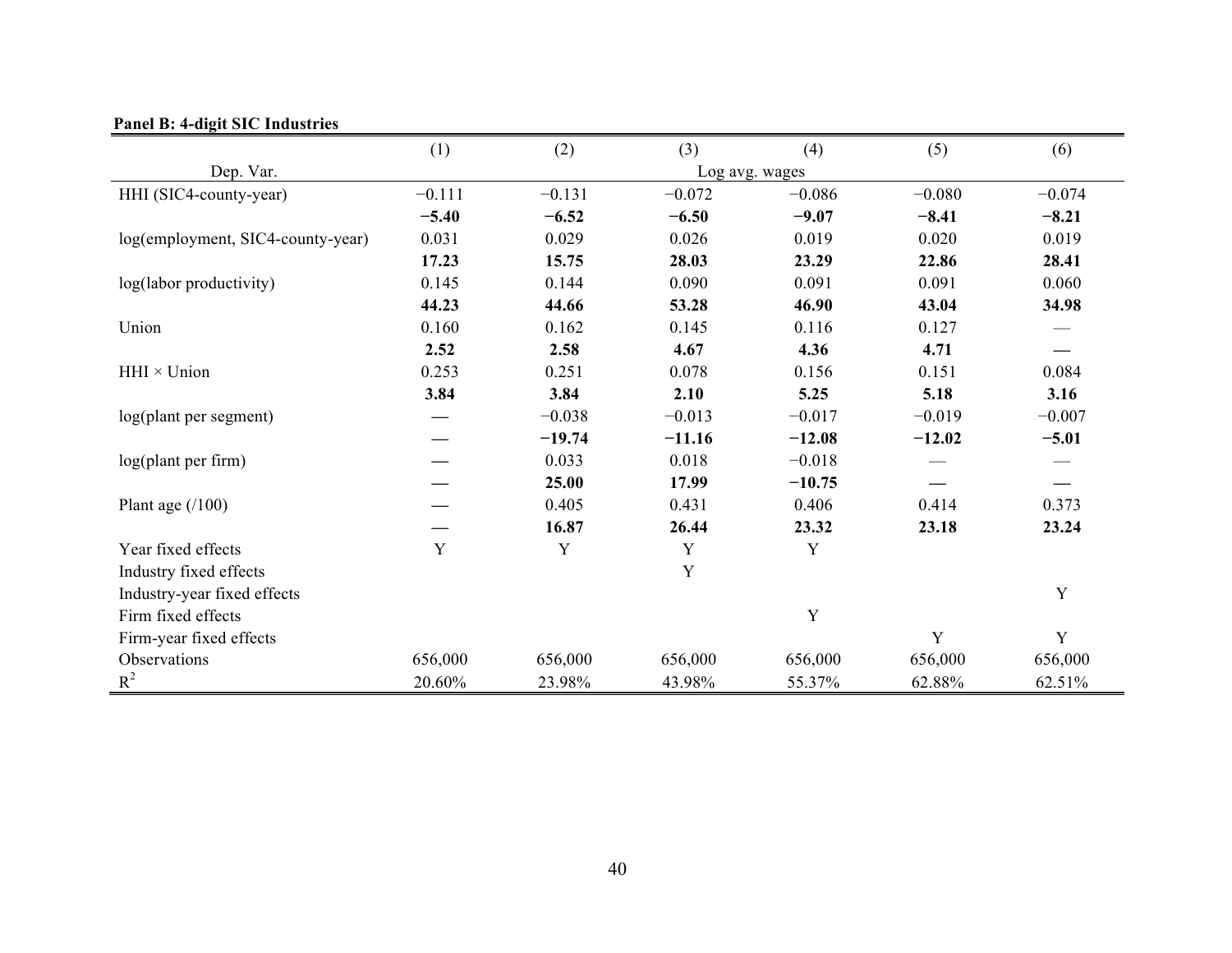### **Table VII: Employer Concentration and Sensitivities of Wage Changes to Productivity Changes**

This table examines how employer concentration shapes sensitivities of changes in wages to changes in labor productivity. The dependent variable is the log change in average wages per worker as defined in Table I. "HHI" is lagged by one year. Panels A and B present estimates using three- and four-digit SIC industries to compute HHI. The *t*-statistics based on standard errors adjusted for sample clustering at the county level are reported below the coefficient estimates. The numbers of observations are rounded to the nearest thousand to follow the Census Bureau's disclosure rules.

|                                               | (1)      | (2)      | (3)      | (4)             | (5)      | (6)      |
|-----------------------------------------------|----------|----------|----------|-----------------|----------|----------|
| Dep. Var.                                     |          |          |          | ΔLog avg. wages |          |          |
| HHI (SIC3-county-year)                        | 0.006    | 0.006    | 0.006    | 0.005           | 0.005    | 0.005    |
|                                               | 10.40    | 10.99    | 10.99    | 10.59           | 9.56     | 9.81     |
| $\Delta$ log(labor productivity)              | 0.002    | 0.002    | 0.002    | 0.002           | 0.002    | 0.003    |
|                                               | 2.50     | 2.63     | 3.22     | 2.47            | 2.64     | 3.42     |
| HHI $\times$ $\Delta$ log(labor productivity) | $-0.002$ | $-0.002$ | $-0.002$ | $-0.002$        | $-0.002$ | $-0.002$ |
|                                               | $-1.70$  | $-1.82$  | $-1.73$  | $-1.72$         | $-1.96$  | $-1.90$  |
| log(plant per segment)                        |          | $-0.001$ | $-0.001$ | 0.000           | 0.000    | 0.000    |
|                                               |          | $-3.13$  | $-2.62$  | $-0.88$         | $-1.34$  | $-0.84$  |
| log(plant per firm)                           |          | 0.000    | 0.000    | 0.000           |          |          |
|                                               |          | 1.47     | 1.95     | $-0.61$         |          |          |
| Plant age $(100)$                             |          | $-0.033$ | $-0.032$ | $-0.030$        | $-0.029$ | $-0.028$ |
|                                               |          | $-10.98$ | $-10.56$ | $-9.81$         | $-8.62$  | $-7.87$  |
| Year fixed effects                            | Y        | Y        | Y        | Y               |          |          |
| Industry fixed effects                        |          |          | Y        |                 |          |          |
| Industry-year fixed effects                   |          |          |          |                 |          | Y        |
| Firm fixed effects                            |          |          |          | Y               |          |          |
| Firm-year fixed effects                       |          |          |          |                 | Y        | Y        |
| Observations                                  | 656,000  | 656,000  | 656,000  | 656,000         | 656,000  | 656,000  |
| $R^2$                                         | 0.98%    | 1.00%    | 1.05%    | 3.80%           | 24.36%   | 25.18%   |

# **Panel A: 3-digit SIC Industries**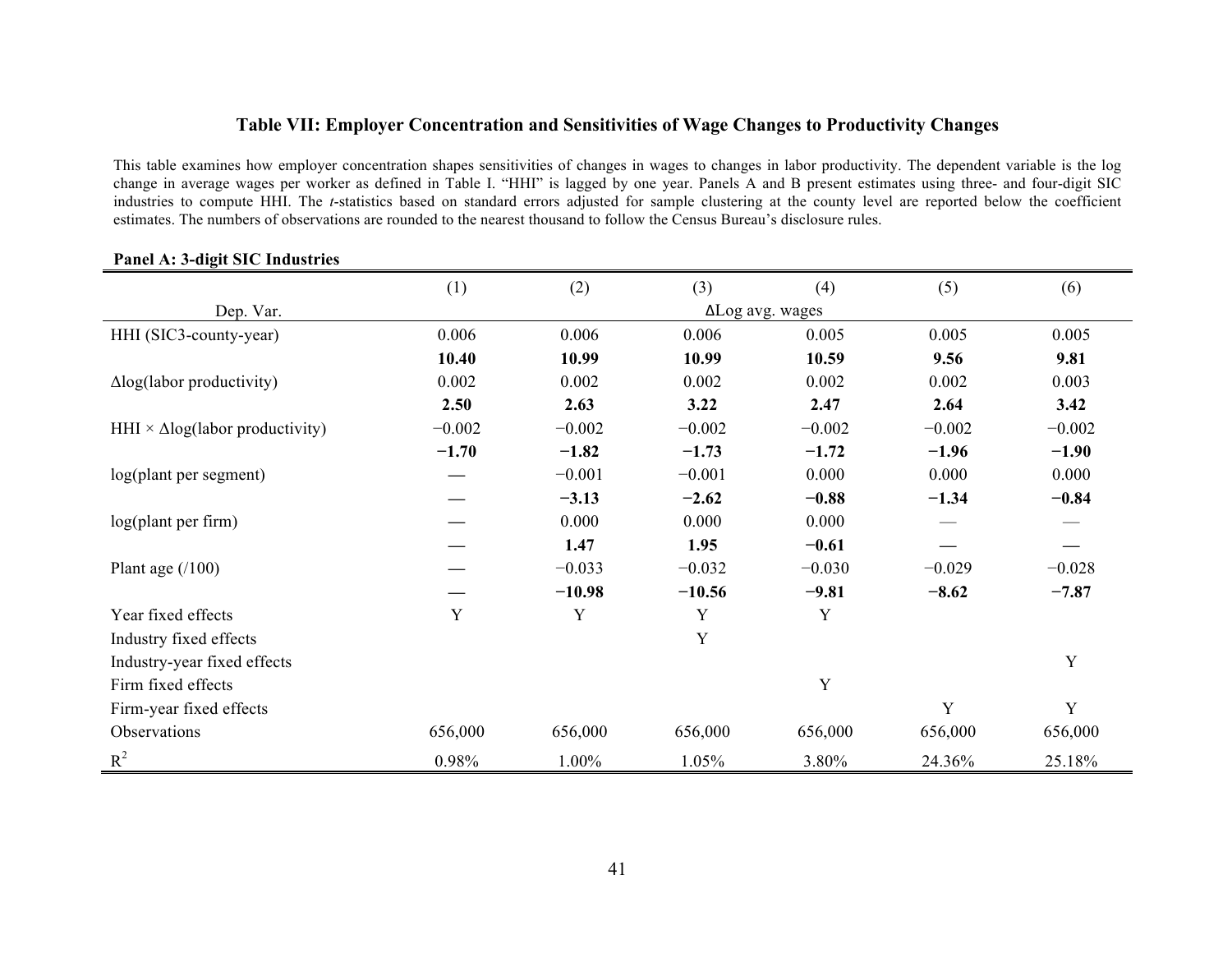| $\frac{1}{2}$ and $\frac{1}{2}$ . also be invaried |             |          |          |                 |          |             |
|----------------------------------------------------|-------------|----------|----------|-----------------|----------|-------------|
|                                                    | (1)         | (2)      | (3)      | (4)             | (5)      | (6)         |
| Dep. Var.                                          |             |          |          | ΔLog avg. wages |          |             |
| HHI (SIC4-county-year)                             | 0.007       | 0.007    | 0.007    | 0.006           | 0.005    | 0.005       |
|                                                    | 10.98       | 11.16    | 9.74     | 10.08           | 8.46     | 8.52        |
| $\Delta$ log(labor productivity)                   | 0.003       | 0.003    | 0.003    | 0.003           | 0.003    | 0.004       |
|                                                    | 2.63        | 2.75     | 3.38     | 2.52            | 2.65     | 3.43        |
| HHI $\times$ $\Delta$ log(labor productivity)      | $-0.003$    | $-0.003$ | $-0.003$ | $-0.003$        | $-0.003$ | $-0.003$    |
|                                                    | $-2.04$     | $-2.14$  | $-2.05$  | $-1.94$         | $-2.13$  | $-2.11$     |
| log(plant per segment)                             |             | $-0.001$ | 0.000    | 0.000           | 0.000    | 0.000       |
|                                                    |             | $-3.56$  | $-0.55$  | $-1.32$         | $-1.47$  | $-0.41$     |
| log(plant per firm)                                |             | 0.000    | 0.000    | 0.000           |          |             |
|                                                    |             | 1.43     | 1.38     | $-0.54$         |          |             |
| Plant age $(100)$                                  |             | $-0.033$ | $-0.032$ | $-0.030$        | $-0.029$ | $-0.027$    |
|                                                    |             | $-10.95$ | $-10.73$ | $-9.81$         | $-8.62$  | $-7.72$     |
| Year fixed effects                                 | $\mathbf Y$ | Y        | Y        | Y               |          |             |
| Industry fixed effects                             |             |          | Y        |                 |          |             |
| Industry-year fixed effects                        |             |          |          |                 |          | Y           |
| Firm fixed effects                                 |             |          |          | Y               |          |             |
| Firm-year fixed effects                            |             |          |          |                 | Y        | $\mathbf Y$ |
| Observations                                       | 656,000     | 656,000  | 656,000  | 656,000         | 656,000  | 656,000     |
| $R^2$                                              | 0.99%       | 1.00%    | 1.10%    | 3.79%           | 24.36%   | 26.74%      |

# **Panel B: 4-digit SIC Industries**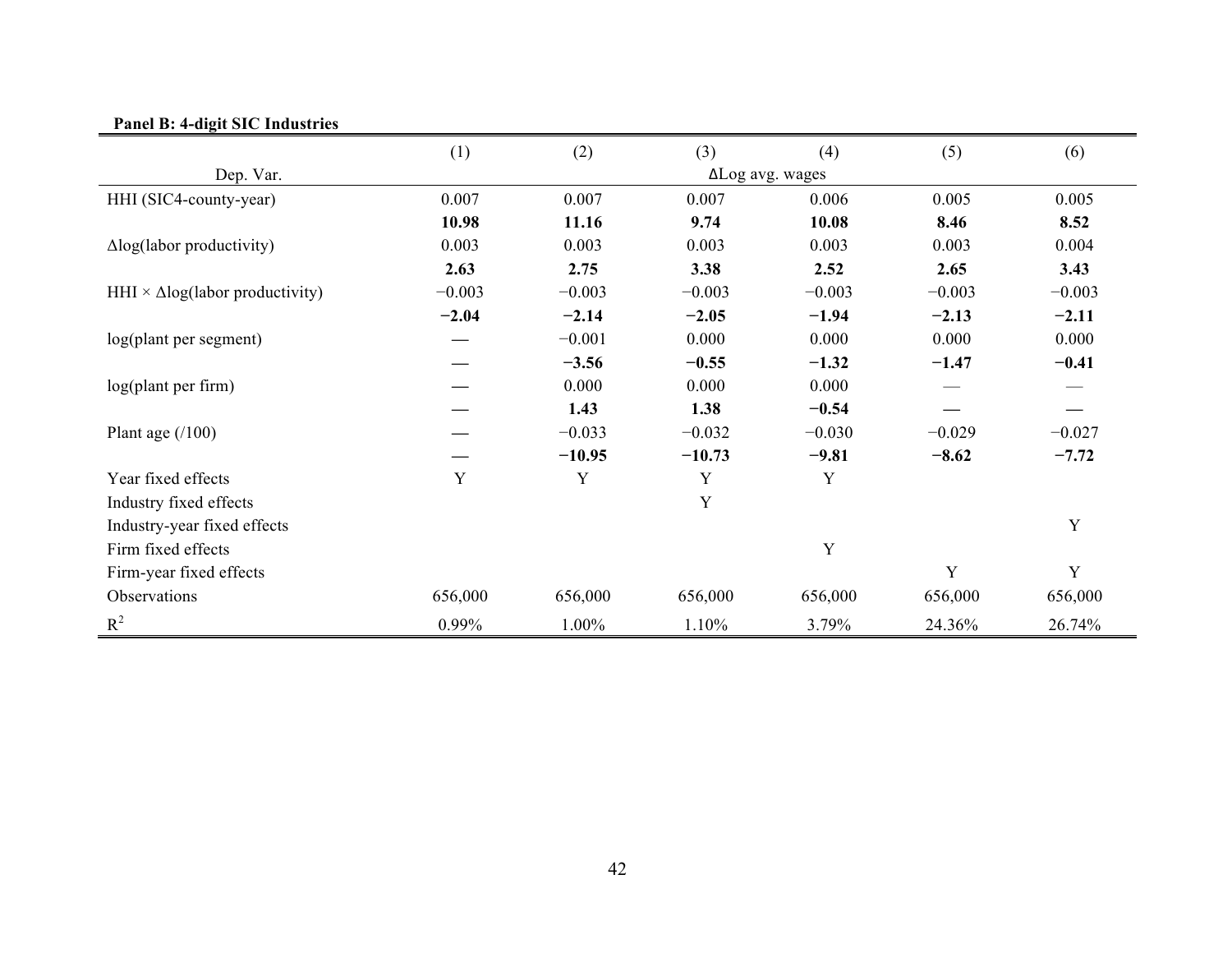## **Table VIII: Nonlinear Effect of Local Employer Concentration on Wages**

This table examines nonlinear effects of employer concentration in a local labor market on the wages of plants. The dependent variable is the log of average wages per worker as defined in Table I. "HHI," "log(employment)," and "Union" are lagged by one year. "Dummy HHI (SIC3 or 4-county-year) = 1" is equal to one if HHI based on three- or four-digit SIC industries is equal to one, and zero otherwise. Panels A and B present estimates using three- and four-digit SIC industries to compute HHI. The *t*-statistics based on standard errors adjusted for sample clustering at the county level are reported below the coefficient estimates. The numbers of observations are rounded to the nearest thousand to follow the Census Bureau's disclosure rules.

|                                    | (1)      | (2)            | (3)      |
|------------------------------------|----------|----------------|----------|
| Dep. Var.                          |          | Log avg. wages |          |
| Dummy HHI (SIC3-county-year) = $1$ | $-0.017$ | $-0.011$       | $-0.062$ |
|                                    | $-5.19$  | $-2.79$        | $-11.59$ |
| HHI (SIC3-county-year)             |          | $-0.013$       |          |
|                                    |          | $-1.99$        |          |
| log(employment, SIC3-county-year)  | 0.028    | 0.027          | 0.027    |
|                                    | 26.12    | 26.47          | 24.63    |
| log(labor productivity)            | 0.094    | 0.094          | 0.092    |
|                                    | 44.86    | 44.88          | 44.64    |
| Union                              |          |                | 0.196    |
|                                    |          |                | 11.81    |
| HHI × Union                        |          |                | 0.162    |
|                                    |          |                | 9.23     |
| log(plant per segment)             | $-0.020$ | $-0.020$       | $-0.020$ |
|                                    | $-11.59$ | $-11.55$       | $-12.00$ |
| Plant age $(100)$                  | 0.409    | 0.412          | 0.399    |
|                                    | 23.29    | 23.25          | 22.73    |
| Firm-year fixed effects            | Y        | Y              | Y        |
| Observations                       | 656,000  | 656,000        | 656,000  |
| $R^2$                              | 62.55%   | 62.55%         | 62.87%   |

#### **Panel A: 3-digit SIC Industries**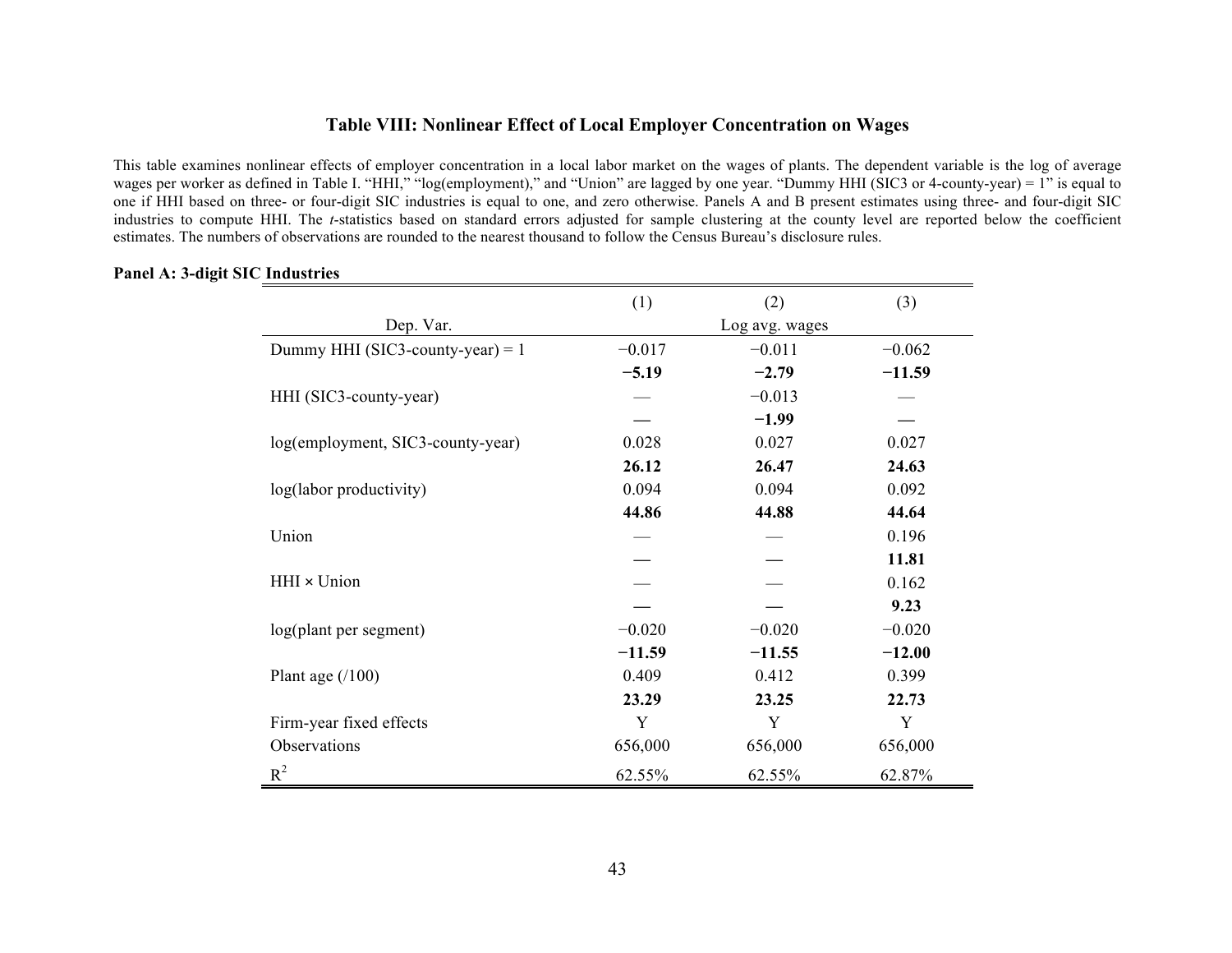# **Panel B: 4-digit SIC Industries**

|                                    | (1)      | (2)            | (3)      |
|------------------------------------|----------|----------------|----------|
| Dep. Var.                          |          | Log avg. wages |          |
| Dummy HHI (SIC4-county-year) = $1$ | $-0.031$ | $-0.029$       | $-0.058$ |
|                                    | $-9.74$  | $-7.43$        | $-10.94$ |
| HHI (SIC4-county-year)             |          | $-0.006$       |          |
|                                    |          | $-0.78$        |          |
| log(employment, SIC4-county-year)  | 0.021    | 0.021          | 0.020    |
|                                    | 22.34    | 23.15          | 20.24    |
| log(labor productivity)            | 0.093    | 0.093          | 0.091    |
|                                    | 43.27    | 43.23          | 42.85    |
| Union                              |          |                | 0.186    |
|                                    |          |                | 10.08    |
| HHI × Union                        |          |                | 0.101    |
|                                    |          |                | 6.08     |
| log(plant per segment)             | $-0.018$ | $-0.018$       | $-0.020$ |
|                                    | $-11.35$ | $-11.34$       | $-12.19$ |
| Plant age $(100)$                  | 0.419    | 0.419          | 0.408    |
|                                    | 23.39    | 23.5           | 22.87    |
| Firm-year fixed effects            | Y        | Y              | Y        |
| Observations                       | 656,000  | 656,000        | 656,000  |
| $R^2$                              | 62.28%   | 62.28%         | 62.56%   |

<u> 1989 - Johann Stoff, deutscher Stoffen und der Stoffen und der Stoffen und der Stoffen und der Stoffen und d</u>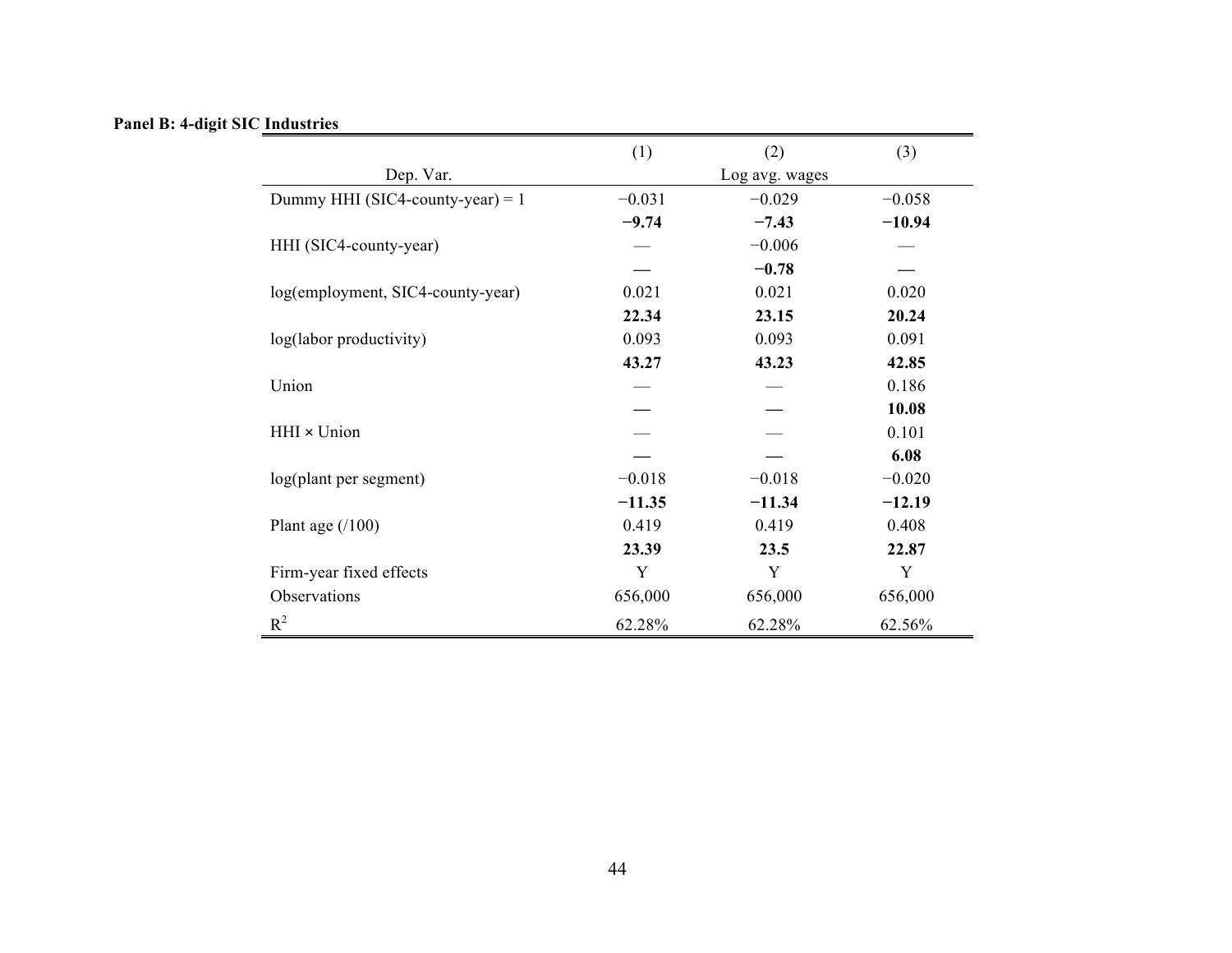### **Table IX: Local Employer Concentration and Wages Controlling for National Concentration**

This table examines the effects of employer concentration in a local labor market on the wages of plants, including an additional control for employer concentration at the national level. The dependent variable is the log of average wages per worker as defined in Table I. "HHI" and "log(employment)" are lagged by one year. Panels A and B present estimates using three- and four-digit SIC industries to compute HHI. The *t*-statistics based on standard errors adjusted for sample clustering at the county level are reported below the coefficient estimates. The numbers of observations are rounded to the nearest thousand to follow the Census Bureau's disclosure rules.

|                                   | (1)         | (2)      | (3)            | (4)      | (5)      |
|-----------------------------------|-------------|----------|----------------|----------|----------|
| Dep. Var.                         |             |          | Log avg. wages |          |          |
| HHI (SIC3-county-year)            | $-0.069$    | $-0.088$ | $-0.037$       | $-0.047$ | $-0.043$ |
|                                   | $-7.88$     | $-10.40$ | $-5.27$        | $-9.39$  | $-7.90$  |
| HHI (SIC3-year)                   | 1.556       | 1.527    | $-0.055$       | 0.940    | 0.995    |
|                                   | 24.68       | 24.44    | $-0.91$        | 19.58    | 17.57    |
| log(employment, SIC3-county-year) | 0.036       | 0.033    | 0.036          | 0.024    | 0.025    |
|                                   | 16.55       | 14.82    | 21.68          | 24.21    | 23.88    |
| log(labor productivity)           | 0.151       | 0.150    | 0.102          | 0.093    | 0.092    |
|                                   | 46.58       | 45.89    | 55.75          | 48.31    | 43.93    |
| log(plant per segment)            |             | $-0.043$ | $-0.015$       | $-0.019$ | $-0.021$ |
|                                   |             | $-19.43$ | $-10.61$       | $-11.89$ | $-11.94$ |
| $log($ plant per firm $)$         |             | 0.040    | 0.021          | $-0.016$ | 0.000    |
|                                   |             | 26.20    | 19.32          | $-8.69$  | 0.00     |
| Plant age $(100)$                 |             | 0.413    | 0.425          | 0.400    | 0.408    |
|                                   |             | 17.03    | 24.32          | 22.72    | 22.83    |
| Year fixed effects                | $\mathbf Y$ | Y        | Y              | Y        |          |
| Industry fixed effects            |             |          | Y              |          |          |
| Industry-year fixed effects       |             |          |                |          |          |
| Firm fixed effects                |             |          |                | Y        |          |
| Firm-year fixed effects           |             |          |                |          | Y        |
| Observations                      | 656,000     | 656,000  | 656,000        | 656,000  | 656,000  |
| $R^2$                             | 21.88%      | 23.94%   | 43.90%         | 55.34%   | 62.88%   |

#### **Panel A: 3-digit SIC Industries**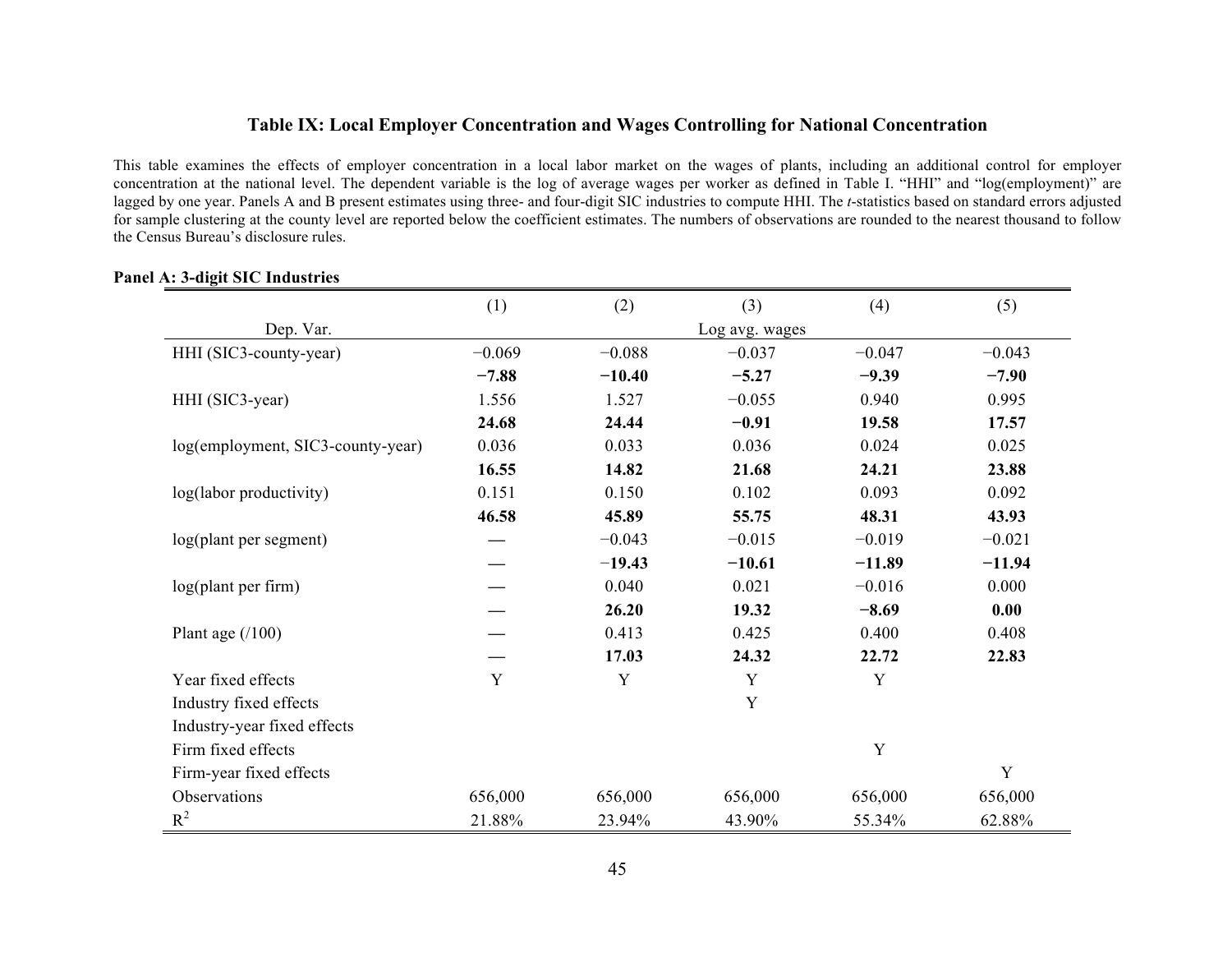| Panel B: 4-digit SIC Industries |  |
|---------------------------------|--|
|---------------------------------|--|

|                                   | (1)      | (2)      | (3)            | (4)         | (5)      |
|-----------------------------------|----------|----------|----------------|-------------|----------|
| Dep. Var.                         |          |          | Log avg. wages |             |          |
| HHI (SIC4-county-year)            | $-0.092$ | $-0.110$ | $-0.054$       | $-0.060$    | $-0.055$ |
|                                   | $-8.78$  | $-10.75$ | $-8.20$        | $-11.28$    | $-9.67$  |
| HHI (SIC4-year)                   | 0.994    | 0.963    | $-0.157$       | 0.442       | 0.464    |
|                                   | 30.62    | 29.74    | $-4.65$        | 16.06       | 14.88    |
| log(employment, SIC4-county-year) | 0.028    | 0.026    | 0.026          | 0.019       | 0.020    |
|                                   | 16.87    | 15.47    | 27.82          | 23.86       | 23.33    |
| log(labor productivity)           | 0.146    | 0.147    | 0.090          | 0.092       | 0.092    |
|                                   | 42.29    | 43.25    | 53.21          | 46.63       | 42.43    |
| log(plant per segment)            |          | $-0.038$ | $-0.013$       | $-0.016$    | $-0.019$ |
|                                   |          | $-19.59$ | $-11.00$       | $-11.74$    | $-11.79$ |
| log(plant per firm)               |          | 0.031    | 0.018          | $-0.018$    | 0.000    |
|                                   |          | 23.83    | 18.13          | $-11.18$    | 0.00     |
| Plant age $(100)$                 |          | 0.393    | 0.431          | 0.405       | 0.412    |
|                                   |          | 16.06    | 26.43          | 22.96       | 22.91    |
| Year fixed effects                | Y        | Y        | Y              | Y           |          |
| Industry fixed effects            |          |          | Y              |             |          |
| Industry-year fixed effects       |          |          |                |             |          |
| Firm fixed effects                |          |          |                | $\mathbf Y$ |          |
| Firm-year fixed effects           |          |          |                |             | Y        |
| Observations                      | 656,000  | 656,000  | 656,000        | 656,000     | 656,000  |
| $R^2$                             | 21.07%   | 22.78%   | 48.38%         | 54.88%      | 62.44%   |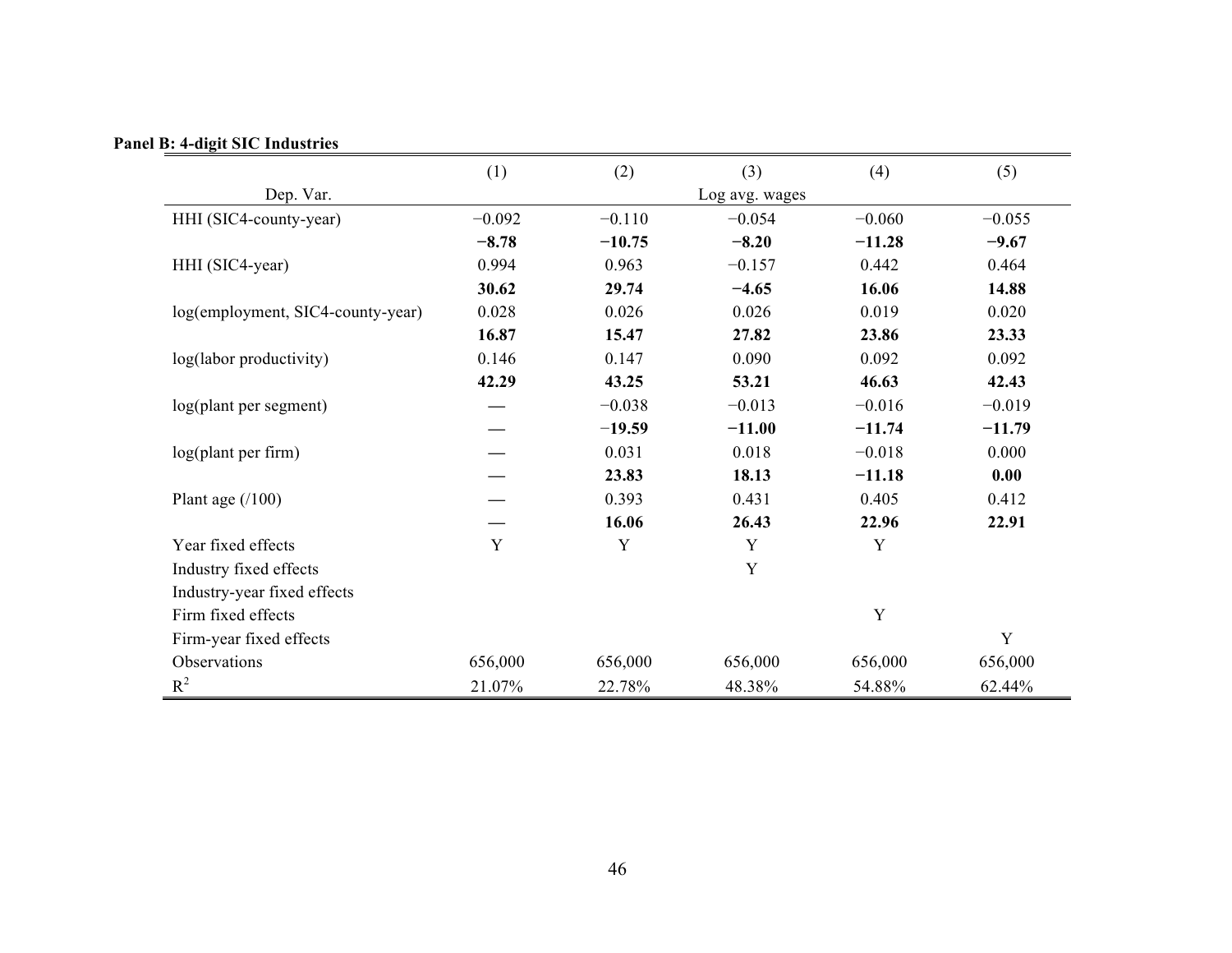# **Table X: China Import Penetration, Local Employer Concentration, and Wages**

This table examines the effects of employer concentration in a local labor market on wages controlling for the effect of imports from China on wages. The dependent variable is the log of average wages per worker as defined in Table I. "HHI" and "log(employment)" are lagged by one year. "China exposure" is defined as total value of import from China to the U.S. scaled by total value of shipments at the industry by year level. Panels A and B present estimates using three- and four-digit SIC industries to compute the HHI. The *t*-statistics based on standard errors adjusted for sample clustering at the county level are reported below the coefficient estimates. The numbers of observations are rounded to the nearest thousands to follow the Census Bureau's disclosure rules.

|                                   | (1)      | (2)      | (3)            | (4)      | (5)         |
|-----------------------------------|----------|----------|----------------|----------|-------------|
| Dep. Var.                         |          |          | Log avg. wages |          |             |
| HHI (SIC3-county-year)            | $-0.041$ | $-0.065$ | $-0.035$       | $-0.032$ | $-0.043$    |
|                                   | $-4.36$  | $-7.25$  | $-6.39$        | $-5.31$  | $-4.93$     |
| China exposure (SIC3-year)        | $-0.001$ | $-0.001$ | $-0.001$       | $-0.001$ | $-0.001$    |
|                                   | $-4.01$  | $-5.96$  | $-5.01$        | $-5.01$  | $-7.22$     |
| log(employment, SIC3-county-year) | 0.039    | 0.035    | 0.023          | 0.024    | 0.033       |
|                                   | 14.29    | 12.14    | 17.81          | 17.03    | 15.63       |
| log(labor productivity)           | 0.138    | 0.137    | 0.080          | 0.082    | 0.134       |
|                                   | 36.94    | 37.33    | 36.75          | 34.18    | 41.29       |
| log(plant per segment)            |          | $-0.051$ | $-0.023$       | $-0.025$ | $-0.048$    |
|                                   |          | $-24.25$ | $-13.63$       | $-13.28$ | $-23.96$    |
| log(plant per firm)               |          | 0.043    | $-0.011$       | 0.000    | 0.042       |
|                                   |          | 24.47    | $-4.75$        | 0.00     | 24.61       |
| Plant age $(100)$                 |          | 0.432    | 0.384          | 0.388    | 0.423       |
|                                   |          | 17.79    | 21.92          | 21.18    | 20.04       |
| Year fixed effects                | Y        | Y        | Y              |          | $\mathbf Y$ |
| Industry fixed effects            |          |          |                |          |             |
| Firm fixed effects                |          |          | $\mathbf Y$    |          |             |
| Firm-year fixed effects           |          |          |                | Y        |             |
| County fixed effects              |          |          |                |          | Y           |
| Observations                      | 346,000  | 346,000  | 346,000        | 346,000  | 346,000     |
| $R^2$                             | 15.60%   | 18.35%   | 54.05%         | 60.36%   | 21.18%      |

#### **Panel A: 3-digit SIC Industries**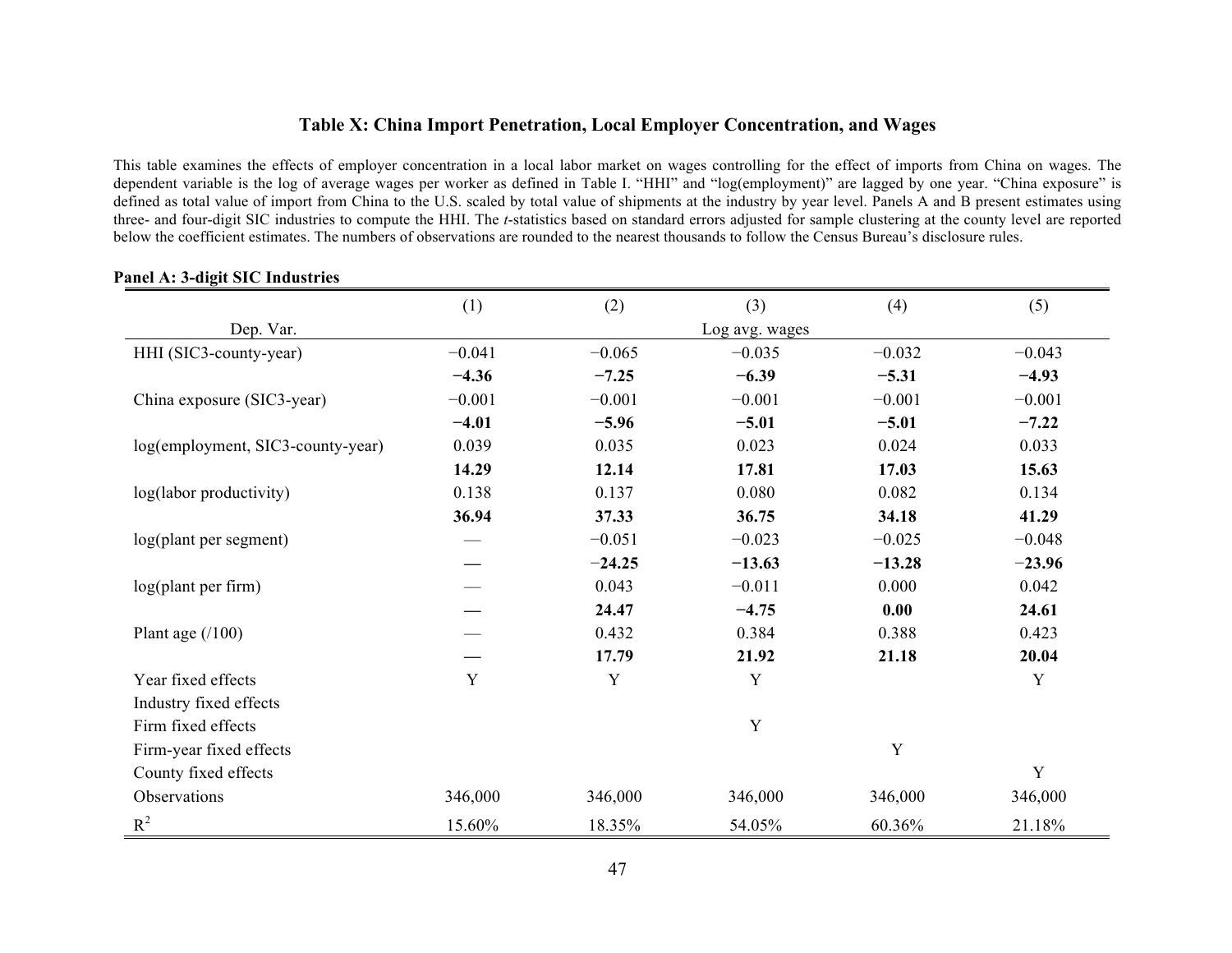|  |  |  |  | <b>Panel B: 4-digit SIC Industries</b> |
|--|--|--|--|----------------------------------------|
|--|--|--|--|----------------------------------------|

|                                   | (1)      | (2)      | (3)            | (4)      | (5)      |
|-----------------------------------|----------|----------|----------------|----------|----------|
| Dep. Var.                         |          |          | Log avg. wages |          |          |
| HHI (SIC4-county-year)            | $-0.051$ | $-0.076$ | $-0.046$       | $-0.042$ | $-0.046$ |
|                                   | $-4.53$  | $-7.13$  | $-7.69$        | $-6.57$  | $-4.71$  |
| China exposure (SIC4-year)        | $-0.001$ | $-0.001$ | $-0.001$       | $-0.001$ | $-0.002$ |
|                                   | $-5.76$  | $-7.75$  | $-4.75$        | $-4.56$  | $-9.09$  |
| log(employment, SIC4-county-year) | 0.031    | 0.027    | 0.018          | 0.019    | 0.027    |
|                                   | 13.88    | 11.78    | 16.45          | 15.59    | 15.26    |
| log(labor productivity)           | 0.134    | 0.135    | 0.079          | 0.081    | 0.131    |
|                                   | 34.20    | 35.04    | 35.57          | 33.13    | 39.55    |
| log(plant per segment)            |          | $-0.044$ | $-0.020$       | $-0.022$ | $-0.041$ |
|                                   |          | $-22.12$ | $-12.28$       | $-11.96$ | $-21.86$ |
| log(plant per firm)               |          | 0.034    | $-0.015$       | 0.000    | 0.033    |
|                                   |          | 21.24    | $-6.38$        | 0.00     | 21.66    |
| Plant age $(100)$                 |          | 0.434    | 0.392          | 0.395    | 0.421    |
|                                   |          | 17.66    | 22.33          | 21.47    | 19.72    |
| Year fixed effects                | Y        | Y        | Y              |          | Y        |
| Industry fixed effects            |          |          |                |          |          |
| Firm fixed effects                |          |          | $\mathbf Y$    |          |          |
| Firm-year fixed effects           |          |          |                | Y        |          |
| County fixed effects              |          |          |                |          | Y        |
| Observations                      | 346,000  | 346,000  | 346,000        | 346000   | 346,000  |
| $R^2$                             | 14.65%   | 17.09%   | 53.73%         | 60.04%   | 20.31%   |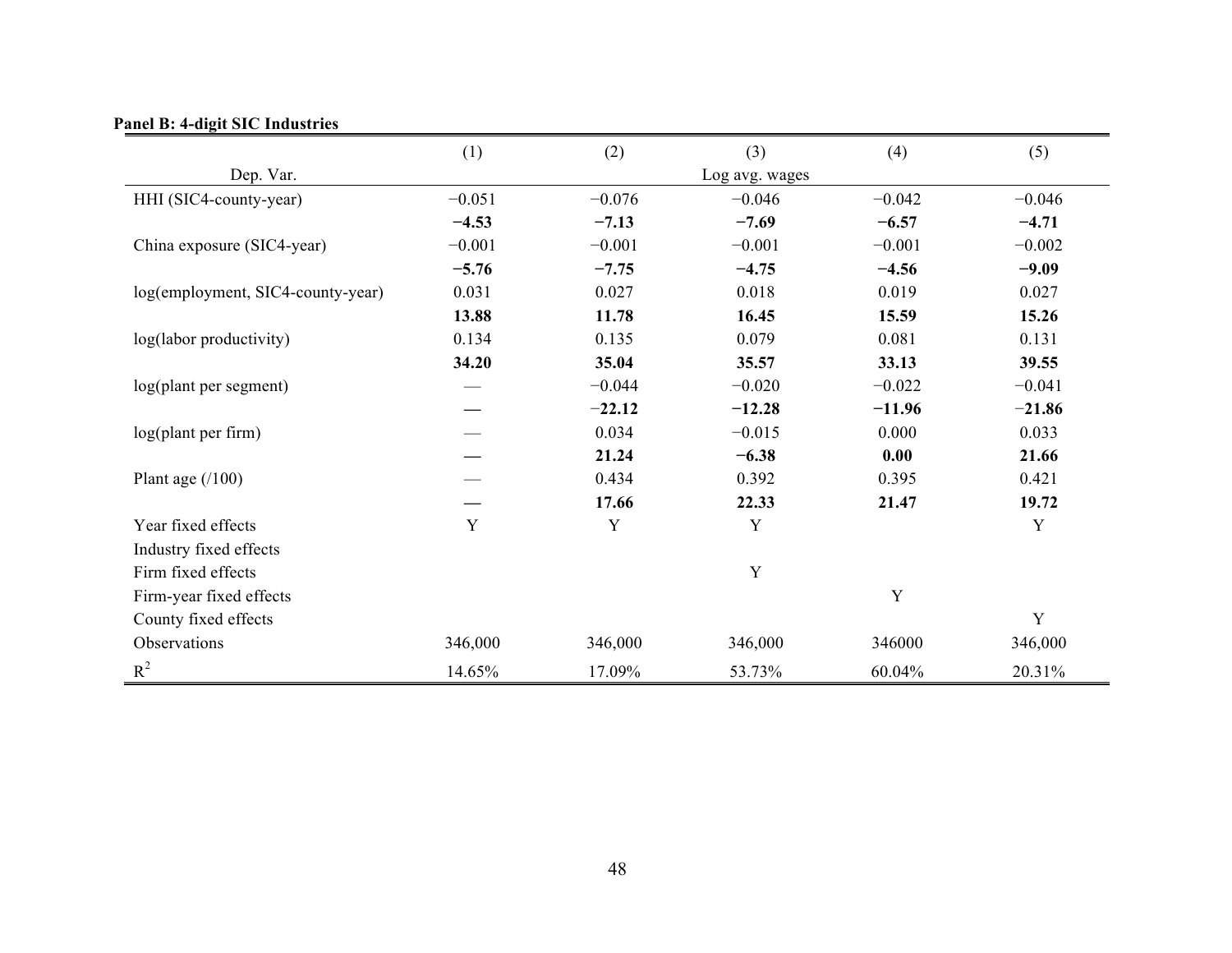# **Table XI: Indirect of Effect of China Import Penetration on Wages through Employer Concentration**

This table examines how exposure to China imports indirectly affects wages through employer concentration using an instrumental variables (IV) approach. This table uses three-digit SIC industries to compute HHI and China exposure. Panels A and B present estimates for the first and second stages. In Panels A and B, the dependent variables are HHI and the log of average wages per worker as defined in Table I. "HHI" and "log(employment)" are lagged by one year. The *t*statistics based on standard errors adjusted for sample clustering at the county level are reported below the coefficient estimates. The numbers of observations are rounded to the nearest thousand to follow the Census Bureau's disclosure rules.

|                                   | (1)      | (2)      | (3)                    | (4)      | (5)      |
|-----------------------------------|----------|----------|------------------------|----------|----------|
| Dep. Var.                         |          |          | HHI (SIC3-county-year) |          |          |
| China exposure (SIC3-year)        | 0.003    | 0.003    | 0.001                  | 0.002    | 0.003    |
|                                   | 11.32    | 11.41    | 5.42                   | 6.49     | 12.39    |
| log(employment, SIC3-county-year) | $-0.119$ | $-0.120$ | $-0.130$               | $-0.132$ | $-0.104$ |
|                                   | $-24.59$ | $-25.15$ | $-37.02$               | $-35.97$ | $-48.25$ |
| log(labor productivity)           | $-0.009$ | $-0.011$ | $-0.003$               | $-0.002$ | $-0.004$ |
|                                   | $-2.55$  | $-3.20$  | $-1.17$                | $-0.76$  | $-1.80$  |
| log(plant per segment)            |          | $-0.019$ | $-0.001$               | 0.000    | $-0.020$ |
|                                   |          | $-7.45$  | $-0.57$                | $-0.04$  | $-9.10$  |
| log(plant per firm)               |          | 0.021    | $-0.022$               |          | 0.020    |
|                                   |          | 11.30    | $-8.57$                |          | 12.17    |
| Plant age $(100)$                 |          | 0.397    | 0.270                  | 0.273    | 0.386    |
|                                   |          | 13.82    | 12.01                  | 11.23    | 15.19    |
| Year fixed effects                | Y        | Y        | Y                      |          | Y        |
| Firm fixed effects                |          |          | $\mathbf Y$            |          |          |
| Firm-year fixed effects           |          |          |                        | Y        |          |
| County fixed effects              |          |          |                        |          | Y        |
| Observations                      | 346,000  | 346,000  | 346,000                | 346,000  | 346,000  |
| $R^2$                             | 29.94%   | 31.10%   | 51.40%                 | 54.65%   | 36.23%   |

#### **Panel A: China Exposure and Local Employer Concentration (First Stage)**